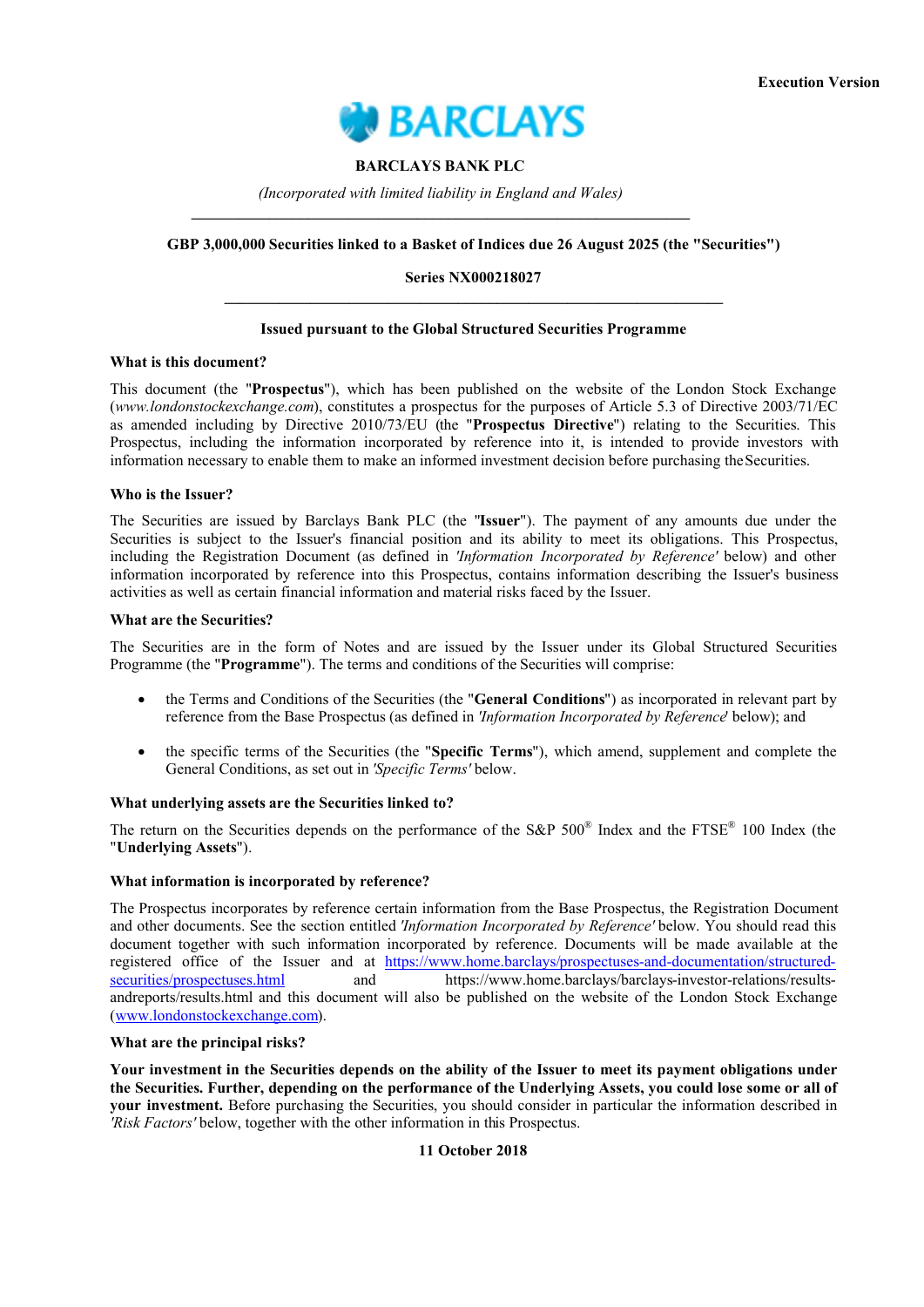#### **IMPORTANT INFORMATION**

## **THE AMOUNT PAYABLE ON REDEMPTION OF THE SECURITIES MAY BE LESS THAN THE ORIGINAL INVESTED AMOUNT (AND IN SOME CASES MAY BE ZERO), IN WHICH CASE YOU MAY LOSE SOME OR ALL OF YOUR ORIGINAL INVESTMENT.**

## **IF THE ISSUER BECOMES INSOLVENT OR BANKRUPT OR OTHERWISE FAILS TO MAKE ITS PAYMENT OBLIGATIONS ON THE SECURITIES, YOU WILL LOSE SOME OR ALL OF YOUR ORIGINAL INVESTMENT.**

## **INVESTING IN THE SECURITIES INVOLVES CERTAIN RISKS, AND YOU SHOULD FULLY UNDERSTAND THESE BEFORE YOU INVEST. SEE 'RISK FACTORS' BELOW.**

#### **Responsibility**

The Issuer accepts responsibility for the information contained in this Prospectus. To the best of the knowledge of the Issuer (having taken all reasonable care to ensure that such is the case), the information contained in this Prospectus is in accordance with the facts and contains no omission likely to affect the import of such information.

#### **Regulatory approval for the purposes of the EU Prospectus Directive**

This Prospectus has been approved by the United Kingdom Financial Conduct Authority (the "**FCA**") in its capacity as the United Kingdom competent authority for the purposes of the Prospectus Directive and relevant implementing measures in the United Kingdom.

#### **Listing and Admission to Trading**

Application has been made for the Securities to be admitted to the Official List and to trading on the Regulated Market of the London Stock Exchange plc (the "**London Stock Exchange**"), a regulated market for the purposes of Directive 2014/65/EC (the "**Markets in Financial Instruments Directive**"). This Prospectus constitutes a prospectus for the purposes of Section 87 of the Financial Services and Markets Act 2000. This Prospectus will be published on the website of the London Stock Exchange (*[www.londonstockexchange.com](http://www.londonstockexchange.com/)*).

#### **Administrator status under Benchmark Regulation**

Amounts payable under the Securities are calculated by reference to the FTSE® 100 Index, which is provided by FTSE International Limited (the "**Administrator"**). As at the date of this Prospectus, the Administrator appears in the register of administrators and benchmarks established and maintained by the European Securities and Markets Authority ("**ESMA**") pursuant to article 36 of the Benchmarks Regulation (Regulation (EU) 2016/1011) (the "**BMR**").

Amounts payable under the Securities are also calculated by reference to the S&P 500® Index, which is provided by Standard & Poor's Financial Services LLC. As at the date of this Prospectus, Standard & Poor's Financial Services LLC does not appear in the register of administrators and benchmarks established and maintained by ESMA pursuant to article 36 of the BMR.

The registration status of any administrator under the BMR is a matter of public record and, save where required by applicable law, the Issuer does not intend to update the Prospectus to reflect any change in the registration status of the administrator.

#### **No compensation arrangements**

Any failure by the Issuer to make payments or deliveries due under the Securities would not of itself give rise to any claim for compensation on the grounds of such a failure. You would not have a claim for compensation against the UK's Financial Services Compensation Scheme. For more information regarding Issuer risk, please see the section of the Registration Document headed *'Risk Factors*' (which is incorporated by reference into this Prospectus) and *Risk Factors* below.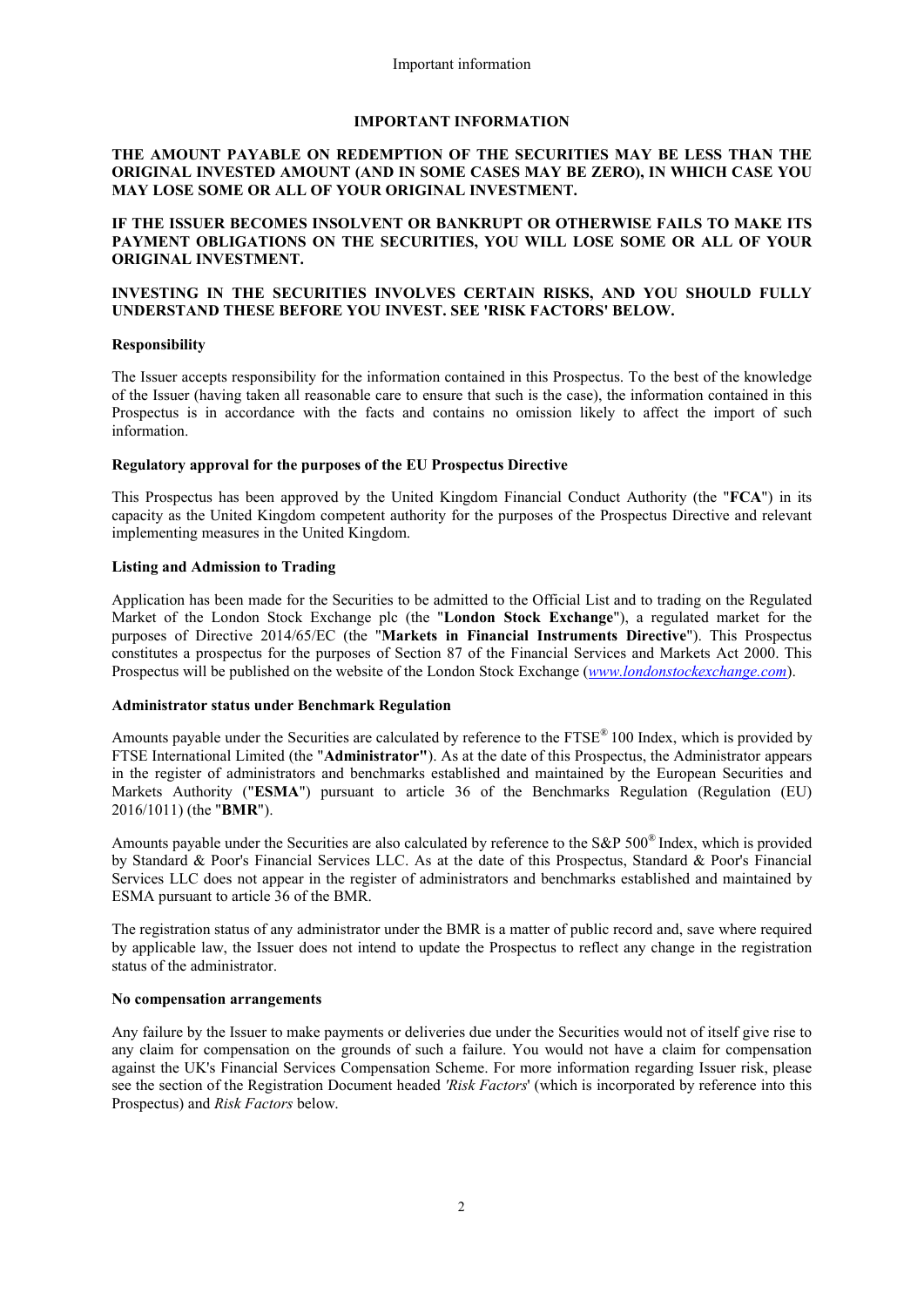## **No investment advice**

The Prospectus is not and does not purport to be investment advice. Unless expressly agreed otherwise with a particular investor, neither the Issuer nor the Manager is acting as an investment adviser, providing advice of any other nature, or assuming any fiduciary obligation to any investor in the Securities.

#### **Independent evaluation**

Nothing set out or referred to in, or incorporated by reference into, this Prospectus is intended to provide the basis of any credit or other evaluation (except in respect of any purchase of the Securities described herein) or should be considered as a recommendation by the Issuer or the Manager that any recipient of this Prospectus (or any document referred to herein) should purchase the Securities.

An investor should not purchase the Securities unless they understand the extent of their exposure to potential loss. Investors are urged to read the factors described in the section of this Prospectus headed '*Risk Factors'*, together with the information in this Prospectus (including any information incorporated by reference) before investing in the Securities.

Investors should note that (i) the risks described in the section headed *'Risk Factors'* of this Prospectus and (ii) the risks described in the section headed *'Risk Factors'* of the Registration Document (which is incorporated by reference into this Prospectus) are not the only risks that the Issuer faces or that may arise because of the nature of the Securities. The Issuer has described only those risks relating to its operations and to the Securities that it considers to be material. There may be additional risks that the Issuer currently considers not to be material or of which it is not currently aware.

Given the nature, complexity and risks inherent in the Securities (and investments relating to the Underlying Assets), the Securities may not be suitable for an investor's investment objectives in the light of his or her financial circumstances. Investors should consider seeking independent advice to assist them in determining whether the Securities are a suitable investment for them or to assist them in evaluating the information contained in or incorporated by reference into this Prospectus.

You have sole responsibility for the management of your tax and legal affairs including making any applicable filings and payments and complying with any applicable laws and regulations. Neither the Issuer nor any of its Affiliates will provide you with tax or legal advice and you should obtain your own independent tax and legal advice tailored to your individual circumstances. The tax treatment of structured products, such as the Securities, can be complex; the tax treatment applied to an individual depends on their circumstances. The level and basis of taxation may alter during the term of any product.

Amounts due to be paid to you are described on a gross basis, i.e. without calculating any tax liability. The Issuer shall make no deduction for any tax, duty, or other charge unless required by law. See the section of the Base Prospectus headed '*Taxation*' (which is incorporated by reference into this Prospectus) and Risk Factor 13 below.

## **Potential for discretionary determinations by the Determination Agent and the Issuer under the Securities**

Under the terms and conditions of the Securities, following the occurrence of certain events relating to the Issuer, the Issuer's hedging arrangements, the Underlying Assets, taxation, the relevant currency or other matters, the Issuer or the Determination Agent may determine to take one of the actions available to it in order to deal with the impact of such event on the Securities or the Issuer or both. These actions may include (i) adjustment to the terms and conditions of the Securities, (ii) substitution of the Underlying Assets or (iii) early redemption of the Securities. Any such discretionary determination by the Issuer or Determination Agent could have a material adverse impact on the value of and return on the Securities. See, in particular, the section of this Prospectus headed *'Risk Factors*' below.

## **Distribution**

The distribution or delivery of this Prospectus in certain jurisdictions may be restricted by law. This document does not constitute, and may not be used for the purposes of, an offer or solicitation by anyone in any jurisdiction (other than as expressly described in this Prospectus). This Prospectus is prepared for the purpose of facilitating the listing, and admission to trading, of securities that are already in issue. No new offering of securities is described in this Prospectus. No action is being taken to permit an offering of the Securities or the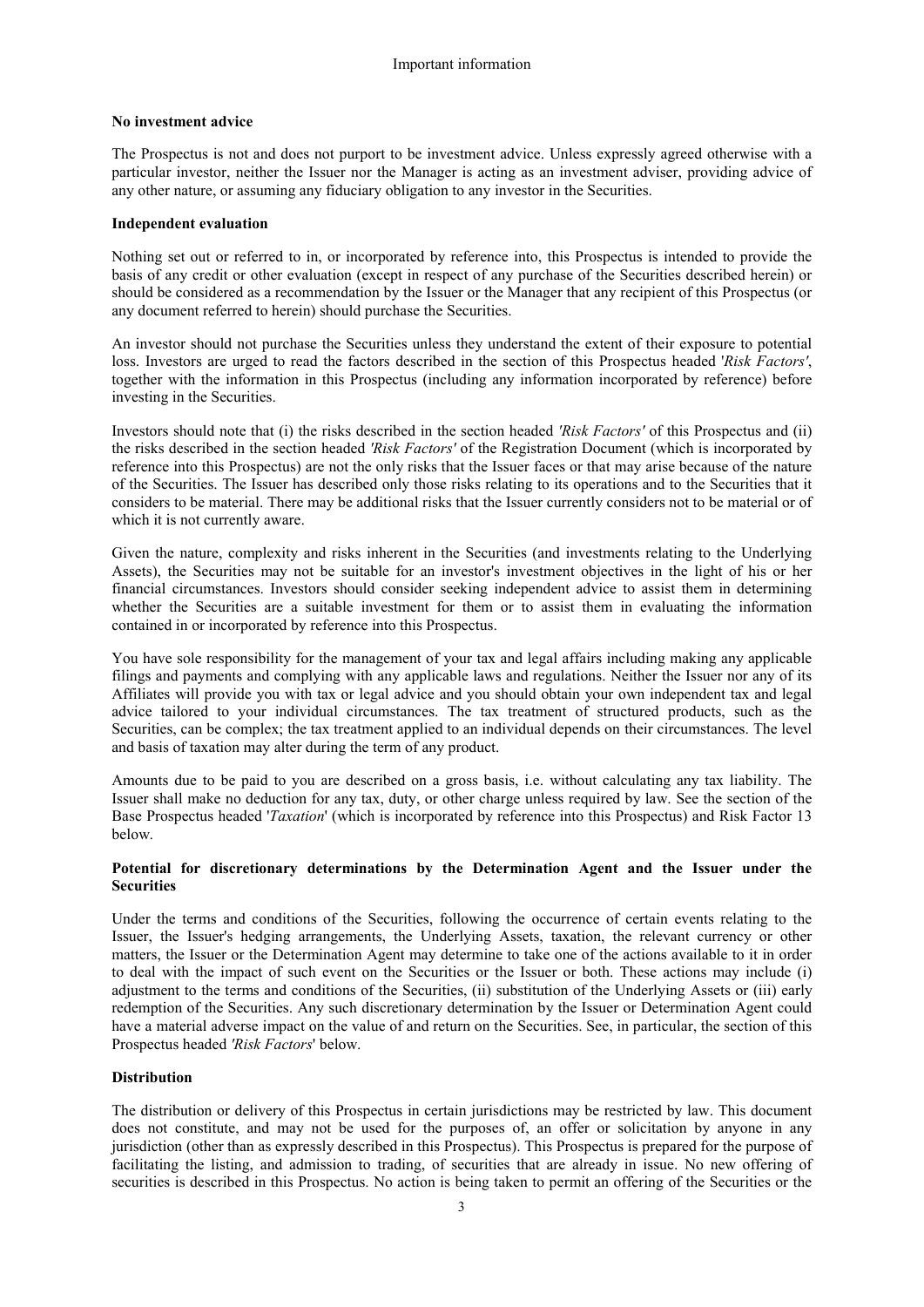delivery of this Prospectus in any jurisdiction. Persons into whose possession this Prospectus comes are required by the Issuer to inform themselves about and to observe any such restrictions. Details of selling restrictions for various jurisdictions are set out in the section of the Base Prospectus headed *'Purchase and Sale*' (which is incorporated by reference into this Prospectus).

## **Prohibition of Sale to EEA retail investors**

The Securities are not intended to be offered, sold or otherwise made available to and should not be offered, sold or otherwise made available to any retail investor in the European Economic Area ("**EEA Retail Investor**"). For these purposes, an EEA Retail Investor means a person in the European Economic Area who is one (or more) of: (i) a retail client as defined in point (11) of Article 4(1) of Directive 2014/65/EU (as amended from time to time, "**MiFID**"); (ii) a customer within the meaning of the Insurance Mediation Directive (Directive 2002/92/EC (as amended from time to time)) ("**IMD**"), where that customer would not qualify as a professional client as defined in point (10) of Article 4(1) of MiFID; or (iii) not a qualified investor as defined in the Prospectus Directive. Consequently no key information document required by Regulation (EU) No 1286/2014 (the "**PRIIPs Regulation**") for offering or selling the Securities or otherwise making them available to EEA Retail Investors has been prepared and therefore offering or selling the Securities or otherwise making them available to any EEA Retail Investor may be unlawful under the PRIIPs Regulation.

## **United States selling restrictions**

The Securities have not been and will not be registered under the US Securities Act of 1933, as amended (the "**Securities Act**"), or with any securities regulatory authority of any state or other jurisdiction of the United States. Trading in the Securities has not been approved by the US Commodities Futures Trading Commission under the US Commodity Exchange Act of 1936 (the "**Commodity Exchange Act**"). The Securities may not be offered and sold within the United States, or to or for the benefit of U.S. persons (as defined in Regulation S under the Securities Act ("**Regulation S**")) ("**U.S. persons**"), except in certain transactions exempt from the registration requirements of the Securities Act and applicable state securities laws. The Securities are being offered and sold outside the United States to non-U.S. persons in reliance on Regulation S.

Securities in bearer form may be subject to US tax law requirements (as described below). Subject to certain exceptions, the Securities may not be offered, sold or delivered within the United States or its possessions or to, or for the account or benefit of, United States persons (as defined in in the US Internal Revenue Code of 1986, as amended, (the "**Code**") and the regulations thereunder).

For a description of these and certain further restrictions on offers, sales and transfers of the Securities and delivery of this Prospectus, see the section of the Base Prospectus headed *'Purchase and Sale*' (which is incorporated by reference into this Prospectus).

THE SECURITIES HAVE NOT BEEN AND WILL NOT BE APPROVED OR DISAPPROVED BY THE US SECURITIES AND EXCHANGE COMMISSION, ANY STATE SECURITIES COMMISSION IN THE UNITED STATES OR ANY OTHER US REGULATORY AUTHORITY, NOR HAVE ANY OF THE FOREGOING AUTHORITIES PASSED UPON OR ENDORSED THE MERITS OF THE OFFERING OF THE SECURITIES OR THE ACCURACY OR THE ADEQUACY OF THE OFFERING DOCUMENTS. ANY REPRESENTATION TO THE CONTRARY IS A CRIMINAL OFFENCE IN THE UNITED STATES.

#### **US foreign account tax compliance withholding**

**THE FOREIGN ACCOUNT TAX COMPLIANCE ACT ("FATCA") IS PARTICULARLY COMPLEX AND ITS CURRENT AND FUTURE APPLICATION TO THE ISSUER, THE SECURITIES AND INVESTORS IS UNCERTAIN AT THIS TIME. YOU SHOULD CONSULT YOUR OWN TAX ADVISERS TO OBTAIN A MORE DETAILED EXPLANATION OF FATCA AND TO LEARN HOW THIS LEGISLATION MIGHT AFFECT YOU IN YOUR PARTICULAR CIRCUMSTANCE, INCLUDING HOW THE FATCA RULES MAY APPLY TO PAYMENTS RECEIVED UNDER THE SECURITIES BOTH CURRENTLY AND IN THE FUTURE.** 

## **Change of circumstances**

Neither the delivery of this Prospectus or any other information incorporated by reference in the Prospectus, nor any sale of Securities, shall create any impression that information in such documents relating to the Issuer is correct at any time subsequent to the date of the Prospectus or that any other information supplied in connection with the Securities or the Programme is correct as of any time subsequent to the date of the relevant document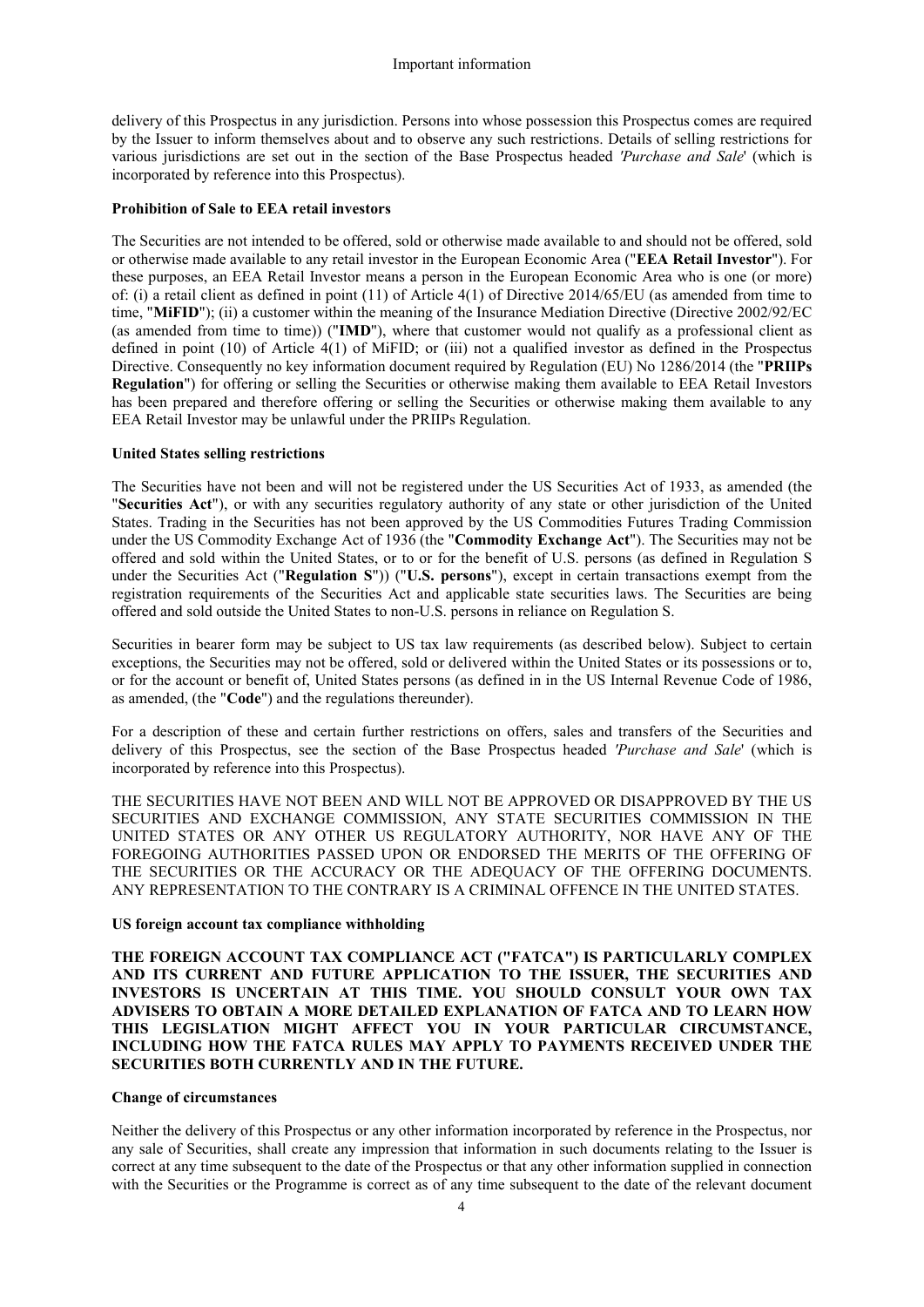containing the same (the foregoing being without prejudice to the Issuer's obligations under applicable rules and regulations).

## **Representations**

In connection with the listing and admission to trading of the Securities, no person has been authorised to give any information or to make any representation not contained in or consistent with the Prospectus and, if given or made, such information or representation must not be relied upon as having been authorised by the Issuer. The Issuer does not accept responsibility for any information not contained in this Prospectus. This document does not constitute, and may not be used for the purposes of, an offer or solicitation by anyone in any jurisdiction and no action is being taken to permit an offering of the Securities or the distribution of this Prospectus in any jurisdiction.

# **Calculations and determinations**

Unless otherwise specified, all calculations and determinations in respect of the Securities shall be made by Barclays Bank PLC (acting in such capacity, the "**Determination Agent**").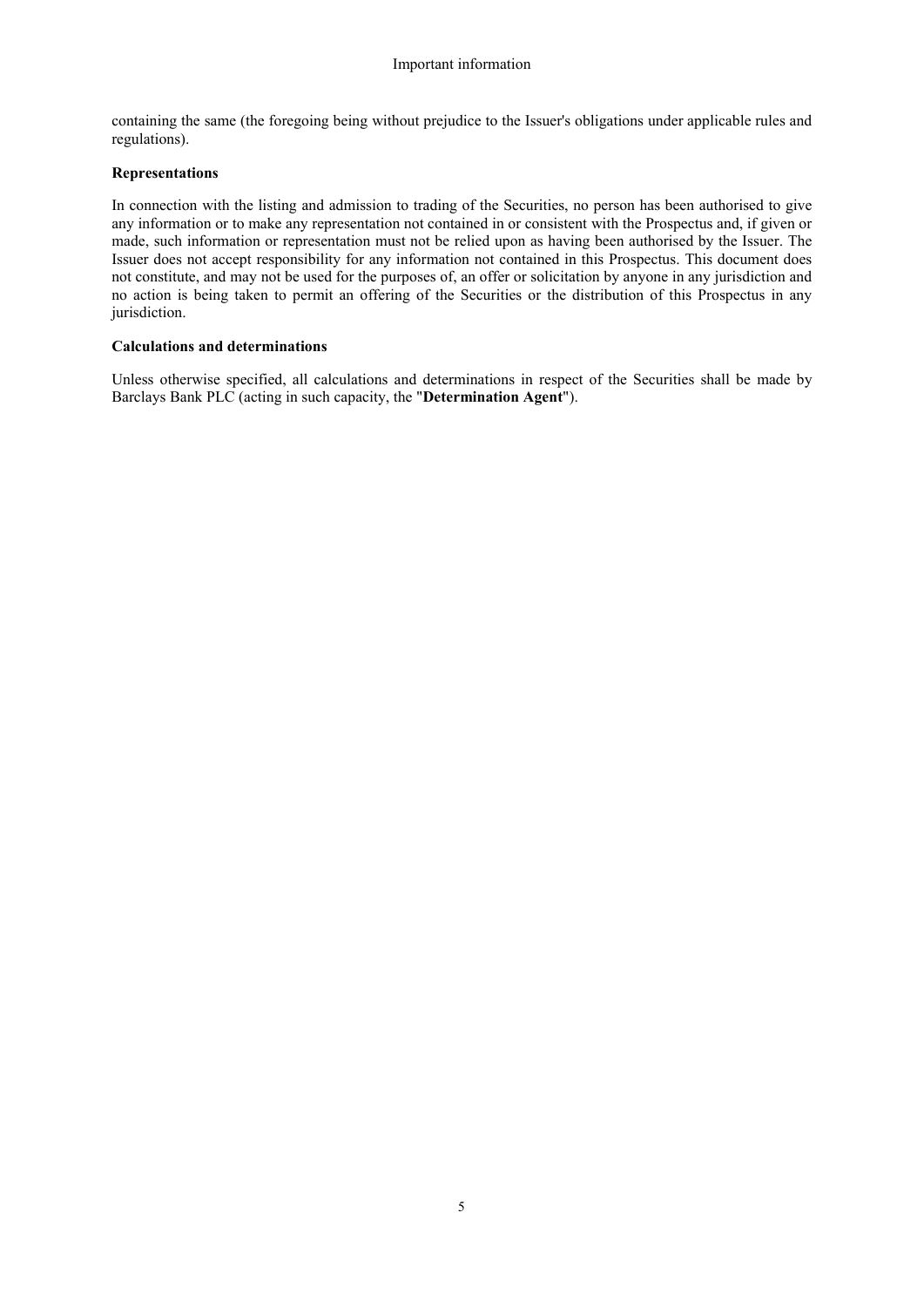# **TABLE OF CONTENTS**

# **Page**

|                                                                                                                                         | $\overline{7}$ |
|-----------------------------------------------------------------------------------------------------------------------------------------|----------------|
| This section provides for a summary of the key information contained within this Prospectus.                                            |                |
|                                                                                                                                         | 22             |
| This section sets out the principal risks inherent in investing in the Securities, including key risks in<br>respect of equity indices. |                |
|                                                                                                                                         | 39             |
| This section incorporates selected financial information regarding the Issuer from other publicly<br><i>available documents.</i>        |                |
|                                                                                                                                         |                |
| This sections sets out worked examples of how the interest and redemption amounts are calculated<br>under a variety of scenarios.       |                |
| <b>SPECIFIC TERMS</b>                                                                                                                   |                |
| This sections set out the specific terms and conditions in respect of the Securities.                                                   |                |
|                                                                                                                                         | 58             |
| This section provides important legal information in respect of the Securities.                                                         |                |
|                                                                                                                                         | 59             |
| This section provides certain additional information in respect of the Securities.                                                      |                |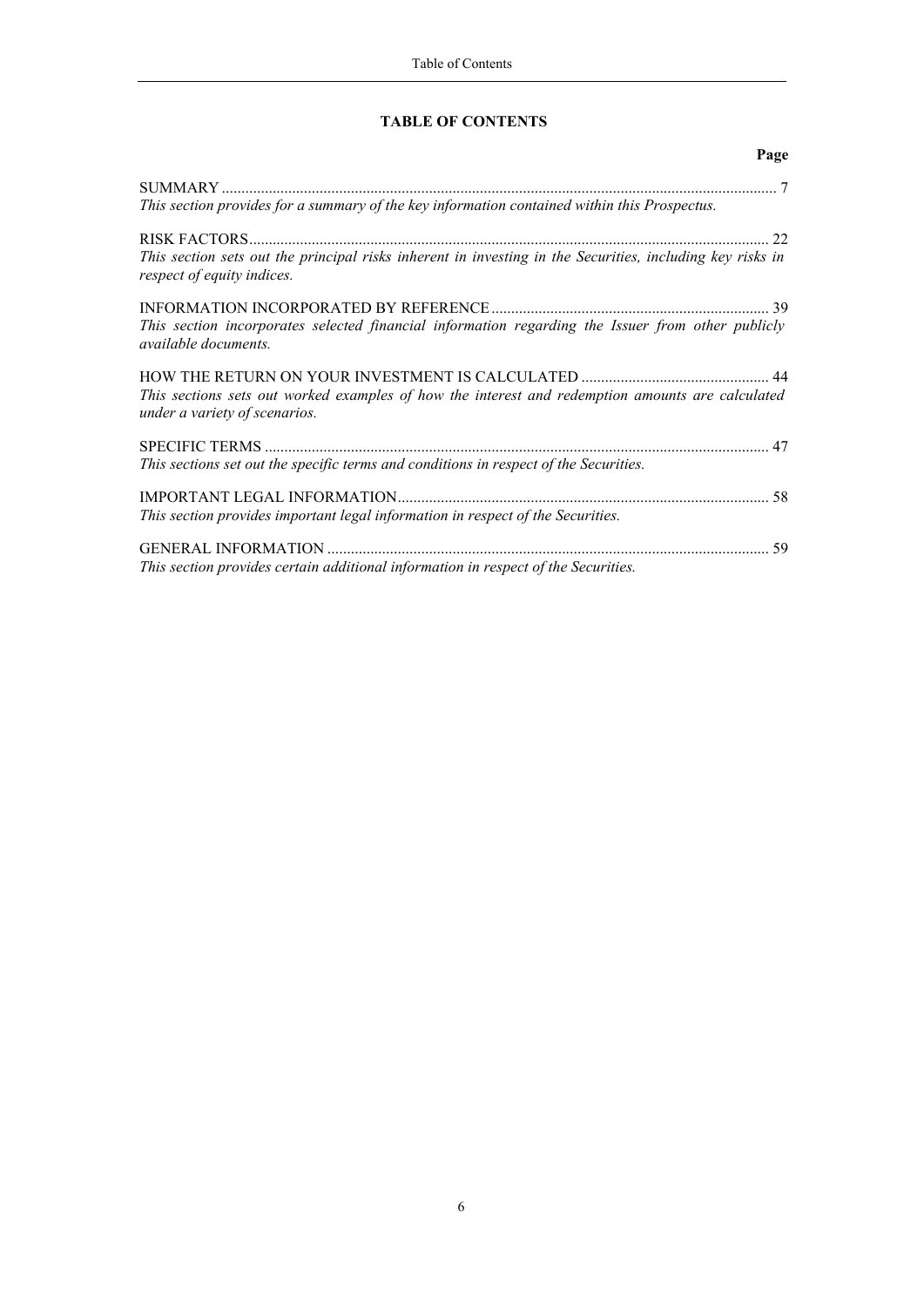#### Summary

## <span id="page-6-0"></span>**SUMMARY**

Summaries are made up of disclosure requirements known as 'elements'. These elements are numbered in Sections  $A - E (A.1 - E.7)$ .

This summary (the "**Summary**") contains all the elements required to be included in a summary for these types of securities and issuer. Because some elements are not required to be addressed, there may be gaps in the numbering sequence of the elements.

Even though an element may be required to be inserted in the Summary because of the type of securities and issuer, it is possible that no relevant information can be given regarding the element. In this case a short description of the element is included in the Summary after the words 'not applicable'.

|      |                                                                                                                                                          | <b>Section A – Introduction and warnings</b>                                                                                                                                                                                                                                                                                                                                                                                                                                                                                                                                                                                                                                                                                                                                                                                                                                                                                                                   |
|------|----------------------------------------------------------------------------------------------------------------------------------------------------------|----------------------------------------------------------------------------------------------------------------------------------------------------------------------------------------------------------------------------------------------------------------------------------------------------------------------------------------------------------------------------------------------------------------------------------------------------------------------------------------------------------------------------------------------------------------------------------------------------------------------------------------------------------------------------------------------------------------------------------------------------------------------------------------------------------------------------------------------------------------------------------------------------------------------------------------------------------------|
| A.1  | <b>Introduction</b><br>and warnings                                                                                                                      | This Summary should be read as an introduction to the Prospectus. Any<br>decision to invest in Securities should be based on consideration of the<br>Prospectus as a whole.<br>Where a claim relating to the information contained in the Prospectus is<br>brought before a court, the plaintiff might, under the national legislation of<br>the relevant Member State of the European Economic Area, have to bear the<br>costs of translating the Prospectus before the legal proceedings are initiated.<br>No civil liability shall attach to any responsible person solely on the basis of<br>this Summary, including any translation thereof, unless it is misleading,<br>inaccurate or inconsistent when read together with the other parts of the<br>Prospectus or it does not provide, when read together with the other parts of<br>the Prospectus, key information in order to aid investors when considering<br>whether to invest in the Securities. |
| A.2  | Consent by the<br><b>Issuer to the</b><br>use of<br>prospectus in<br>subsequent<br>resale or final<br>placement of<br><b>Securities</b>                  | Not Applicable; the Issuer does not consent to the use of the Prospectus for<br>subsequent resales.                                                                                                                                                                                                                                                                                                                                                                                                                                                                                                                                                                                                                                                                                                                                                                                                                                                            |
|      |                                                                                                                                                          | Section B - Issuer                                                                                                                                                                                                                                                                                                                                                                                                                                                                                                                                                                                                                                                                                                                                                                                                                                                                                                                                             |
| B.1  | Legal and<br>commercial<br>name of the<br><b>Issuer</b>                                                                                                  | The Securities are issued by Barclays Bank PLC (the "Issuer").                                                                                                                                                                                                                                                                                                                                                                                                                                                                                                                                                                                                                                                                                                                                                                                                                                                                                                 |
| B.2  | Domicile and<br>legal form of<br>the Issuer,<br>legislation<br>under which<br>the Issuer<br>operates and<br>country of<br>incorporation<br>of the Issuer | The Issuer is a public limited company registered in England and Wales.<br>The principal laws and legislation under which the Issuer operates are laws<br>of England and Wales including the Companies Act 2006.                                                                                                                                                                                                                                                                                                                                                                                                                                                                                                                                                                                                                                                                                                                                               |
| B.4b | <b>Known trends</b><br>affecting the<br><b>Issuer and</b>                                                                                                | The business and earnings of the Issuer and its subsidiary undertakings<br>(together, the "Bank Group" or "Barclays") can be affected by the fiscal or<br>other policies and other actions of various governmental and regulatory                                                                                                                                                                                                                                                                                                                                                                                                                                                                                                                                                                                                                                                                                                                              |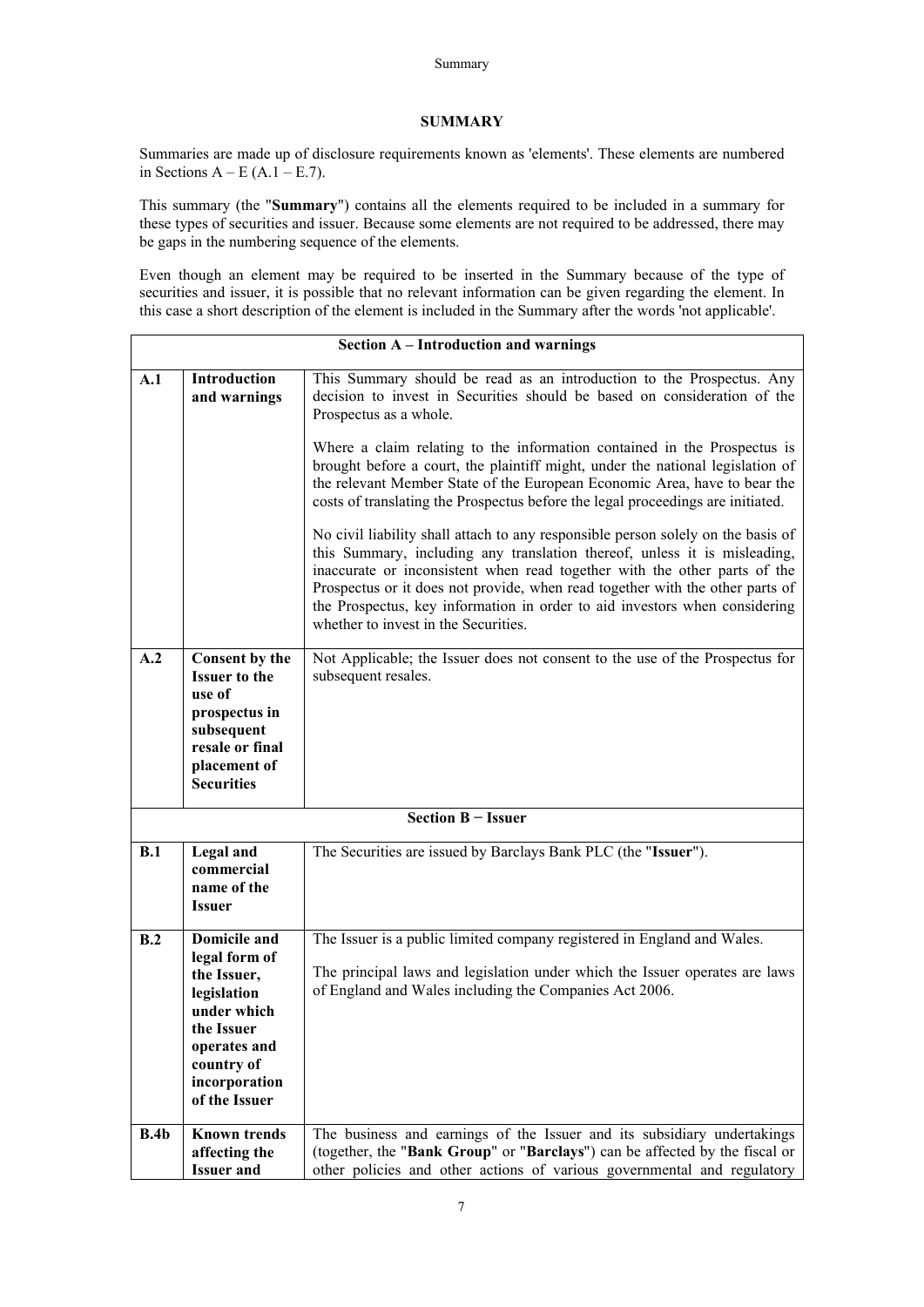| industries in<br>which the<br><b>Issuer operates</b> | authorities in the UK, EU, US and elsewhere, which are all subject to<br>change, as a result, regulatory risk will remain a focus. A more intensive<br>regulatory approach and enhanced requirements together with the uncertainty<br>(particularly in light of the UK's decision to withdraw from the EU) and<br>potential lack of international regulatory coordination as enhanced<br>supervisory standards are developed and implemented may adversely affect<br>the Bank Group's business, capital and risk management strategies and/or<br>may result in the Bank Group deciding to modify its legal entity structure,<br>capital and funding structures and business mix, or to exit certain business<br>activities altogether or not to expand in areas despite otherwise attractive<br>potential. |
|------------------------------------------------------|------------------------------------------------------------------------------------------------------------------------------------------------------------------------------------------------------------------------------------------------------------------------------------------------------------------------------------------------------------------------------------------------------------------------------------------------------------------------------------------------------------------------------------------------------------------------------------------------------------------------------------------------------------------------------------------------------------------------------------------------------------------------------------------------------------|
|                                                      | The most significant of the regulatory reforms affecting the Bank Group in<br>2018 is the creation of the ring-fenced bank under the structural reform<br>programme carried out by the ultimate holding company of the Bank Group<br>(Barclays PLC, together with its subsidiaries, the "Group").                                                                                                                                                                                                                                                                                                                                                                                                                                                                                                          |
|                                                      | There are several other significant pieces of legislation which will require<br>significant management attention, cost and resource which include:                                                                                                                                                                                                                                                                                                                                                                                                                                                                                                                                                                                                                                                         |
|                                                      | Changes in prudential requirements, including the proposals for<br>amendment of the Capital Requirements Directive (CRD IV) and<br>the EU Bank Recovery and Resolution Directive (BRRD) which<br>may impact minimum requirements for own funds and eligible<br>liabilities (MREL), leverage, liquidity or funding requirements,<br>applicable buffers and/or add-ons to such minimum requirements<br>and risk weighted assets calculation methodologies all as may be set<br>by international, EU or national authorities from time to time.                                                                                                                                                                                                                                                               |
|                                                      | The derivatives market has been the subject of particular focus for<br>regulators in recent years across the G20 countries and beyond, with<br>regulations introduced which require the reporting and clearing of<br>standardised over the counter ("OTC") derivatives and the<br>mandatory margining of non-cleared OTC derivatives. Reforms in<br>this area are ongoing with further requirements expected to be<br>implemented in the course of 2018.                                                                                                                                                                                                                                                                                                                                                   |
|                                                      | The recast Markets in Financial Instruments Directive in Europe,<br>which came into force in January 2018, has fundamentally changed<br>the European regulatory framework, and entails significant<br>operational changes for market participants in a wide range of<br>financial instruments as well as changes in market structures and<br>practices.                                                                                                                                                                                                                                                                                                                                                                                                                                                    |
|                                                      | The EU Benchmarks Regulation which also came into force in<br>January 2018 regulates the administration and use of benchmarks in<br>the EU. Compliance with this evolving regulatory framework entails<br>significant costs for market participants and is having a significant<br>impact on certain markets in which the Bank Group operates.                                                                                                                                                                                                                                                                                                                                                                                                                                                             |
|                                                      | Other regulations applicable to swap dealers, including those<br>promulgated by the US Commodity Futures Trading Commission,<br>have imposed significant costs on the Bank Group's derivatives<br>business. These and any future requirements are expected to<br>continue to impact such business.                                                                                                                                                                                                                                                                                                                                                                                                                                                                                                         |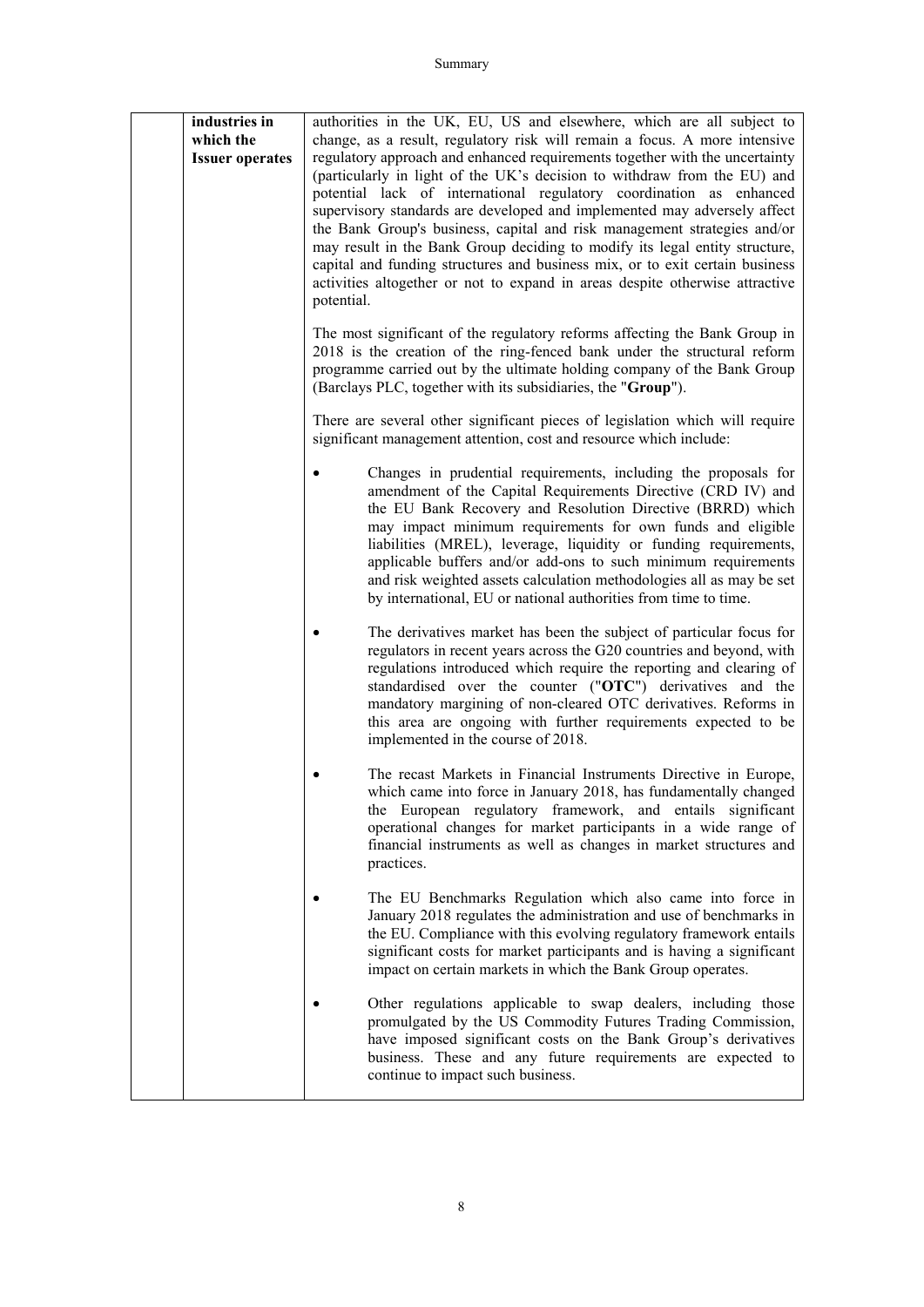| B.5         | <b>Description of</b>                                                                             | The Bank Group is a major global financial services provider.                                                                                                                                                                                                                                                                                                                                                                                                                                                                                                                                                                                                                                                                                                                                                                                         |
|-------------|---------------------------------------------------------------------------------------------------|-------------------------------------------------------------------------------------------------------------------------------------------------------------------------------------------------------------------------------------------------------------------------------------------------------------------------------------------------------------------------------------------------------------------------------------------------------------------------------------------------------------------------------------------------------------------------------------------------------------------------------------------------------------------------------------------------------------------------------------------------------------------------------------------------------------------------------------------------------|
|             | the group and                                                                                     |                                                                                                                                                                                                                                                                                                                                                                                                                                                                                                                                                                                                                                                                                                                                                                                                                                                       |
|             | the Issuer's                                                                                      | The Issuer is a wholly owned direct subsidiary of Barclays PLC, which is the<br>ultimate holding company of the Bank Group.                                                                                                                                                                                                                                                                                                                                                                                                                                                                                                                                                                                                                                                                                                                           |
|             | position within                                                                                   |                                                                                                                                                                                                                                                                                                                                                                                                                                                                                                                                                                                                                                                                                                                                                                                                                                                       |
|             | the group                                                                                         |                                                                                                                                                                                                                                                                                                                                                                                                                                                                                                                                                                                                                                                                                                                                                                                                                                                       |
| B.9         | <b>Profit forecast</b>                                                                            | Not Applicable: the Issuer has chosen not to include a profit forecast or                                                                                                                                                                                                                                                                                                                                                                                                                                                                                                                                                                                                                                                                                                                                                                             |
|             | or estimate                                                                                       | estimate.                                                                                                                                                                                                                                                                                                                                                                                                                                                                                                                                                                                                                                                                                                                                                                                                                                             |
|             |                                                                                                   |                                                                                                                                                                                                                                                                                                                                                                                                                                                                                                                                                                                                                                                                                                                                                                                                                                                       |
| B.10        | Nature of any                                                                                     | Not Applicable: the audit report on the historical financial information                                                                                                                                                                                                                                                                                                                                                                                                                                                                                                                                                                                                                                                                                                                                                                              |
|             | qualifications                                                                                    | contains no such qualifications.                                                                                                                                                                                                                                                                                                                                                                                                                                                                                                                                                                                                                                                                                                                                                                                                                      |
|             | in audit report<br>on historical                                                                  |                                                                                                                                                                                                                                                                                                                                                                                                                                                                                                                                                                                                                                                                                                                                                                                                                                                       |
|             | financial                                                                                         |                                                                                                                                                                                                                                                                                                                                                                                                                                                                                                                                                                                                                                                                                                                                                                                                                                                       |
|             | information                                                                                       |                                                                                                                                                                                                                                                                                                                                                                                                                                                                                                                                                                                                                                                                                                                                                                                                                                                       |
|             |                                                                                                   |                                                                                                                                                                                                                                                                                                                                                                                                                                                                                                                                                                                                                                                                                                                                                                                                                                                       |
| <b>B.12</b> | <b>Selected key</b>                                                                               | Based on the Bank Group's audited financial information for the year ended                                                                                                                                                                                                                                                                                                                                                                                                                                                                                                                                                                                                                                                                                                                                                                            |
|             | financial                                                                                         | 31 December 2017, the Bank Group had total assets of £1,129,343 million                                                                                                                                                                                                                                                                                                                                                                                                                                                                                                                                                                                                                                                                                                                                                                               |
|             | information;                                                                                      | (2016: £1,213,955 million), total net loans and advances of £401,762 million                                                                                                                                                                                                                                                                                                                                                                                                                                                                                                                                                                                                                                                                                                                                                                          |
|             | no material<br>adverse change                                                                     | (2016: £436,417 million), total deposits of £467,332 million (2016:<br>£472,917 million), and total equity of £65,734 million (2016: £70,955                                                                                                                                                                                                                                                                                                                                                                                                                                                                                                                                                                                                                                                                                                          |
|             | and significant                                                                                   | million) (including non-controlling interests of £1 million $(2016: £3,522)$                                                                                                                                                                                                                                                                                                                                                                                                                                                                                                                                                                                                                                                                                                                                                                          |
|             | change                                                                                            | million)). The profit before tax of the Bank Group for the year ended 31                                                                                                                                                                                                                                                                                                                                                                                                                                                                                                                                                                                                                                                                                                                                                                              |
|             | statements                                                                                        | December 2017 was £3,166 million (2016: £4,383 million) after credit                                                                                                                                                                                                                                                                                                                                                                                                                                                                                                                                                                                                                                                                                                                                                                                  |
|             |                                                                                                   | impairment charges and other provisions of £2,336 million (2016: £2,373                                                                                                                                                                                                                                                                                                                                                                                                                                                                                                                                                                                                                                                                                                                                                                               |
|             |                                                                                                   | million). The financial information in this paragraph is extracted from the                                                                                                                                                                                                                                                                                                                                                                                                                                                                                                                                                                                                                                                                                                                                                                           |
|             |                                                                                                   | audited consolidated financial statements of the Issuer for the year ended 31                                                                                                                                                                                                                                                                                                                                                                                                                                                                                                                                                                                                                                                                                                                                                                         |
|             |                                                                                                   | December 2017.                                                                                                                                                                                                                                                                                                                                                                                                                                                                                                                                                                                                                                                                                                                                                                                                                                        |
|             |                                                                                                   | Based on the Bank Group's unaudited financial information for the six<br>months ended 30 June 2018, the Bank Group had total assets of £903,345                                                                                                                                                                                                                                                                                                                                                                                                                                                                                                                                                                                                                                                                                                       |
|             |                                                                                                   | million (30 June 2017: £1,136,867 million), total net loans and advances of<br>£226,369 million (30 June 2017: £427,980 million), total deposits of<br>£279,438 million (30 June 2017: £488,162 million), and total shareholders'<br>equity of £48,192 million (30 June 2017: £66,167 million) (including non-<br>controlling interests of £2 million (30 June 2017: £84 million). The profit<br>before tax from continuing operations of the Bank Group for the six months<br>ended 30 June 2018 was £725 million (30 June 2017: £1,731 million) after<br>credit impairment charges and other provisions of £156 million (30 June<br>2017: £656 million). The financial information in this paragraph is extracted<br>from the unaudited condensed consolidated interim financial statements of<br>the Issuer for the six months ended 30 June 2018. |
|             |                                                                                                   | Not Applicable: there has been no significant change in the financial or<br>trading position of the Bank Group since 30 June 2018.                                                                                                                                                                                                                                                                                                                                                                                                                                                                                                                                                                                                                                                                                                                    |
|             |                                                                                                   | There has been no material adverse change in the prospects of the Issuer<br>since 31 December 2017.                                                                                                                                                                                                                                                                                                                                                                                                                                                                                                                                                                                                                                                                                                                                                   |
| <b>B.13</b> | <b>Recent events</b><br>particular to<br>the Issuer<br>which are<br>materially<br>relevant to the | Not Applicable: there have been no recent events particular to the Issuer<br>which are to a material extent relevant to the evaluation of the Issuer's<br>solvency.                                                                                                                                                                                                                                                                                                                                                                                                                                                                                                                                                                                                                                                                                   |
|             | evaluation of<br>Issuer's<br>solvency                                                             |                                                                                                                                                                                                                                                                                                                                                                                                                                                                                                                                                                                                                                                                                                                                                                                                                                                       |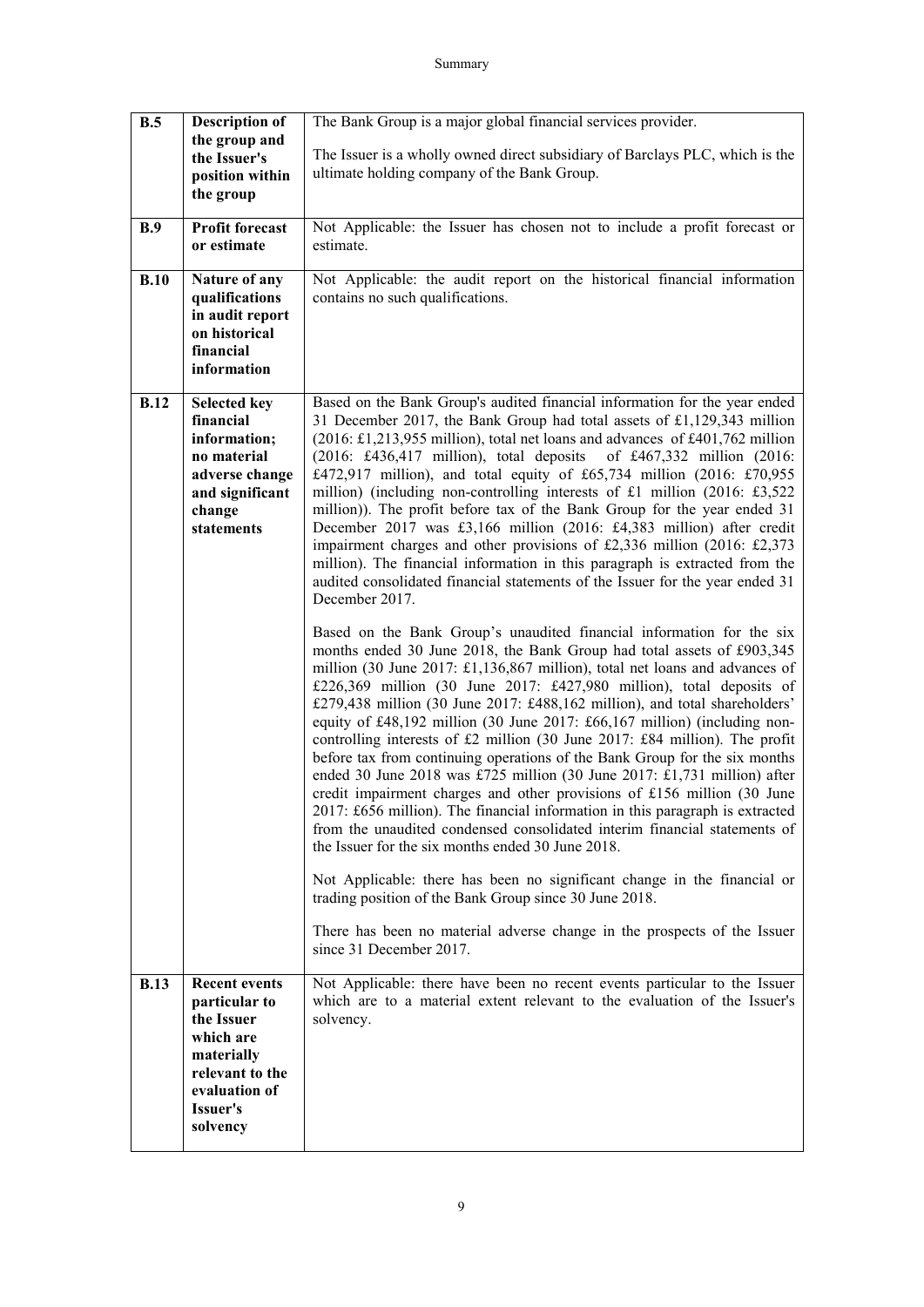| <b>B.14</b> | Dependency of<br>the Issuer on<br>other entities<br>within the<br>group                                                                                         | The whole of the issued ordinary share capital of the Issuer is beneficially<br>owned by Barclays PLC, which is the ultimate holding company of the Bank<br>Group.<br>The financial position of the Issuer is dependent on the financial position of<br>its subsidiary undertakings.                                                                                                                                                                                                                    |  |
|-------------|-----------------------------------------------------------------------------------------------------------------------------------------------------------------|---------------------------------------------------------------------------------------------------------------------------------------------------------------------------------------------------------------------------------------------------------------------------------------------------------------------------------------------------------------------------------------------------------------------------------------------------------------------------------------------------------|--|
| B.15        | <b>Description of</b><br>the Issuer's<br>principal<br>activities                                                                                                | The Bank Group is a global consumer and wholesale bank offering products<br>and services across personal, corporate and investment banking and wealth<br>management, with a strong presence in the UK and the US.                                                                                                                                                                                                                                                                                       |  |
| <b>B.16</b> | <b>Description of</b><br>whether the<br><b>Issuer</b> is<br>directly or<br>indirectly<br>owned or<br>controlled and<br>by whom and<br>nature of such<br>control | The whole of the issued ordinary share capital of the Issuer is beneficially<br>owned by Barclays PLC, which is the ultimate holding company of the Issuer<br>and its subsidiary undertakings.                                                                                                                                                                                                                                                                                                          |  |
| <b>B.17</b> | <b>Credit ratings</b><br>assigned to the<br><b>Issuer or its</b><br>debt securities                                                                             | The short-term unsecured obligations of the Issuer are rated A-1 by S&P<br>Global Ratings Europe Limited, P-1 by Moody's Investors Service Ltd. and<br>F1 by Fitch Ratings Limited and the long-term unsecured unsubordinated<br>obligations of the Issuer are rated A by S&P Global Ratings Europe Limited,<br>A2 by Moody's Investors Service Ltd. and A by Fitch Ratings Limited. A<br>specific issue of Securities may be rated or unrated.<br>Ratings: This issue of Securities will not be rated. |  |
|             |                                                                                                                                                                 | <b>Section C - Securities</b>                                                                                                                                                                                                                                                                                                                                                                                                                                                                           |  |
| C.1         | Type and class<br>of Securities                                                                                                                                 | The Securities are in the form of notes.                                                                                                                                                                                                                                                                                                                                                                                                                                                                |  |
|             | being offered                                                                                                                                                   | Identification: Series number: NX000218027.                                                                                                                                                                                                                                                                                                                                                                                                                                                             |  |
|             | and/or<br>admitted to<br>trading                                                                                                                                | <b>Identification codes: ISIN: GB00B8SVW156.</b>                                                                                                                                                                                                                                                                                                                                                                                                                                                        |  |
| C.2         | Currency                                                                                                                                                        | This issue of Securities will be denominated in pounds sterling ("GBP").                                                                                                                                                                                                                                                                                                                                                                                                                                |  |
| C.5         | <b>Description of</b><br>restrictions on<br>free<br>transferability                                                                                             | The Securities are not intended to be offered, sold or otherwise made<br>available to and should not be offered, sold or otherwise made available to<br>any retail investor in the European Economic Area.                                                                                                                                                                                                                                                                                              |  |
|             | of the<br><b>Securities</b>                                                                                                                                     | The Securities are offered and sold outside the United States to non-U.S.<br>persons in reliance on Regulation S under the Securities Act and must<br>comply with transfer restrictions with respect to the United States.                                                                                                                                                                                                                                                                              |  |
|             |                                                                                                                                                                 | No offers or sales of any Securities are permitted and no resale or delivery of<br>any Securities may be made in or from any jurisdiction and/or to any<br>individual or entity except in circumstances which will result in compliance<br>with any applicable laws and regulations and which will not impose any<br>obligation on the Issuer and/or Barclays Bank PLC (the "Manager").                                                                                                                 |  |
|             |                                                                                                                                                                 | Subject to the above, the Securities will be freely transferable.                                                                                                                                                                                                                                                                                                                                                                                                                                       |  |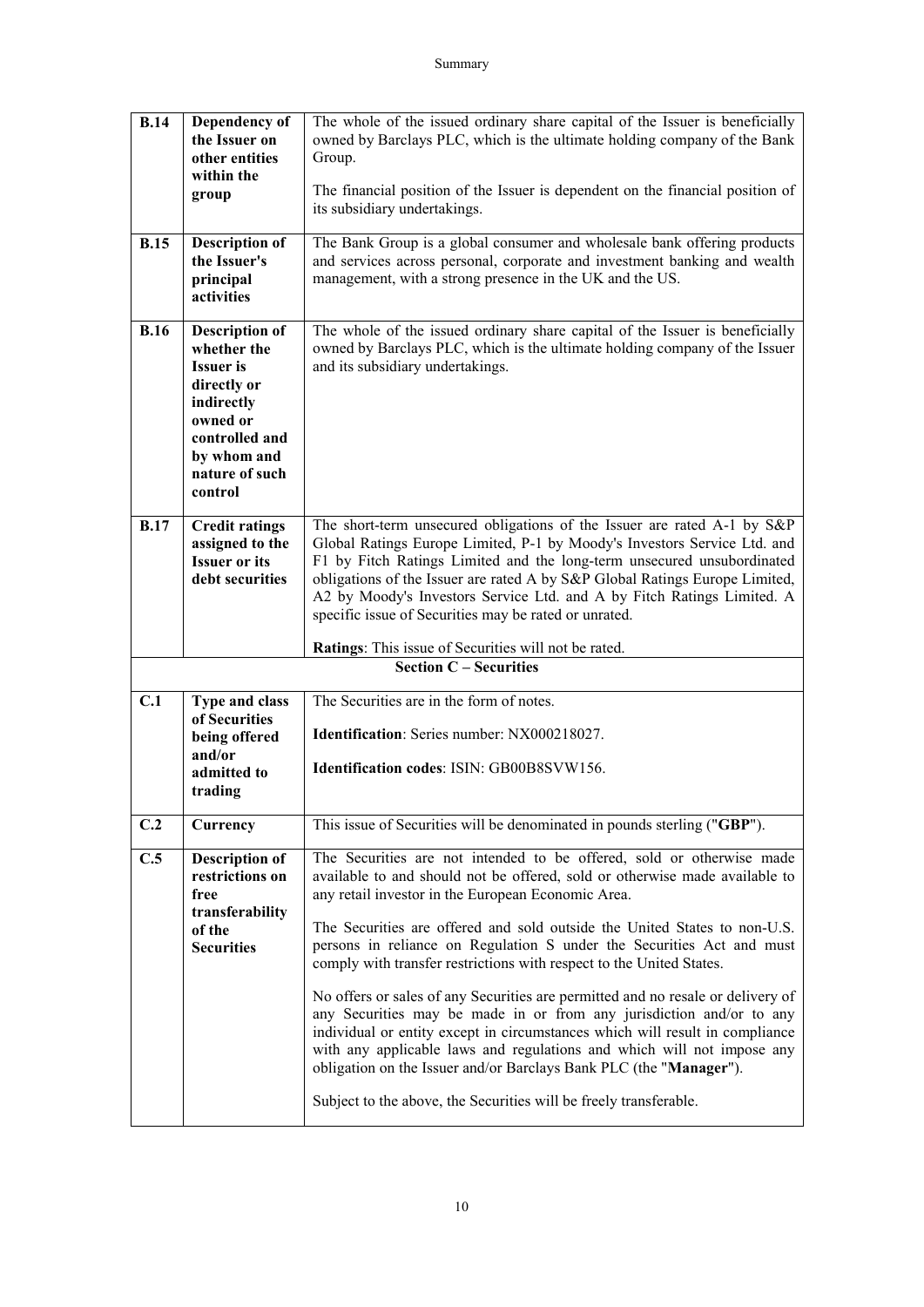| C.8 | <b>Description of</b>                                                                                  | <b>RIGHTS</b>                                                                                                                                                                                                                                                                                                                                                                                                                                                                                                                                                                                                                                                                                        |
|-----|--------------------------------------------------------------------------------------------------------|------------------------------------------------------------------------------------------------------------------------------------------------------------------------------------------------------------------------------------------------------------------------------------------------------------------------------------------------------------------------------------------------------------------------------------------------------------------------------------------------------------------------------------------------------------------------------------------------------------------------------------------------------------------------------------------------------|
|     | rights attached<br>to the<br>Securities,<br>including<br>ranking and<br>limitations to<br>those rights | The Securities were issued on 31 August 2018 (the "Issue Date") at 100% of<br>the Aggregate Nominal Amount (the "Issue Price") and give each holder of<br>Securities the right to receive a potential return on the Securities, together<br>with certain ancillary rights such as the right to receive notice of certain<br>determinations and events and the right to vote on some (but not all)<br>amendments to the terms and conditions of the Securities.                                                                                                                                                                                                                                       |
|     |                                                                                                        | Interest: Whether or not interest is payable on an Interest Payment Date will<br>depend on the performance of the S&P $500^{\circ}$ Index and the FTSE <sup>®</sup> 100 Index<br>(the "Underlying Assets") on the corresponding Interest Valuation Date. On<br>some or all of the Interest Payment Dates the interest amount could be zero.                                                                                                                                                                                                                                                                                                                                                          |
|     |                                                                                                        | Final redemption: If the Securities have not redeemed early (or have not<br>redeemed due to Automatic Redemption (Autocall) they will redeem on the<br>Scheduled Redemption Date and the cash amount payable to investors will<br>depend on the performance of the Underlying Assets on the specified<br>valuation dates during the life of the Securities.                                                                                                                                                                                                                                                                                                                                          |
|     |                                                                                                        | Taxation: All payments in respect of the Securities shall be made without<br>withholding or deduction for or on account of any UK taxes unless such<br>withholding or deduction is required by law. In the event that any such<br>withholding or deduction is required by law, the Issuer will, save in limited<br>circumstances, be required to pay additional amounts to cover the amounts so<br>withheld or deducted.                                                                                                                                                                                                                                                                             |
|     |                                                                                                        | Events of default: If the Issuer fails to make any payment due under the<br>Securities or breaches any other term and condition of the Securities in a way<br>that is materially prejudicial to the interests of the holders (and such failure<br>is not remedied within 30 days, or, in the case of interest, 14 days), or the<br>Issuer is subject to a winding-up order, then (subject, in the case of interest,<br>to the Issuer being prevented from payment for a mandatory provision of<br>law) the Securities will become immediately due and payable, upon notice<br>being given by the holder.                                                                                             |
|     |                                                                                                        | The Securities will be governed by English law and the rights thereunder will<br>be construed accordingly.                                                                                                                                                                                                                                                                                                                                                                                                                                                                                                                                                                                           |
|     |                                                                                                        | <b>STATUS</b>                                                                                                                                                                                                                                                                                                                                                                                                                                                                                                                                                                                                                                                                                        |
|     |                                                                                                        | The Securities are direct, unsubordinated and unsecured obligations of the<br>Issuer and rank equally among themselves.                                                                                                                                                                                                                                                                                                                                                                                                                                                                                                                                                                              |
|     |                                                                                                        | <b>LIMITATIONS ON RIGHTS</b>                                                                                                                                                                                                                                                                                                                                                                                                                                                                                                                                                                                                                                                                         |
|     |                                                                                                        | <b>Certain limitations:</b>                                                                                                                                                                                                                                                                                                                                                                                                                                                                                                                                                                                                                                                                          |
|     |                                                                                                        | Though the Securities are linked to the performance of the<br>Underlying Assets, holders do not have any rights in respect of the<br>Underlying Assets.                                                                                                                                                                                                                                                                                                                                                                                                                                                                                                                                              |
|     |                                                                                                        | The terms and conditions of the Securities permit the Issuer and the<br>Determination Agent (as the case may be), on the occurrence of<br>certain events and in certain circumstances, without the holders'<br>consent, to make adjustments to the terms and conditions of the<br>Securities, to redeem the Securities prior to maturity, (where<br>applicable) to postpone valuation of the Underlying Assets or<br>scheduled payments under the Securities, to change the currency in<br>which the Securities are denominated, to substitute the Issuer with<br>another permitted entity subject to certain conditions, and to take<br>certain other actions with regard to the Securities and the |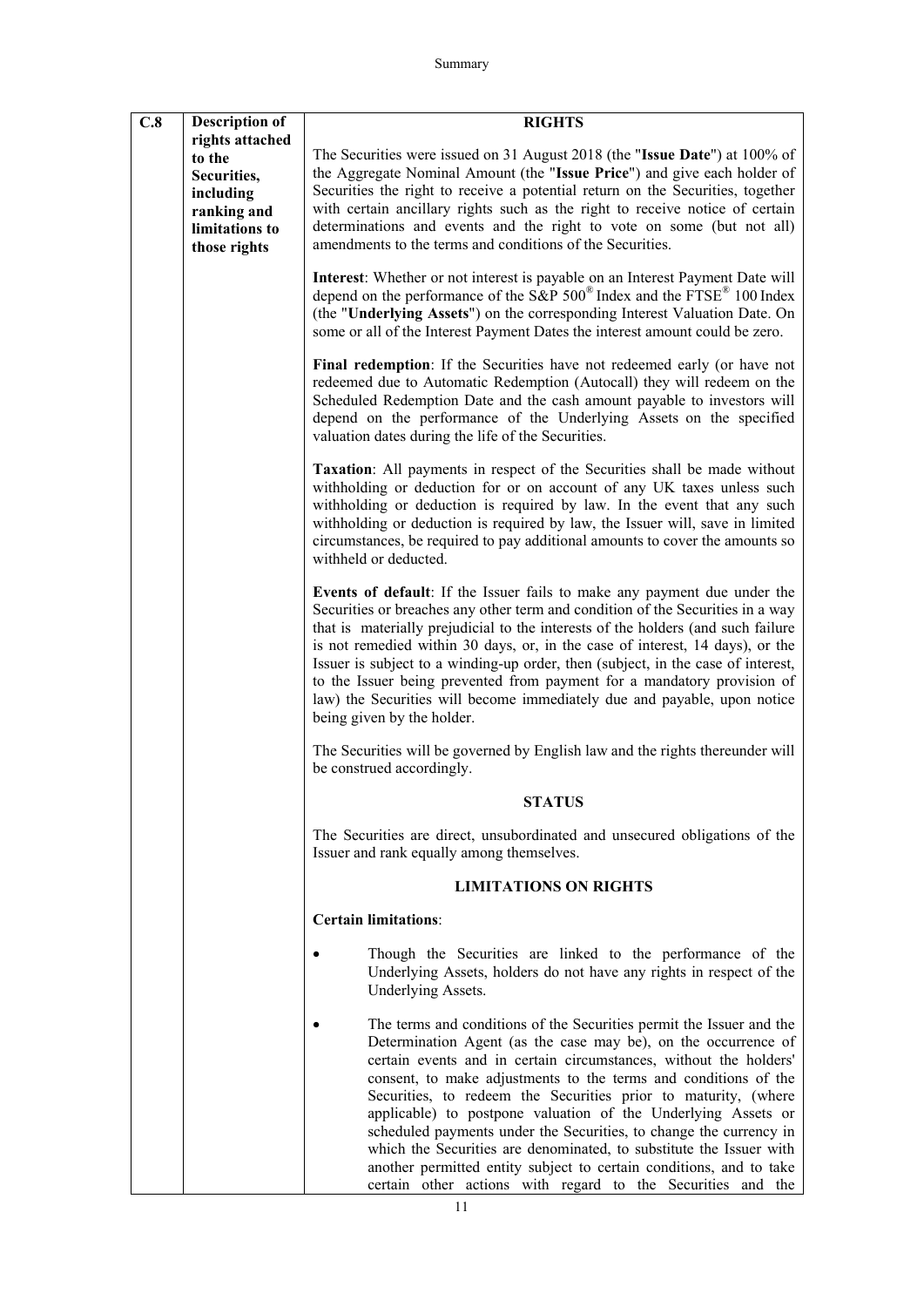|      |                                | Underlying Assets (if any).                                                                                                                                         |                                 |                                                                             |  |
|------|--------------------------------|---------------------------------------------------------------------------------------------------------------------------------------------------------------------|---------------------------------|-----------------------------------------------------------------------------|--|
|      |                                | The Securities contain provisions for calling meetings of holders to<br>consider matters affecting their interests generally and these                              |                                 |                                                                             |  |
|      |                                |                                                                                                                                                                     |                                 |                                                                             |  |
|      |                                |                                                                                                                                                                     |                                 |                                                                             |  |
|      |                                | provisions permit defined majorities to bind all holders, including                                                                                                 |                                 |                                                                             |  |
|      |                                | holders who did not attend and vote at the relevant meeting and                                                                                                     |                                 |                                                                             |  |
|      |                                | holders who voted in a manner contrary to the majority.                                                                                                             |                                 |                                                                             |  |
| C.11 | <b>Admission to</b><br>trading | Application has been made by the Issuer (or on its behalf) for the Securities<br>to be admitted to trading on the regulated market of the London Stock<br>Exchange. |                                 |                                                                             |  |
| C.15 | <b>Description of</b>          | The return on and value of the Securities is dependent on the performance of                                                                                        |                                 |                                                                             |  |
|      | how the value                  | the Underlying Assets.                                                                                                                                              |                                 |                                                                             |  |
|      | of the                         |                                                                                                                                                                     |                                 |                                                                             |  |
|      | investment is                  | The Underlying Assets and their respective Initial Prices and Initial                                                                                               |                                 |                                                                             |  |
|      | affected by the                | Valuation Dates are:                                                                                                                                                |                                 |                                                                             |  |
|      | value of the                   |                                                                                                                                                                     |                                 |                                                                             |  |
|      | underlying                     | <b>Underlying Assets</b>                                                                                                                                            | <b>Initial Price</b>            | <b>Initial Valuation Date</b>                                               |  |
|      | instrument                     | S&P 500 <sup>®</sup> Index                                                                                                                                          | 2833.28                         | 10 August 2018                                                              |  |
|      |                                | FTSE <sup>®</sup> 100 Index                                                                                                                                         | 7667.01                         | 10 August 2018                                                              |  |
|      |                                |                                                                                                                                                                     |                                 |                                                                             |  |
|      |                                | reference to a "Calculation Amount", being GBP 1.                                                                                                                   |                                 | Calculations in respect of amounts payable under the Securities are made by |  |
|      |                                | calculations and determinations with respect to the Securities.                                                                                                     |                                 | Determination Agent: Barclays Bank PLC has been appointed to make           |  |
|      |                                |                                                                                                                                                                     | $A$ – Interest                  |                                                                             |  |
|      |                                |                                                                                                                                                                     |                                 |                                                                             |  |
|      |                                | The Interest Payment Dates and corresponding Interest Valuation Dates and<br>Interest Barrier Percentages are set out in the following table:                       |                                 |                                                                             |  |
|      |                                |                                                                                                                                                                     |                                 |                                                                             |  |
|      |                                | <b>Interest Valuation Date</b><br><b>Interest Payment Date</b><br><b>Interest Barrier</b><br>Percentage                                                             |                                 |                                                                             |  |
|      |                                | 12 November 2018                                                                                                                                                    | 26 November 2018                | 65%                                                                         |  |
|      |                                | 11 February 2019                                                                                                                                                    | 25 February 2019                | 65%                                                                         |  |
|      |                                | 10 May 2019                                                                                                                                                         | 24 May 2019                     | 65%                                                                         |  |
|      |                                | 12 August 2019                                                                                                                                                      | 27 August 2019                  | 65%                                                                         |  |
|      |                                | 11 November 2019                                                                                                                                                    | 25 November 2019                | 65%                                                                         |  |
|      |                                | 10 February 2020                                                                                                                                                    | 24 February 2020                | 65%                                                                         |  |
|      |                                | 11 May 2020                                                                                                                                                         | 26 May 2020                     | 65%                                                                         |  |
|      |                                | 10 August 2020                                                                                                                                                      | 24 August 2020                  | 65%                                                                         |  |
|      |                                | 10 November 2020                                                                                                                                                    | 24 November 2020                | 65%                                                                         |  |
|      |                                | 10 February 2021<br>10 May 2021                                                                                                                                     | 24 February 2021<br>24 May 2021 | 65%<br>65%                                                                  |  |
|      |                                | 10 August 2021                                                                                                                                                      | 24 August 2021                  | 65%                                                                         |  |
|      |                                | 10 November 2021                                                                                                                                                    | 24 November 2021                | 65%                                                                         |  |
|      |                                | 10 February 2022                                                                                                                                                    | 24 February 2022                | 65%                                                                         |  |
|      |                                | 10 May 2022                                                                                                                                                         | 24 May 2022                     | 65%                                                                         |  |
|      |                                | 10 August 2022                                                                                                                                                      | 24 August 2022                  | 65%                                                                         |  |
|      |                                | 10 November 2022                                                                                                                                                    | 24 November 2022                | 65%                                                                         |  |
|      |                                | 10 February 2023                                                                                                                                                    | 24 February 2023                | 65%                                                                         |  |
|      |                                | 10 May 2023                                                                                                                                                         | 24 May 2023                     | 65%                                                                         |  |
|      |                                | 10 August 2023                                                                                                                                                      | 24 August 2023                  | 65%                                                                         |  |
|      |                                | 10 November 2023                                                                                                                                                    | 24 November 2023                | 65%                                                                         |  |
|      |                                | 12 February 2024                                                                                                                                                    | 26 February 2024                | 65%                                                                         |  |
|      |                                | 10 May 2024                                                                                                                                                         | 24 May 2024                     | 65%                                                                         |  |
|      |                                | 12 August 2024                                                                                                                                                      | 27 August 2024                  | 65%                                                                         |  |
|      |                                | 11 November 2024                                                                                                                                                    | 25 November 2024                | 65%                                                                         |  |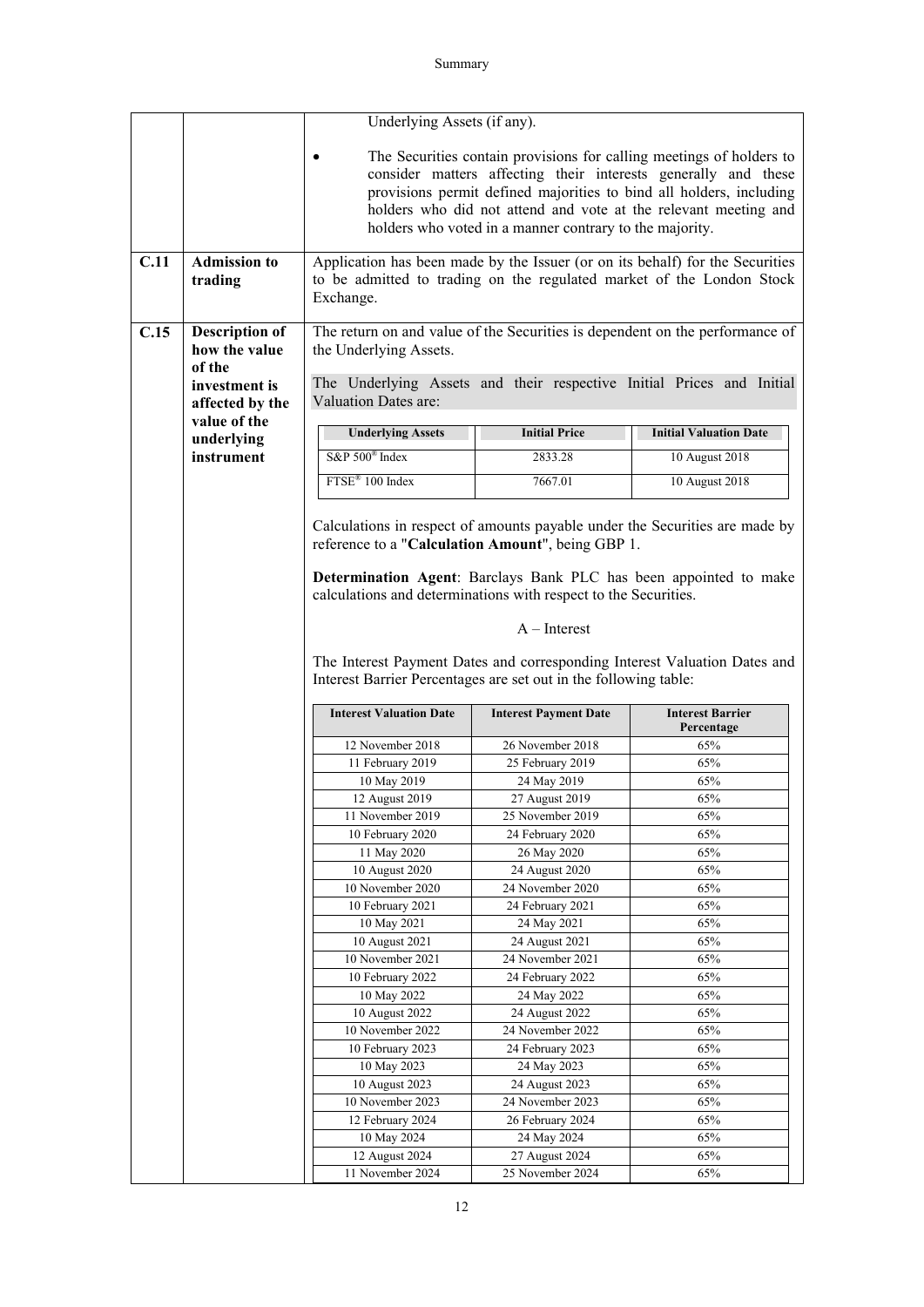| 12 May 2025<br>11 August 2025  | 10 February 2025                                                                                                | 24 February 2025 | 65%                                                                                                                                                                                                                                                                                                                                                                                                                                                                                                                                                      |
|--------------------------------|-----------------------------------------------------------------------------------------------------------------|------------------|----------------------------------------------------------------------------------------------------------------------------------------------------------------------------------------------------------------------------------------------------------------------------------------------------------------------------------------------------------------------------------------------------------------------------------------------------------------------------------------------------------------------------------------------------------|
|                                | 27 May 2025                                                                                                     |                  | 65%                                                                                                                                                                                                                                                                                                                                                                                                                                                                                                                                                      |
|                                | 26 August 2025                                                                                                  |                  | 65%                                                                                                                                                                                                                                                                                                                                                                                                                                                                                                                                                      |
| occurred as follows:           |                                                                                                                 |                  | The interest amount (if any) payable on each Security on each Interest<br>Payment Date will be calculated on the corresponding Interest Valuation<br>Date and will depend on whether or not a Digital Down Trigger Event has                                                                                                                                                                                                                                                                                                                             |
|                                | 1.5625%) by the Calculation Amount; or                                                                          |                  | if a Digital Down Trigger Event has not occurred on the Interest<br>Valuation Date, the interest amount payable on the Interest Payment<br>Date is calculated by multiplying the Fixed Interest Rate (being                                                                                                                                                                                                                                                                                                                                              |
|                                | Otherwise, no interest is payable on the Interest Payment Date.                                                 |                  |                                                                                                                                                                                                                                                                                                                                                                                                                                                                                                                                                          |
|                                | Initial Price is below the Interest Barrier Percentage.                                                         |                  | A "Digital Down Trigger Event", in respect of an Interest Valuation Date,<br>occurs if the closing price of either Underlying Asset (or both Underlying<br>Assets) on the corresponding Interest Valuation Date as a percentage of its                                                                                                                                                                                                                                                                                                                   |
|                                | <b>B</b> – Automatic Redemption (Autocall)                                                                      |                  |                                                                                                                                                                                                                                                                                                                                                                                                                                                                                                                                                          |
|                                | your Securities will then be terminated.<br>and Autocall Barrier Percentage are set out in the following table: |                  | The Securities will automatically redeem on an Autocall Redemption Date if<br>the closing price of either Underlying Asset on the corresponding Autocall<br>Valuation Date as a percentage of its Initial Price is at or above its<br>corresponding Autocall Barrier Percentage. If this occurs, you will receive a<br>cash payment equal to GBP 1.00 for each Security you hold on such Autocall<br>Redemption Date (together with the interest amount described above) and<br>The Autocall Redemption Dates and corresponding Autocall Valuation Dates |
| <b>Autocall Valuation Date</b> | <b>Autocall Redemption Date</b>                                                                                 |                  | <b>Autocall Barrier</b><br>Percentage                                                                                                                                                                                                                                                                                                                                                                                                                                                                                                                    |
| 10 August 2020                 | 24 August 2020                                                                                                  |                  | 100%                                                                                                                                                                                                                                                                                                                                                                                                                                                                                                                                                     |
| 10 November 2020               | 24 November 2020                                                                                                |                  | 100%                                                                                                                                                                                                                                                                                                                                                                                                                                                                                                                                                     |
| 10 February 2021               | 24 February 2021                                                                                                |                  | 100%                                                                                                                                                                                                                                                                                                                                                                                                                                                                                                                                                     |
| 10 May 2021                    | 24 May 2021                                                                                                     |                  | 100%                                                                                                                                                                                                                                                                                                                                                                                                                                                                                                                                                     |
| 10 August 2021                 | 24 August 2021                                                                                                  |                  | 100%                                                                                                                                                                                                                                                                                                                                                                                                                                                                                                                                                     |
| 10 November 2021               | 24 November 2021                                                                                                |                  | 100%                                                                                                                                                                                                                                                                                                                                                                                                                                                                                                                                                     |
| 10 February 2022               | 24 February 2022                                                                                                |                  | 100%                                                                                                                                                                                                                                                                                                                                                                                                                                                                                                                                                     |
| 10 May 2022                    | 24 May 2022                                                                                                     |                  | 100%                                                                                                                                                                                                                                                                                                                                                                                                                                                                                                                                                     |
| 10 August 2022                 | 24 August 2022                                                                                                  |                  | 100%                                                                                                                                                                                                                                                                                                                                                                                                                                                                                                                                                     |
|                                | 24 November 2022                                                                                                |                  | 100%                                                                                                                                                                                                                                                                                                                                                                                                                                                                                                                                                     |
| 10 November 2022               | 24 February 2023                                                                                                |                  | $100\%$<br>100%                                                                                                                                                                                                                                                                                                                                                                                                                                                                                                                                          |
| 10 February 2023               |                                                                                                                 |                  |                                                                                                                                                                                                                                                                                                                                                                                                                                                                                                                                                          |
| 10 May 2023                    | 24 May 2023                                                                                                     |                  |                                                                                                                                                                                                                                                                                                                                                                                                                                                                                                                                                          |
| 10 August 2023                 | 24 August 2023                                                                                                  |                  | 100%                                                                                                                                                                                                                                                                                                                                                                                                                                                                                                                                                     |
| 10 November 2023               | 24 November 2023                                                                                                |                  | 100%                                                                                                                                                                                                                                                                                                                                                                                                                                                                                                                                                     |
| 12 February 2024               | 26 February 2024                                                                                                |                  | 100%                                                                                                                                                                                                                                                                                                                                                                                                                                                                                                                                                     |
| 10 May 2024                    | 24 May 2024                                                                                                     |                  | 100%                                                                                                                                                                                                                                                                                                                                                                                                                                                                                                                                                     |
| 12 August 2024                 | 27 August 2024                                                                                                  |                  | 100%                                                                                                                                                                                                                                                                                                                                                                                                                                                                                                                                                     |
| 11 November 2024               | 25 November 2024                                                                                                |                  | 100%                                                                                                                                                                                                                                                                                                                                                                                                                                                                                                                                                     |
| 10 February 2025               | 24 February 2025                                                                                                |                  | $100\%$                                                                                                                                                                                                                                                                                                                                                                                                                                                                                                                                                  |
| 12 May 2025                    | 27 May 2025                                                                                                     |                  | 100%                                                                                                                                                                                                                                                                                                                                                                                                                                                                                                                                                     |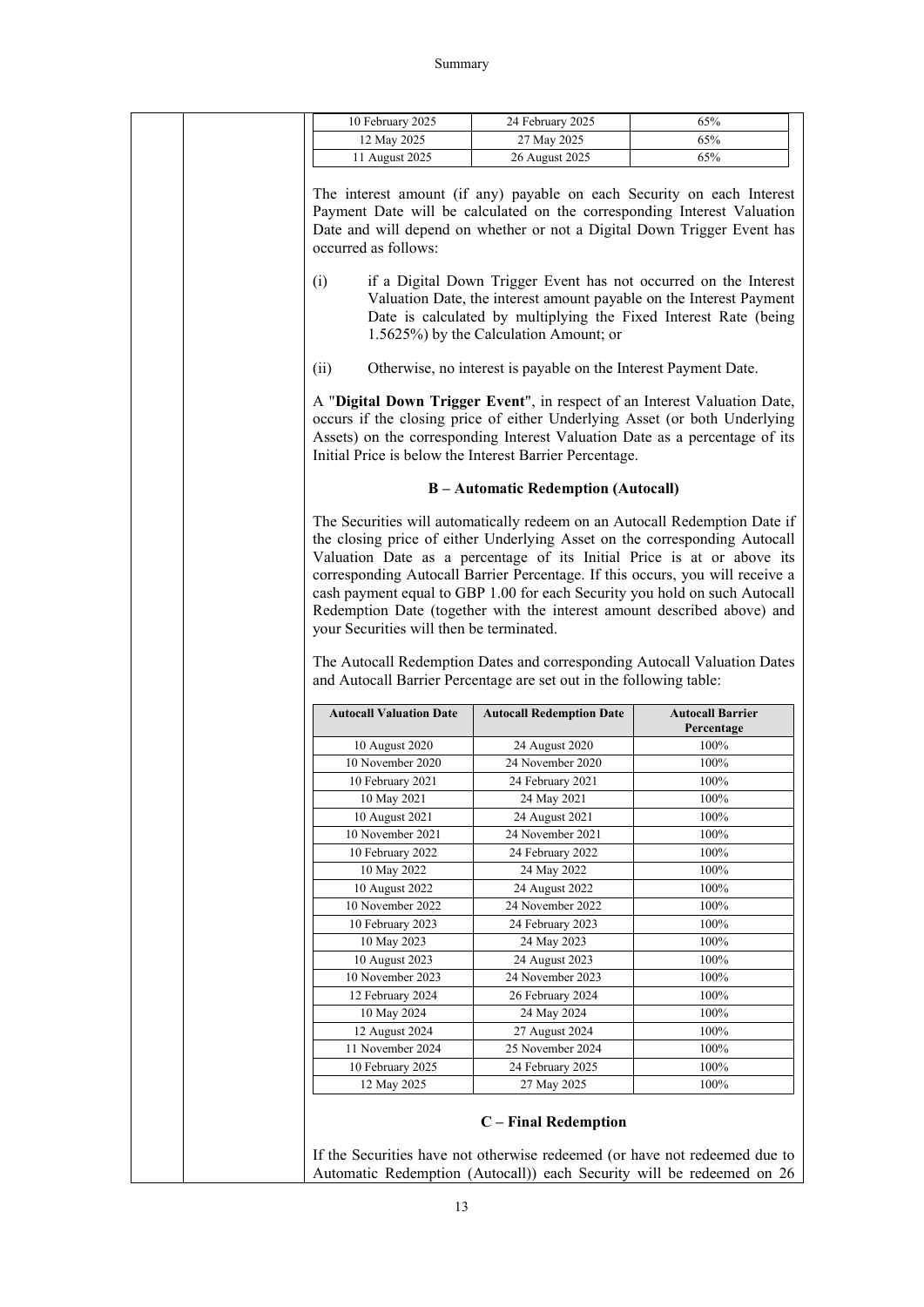|      |                                                                                       | August 2025 (the "Scheduled Redemption Date") by payment of the Final<br>Cash Settlement.                                                                                                                                                                                                                                                                                                                                               |  |
|------|---------------------------------------------------------------------------------------|-----------------------------------------------------------------------------------------------------------------------------------------------------------------------------------------------------------------------------------------------------------------------------------------------------------------------------------------------------------------------------------------------------------------------------------------|--|
|      |                                                                                       | The Final Cash Settlement Amount is calculated as follows:                                                                                                                                                                                                                                                                                                                                                                              |  |
|      |                                                                                       | if the closing price of either Underlying Asset (or both Underlying<br>(i)<br>Assets) on the Final Valuation Date (scheduled for 11 August 2025,<br>subject to adjustment) as a percentage of its Initial Price is greater<br>than or equal to the Knock-in Barrier Percentage (being 65%), the<br>Final Cash Settlement Amount will be GBP 1.00 (payable together<br>with the interest amount described above);                        |  |
|      |                                                                                       | otherwise, the Final Cash Settlement Amount will be equal to GBP<br>(ii)<br>1.00 multiplied by the Final Performance of the Worst Performing<br>Underlying Asset. In such case, you will lose some or all of your<br>investment.                                                                                                                                                                                                        |  |
|      |                                                                                       | "Final Performance" means, in respect of an Underlying Asset, the closing<br>price of such Underlying Asset on the Final Valuation Date divided by the<br>Initial Price of such Underlying Asset.                                                                                                                                                                                                                                       |  |
|      |                                                                                       | "Worst Performing Underlying Asset" means the Underlying Asset with<br>the lowest Final Performance.                                                                                                                                                                                                                                                                                                                                    |  |
| C.16 | <b>Expiration or</b><br>maturity date<br>of the<br><b>Securities</b>                  | The Securities are scheduled to redeem on the scheduled redemption date.<br>The scheduled redemption date of the Securities is 26 August 2025. This day<br>may be postponed following the postponement of a valuation date due to a<br>disruption event.                                                                                                                                                                                |  |
| C.17 | <b>Settlement</b><br>procedure of<br>the derivative<br>securities                     | The Securities will be cleared and settled through CREST.                                                                                                                                                                                                                                                                                                                                                                               |  |
| C.18 | <b>Description of</b><br>how the return<br>on derivative<br>securities takes<br>place | The performance of the Underlying Assets to which the Securities are linked<br>will affect: (i) whether interest is paid on the Securities on any Interest<br>Payment Date; (ii) whether the Securities are redeemed early on an Autocall<br>Valuation Date; and (iii) if the Securities have not redeemed early (or have<br>not redeemed due to Automatic Redemption (Autocall)), the amount paid on<br>the Scheduled Redemption Date. |  |
|      |                                                                                       | Interest and any amount payable if the Securities redeem before the<br>Scheduled Redemption Date will be paid in cash.                                                                                                                                                                                                                                                                                                                  |  |
|      |                                                                                       | On the Scheduled Redemption Date, if the Securities have not redeemed<br>early (or have not redeemed due to Automatic Redemption (Autocall)), the<br>settlement amount will be paid in cash.                                                                                                                                                                                                                                            |  |
| C.19 | <b>Final reference</b><br>price of the<br>Underlying<br><b>Asset</b>                  | The final valuation price of each Underlying Asset is the closing price or<br>level of such Underlying Asset on 11 August 2025.                                                                                                                                                                                                                                                                                                         |  |
| C.20 | Type of                                                                               | The Underlying Assets are major equity indices.                                                                                                                                                                                                                                                                                                                                                                                         |  |
|      | Underlying<br><b>Asset</b>                                                            | Information<br>about<br>the<br>Underlying<br>available<br>Assets<br>is<br>at:<br>www.ftserussell.com in respect of the FTSE®<br>100<br>Index<br>and<br>us spindices com in respect of the S&P 500 <sup>®</sup> Index.                                                                                                                                                                                                                   |  |
| C.21 | <b>Market where</b><br><b>Securities are</b>                                          | Application has been made by the Issuer (or on its behalf) to list the<br>Securities and admit the Securities to trading on the regulated market of the                                                                                                                                                                                                                                                                                 |  |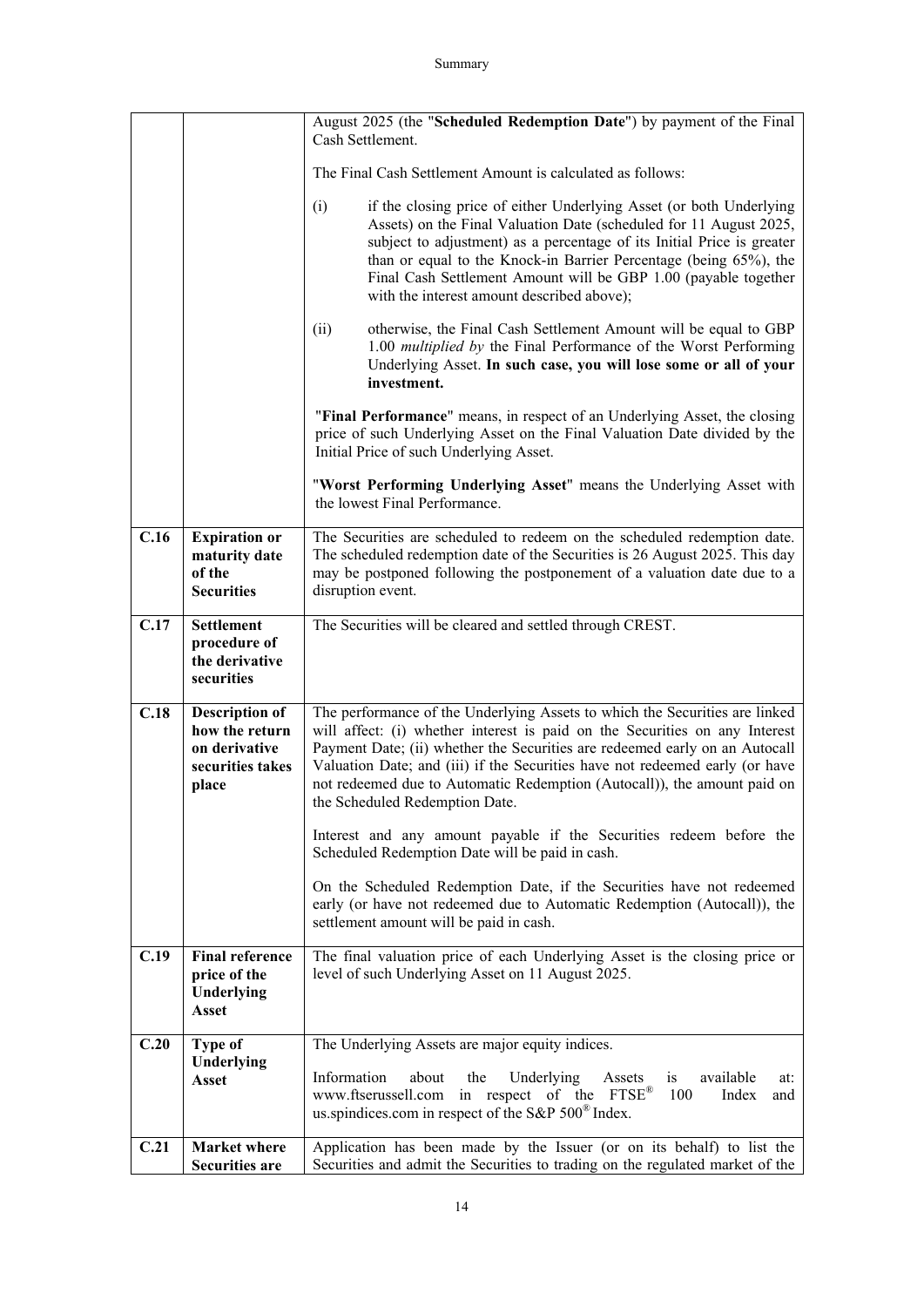# Summary

|     | traded                                                                                        | London Stock Exchange with effect from 17 October 2018.                                                                                                                                                                                                                                                                                                                                                                                                                                                                                                                                                                                                                                                                                                                                                    |  |
|-----|-----------------------------------------------------------------------------------------------|------------------------------------------------------------------------------------------------------------------------------------------------------------------------------------------------------------------------------------------------------------------------------------------------------------------------------------------------------------------------------------------------------------------------------------------------------------------------------------------------------------------------------------------------------------------------------------------------------------------------------------------------------------------------------------------------------------------------------------------------------------------------------------------------------------|--|
|     | <b>Section D - Risks</b>                                                                      |                                                                                                                                                                                                                                                                                                                                                                                                                                                                                                                                                                                                                                                                                                                                                                                                            |  |
| D.2 | <b>Key</b><br>information on<br>the key risks<br>that are<br>specific to the<br><b>Issuer</b> | The risks described below are material risks that senior management has<br>identified with respect to the Group. In connection with the planned<br>implementation in the first half of 2018 of ring-fencing certain of the Group's<br>UK businesses, the Issuer will transfer what are materially the assets and<br>business of the Barclays UK division to another subsidiary of the Group,<br>Barclays Bank UK PLC (the "UK Ring-fenced Bank"). Senior management<br>expects that upon this transfer the material risks with respect to the Bank<br>Group will be the same in all material respects as those risks with respect to<br>the Group (save in relation to certain potential differences in risks as<br>described in "Certain potential consequences of ring-fencing to the Issuer"<br>below). |  |
|     |                                                                                               | The Issuer classifies eight risks as "Principal Risks": $(1)$ Credit Risk; $(2)$<br>Market Risk; (3) Treasury and Capital Risk; (4) Operational Risk; (5) Model<br>Risk; (6) Conduct Risk; (7) Reputation Risk; and (8) Legal Risk (each a<br>"Principal Risk"). Material risks to the Group and their impact are described<br>below in the sections (i) material existing and emerging risks potentially<br>impacting more than one Principal Risk and (ii) material existing and<br>emerging risks impacting individual Principal Risks.                                                                                                                                                                                                                                                                 |  |
|     |                                                                                               | (i)<br>Material existing and emerging risks potentially impacting more<br>than one Principal Risk                                                                                                                                                                                                                                                                                                                                                                                                                                                                                                                                                                                                                                                                                                          |  |
|     |                                                                                               | Business conditions, general economy and geopolitical issues                                                                                                                                                                                                                                                                                                                                                                                                                                                                                                                                                                                                                                                                                                                                               |  |
|     |                                                                                               | The Group offers a broad range of services, including to retail, institutional<br>and government customers, in a large number of countries. The breadth of<br>these operations means that deterioration in the economic environment, or an<br>increase in political instability in countries where the Group is active, or in<br>any systemically important economy, could adversely affect the Group's<br>operating performance, financial condition and prospects.                                                                                                                                                                                                                                                                                                                                       |  |
|     |                                                                                               | Interest rate rises adversely impacting credit conditions                                                                                                                                                                                                                                                                                                                                                                                                                                                                                                                                                                                                                                                                                                                                                  |  |
|     |                                                                                               | To the extent that central banks increase interest rates particularly in the<br>Group's main markets, in the UK and the US, there could be an impact on<br>consumer debt affordability and corporate profitability. While interest rate<br>rises could positively impact the Group's profitability, as retail and corporate<br>business income may increase due to margin de-compression, future interest<br>rate increases, if larger or more frequent than expectations, could cause stress<br>in the loan portfolio and underwriting activity of the Group. Higher credit<br>losses driving an increased impairment allowance would most notably<br>impact retail unsecured portfolios and wholesale non-investment grade<br>lending.                                                                   |  |
|     |                                                                                               | Interest rates rising faster than expected could also have an adverse impact<br>on the value of high quality liquid assets which are part of the Group<br>Treasury function's investment activity that could consequently create more<br>volatility through the Group's available for sale reserves than expected.                                                                                                                                                                                                                                                                                                                                                                                                                                                                                         |  |
|     |                                                                                               | Process of UK withdrawal from the European Union                                                                                                                                                                                                                                                                                                                                                                                                                                                                                                                                                                                                                                                                                                                                                           |  |
|     |                                                                                               | The uncertainty and increased market volatility following the UK's decision<br>to leave the EU in 2019 is likely to continue until the exact nature of the<br>future trading relationship with the EU becomes clear. The potential risks<br>associated with an exit from the EU include:                                                                                                                                                                                                                                                                                                                                                                                                                                                                                                                   |  |
|     |                                                                                               | Increased market risk with the impact on the value of trading book                                                                                                                                                                                                                                                                                                                                                                                                                                                                                                                                                                                                                                                                                                                                         |  |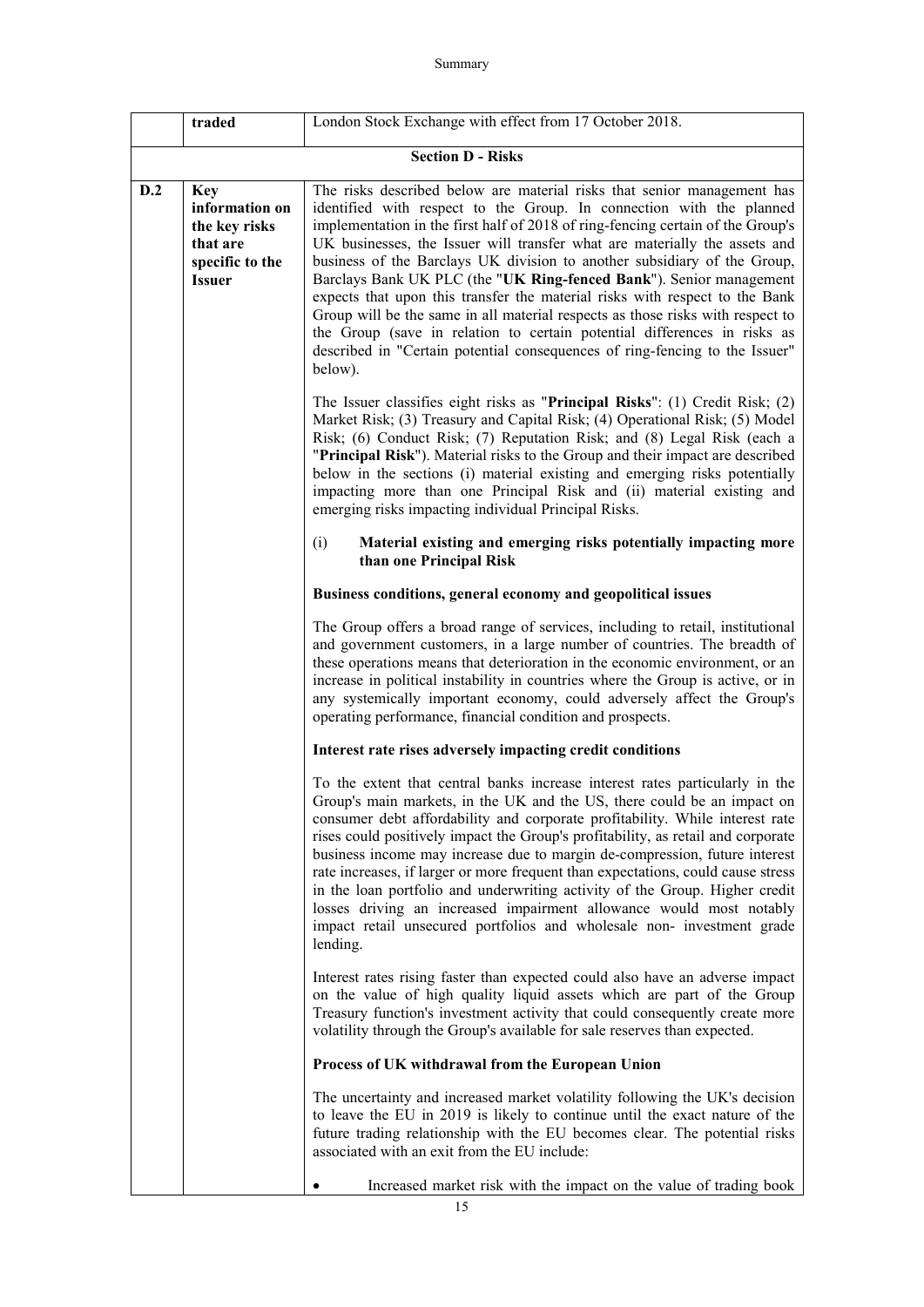|            | positions;                                                                                                                                                                                                                                                                                                                                                                                                                                                                                                                                                                                                                                                                                                                                                                                                                                              |
|------------|---------------------------------------------------------------------------------------------------------------------------------------------------------------------------------------------------------------------------------------------------------------------------------------------------------------------------------------------------------------------------------------------------------------------------------------------------------------------------------------------------------------------------------------------------------------------------------------------------------------------------------------------------------------------------------------------------------------------------------------------------------------------------------------------------------------------------------------------------------|
|            | Potential for credit spread widening for UK institutions which could<br>lead to reduced investor appetite for the Group's debt securities,<br>which could negatively impact the cost of and/or access to funding;                                                                                                                                                                                                                                                                                                                                                                                                                                                                                                                                                                                                                                       |
|            | Changes in the long-term outlook for UK interest rates which may<br>adversely affect International Accounting Standards 19 pension<br>liabilities and the market value of equity investments funding those<br>liabilities;                                                                                                                                                                                                                                                                                                                                                                                                                                                                                                                                                                                                                              |
|            | Increased risk of a UK recession with lower growth, higher<br>unemployment and falling UK house prices. This would negatively<br>impact a number of the Group's portfolios;                                                                                                                                                                                                                                                                                                                                                                                                                                                                                                                                                                                                                                                                             |
|            | Changes to current EU "Passporting" rights which will likely require<br>adjustments to the current model for the Group's cross-border<br>banking operation which could increase operational complexity<br>and/or costs;                                                                                                                                                                                                                                                                                                                                                                                                                                                                                                                                                                                                                                 |
|            | The ability to attract, or prevent the departure of, qualified and<br>skilled employees may be impacted by the UK's future approach to<br>the EU freedom of movement and immigration from the EU<br>countries; and                                                                                                                                                                                                                                                                                                                                                                                                                                                                                                                                                                                                                                      |
|            | The legal framework within which the Group operates could change<br>and become more uncertain as the UK takes steps to replace or<br>repeal certain laws currently in force, which are based on EU<br>legislation and regulation.                                                                                                                                                                                                                                                                                                                                                                                                                                                                                                                                                                                                                       |
|            | Regulatory change agenda and impact on business model                                                                                                                                                                                                                                                                                                                                                                                                                                                                                                                                                                                                                                                                                                                                                                                                   |
|            | The Group remains subject to ongoing significant levels of regulatory change<br>and scrutiny in many of the countries in which it operates (including, in<br>particular, the UK and the US). A more intensive regulatory approach and<br>enhanced requirements together with the uncertainty (particularly in light of<br>the UK's decision to withdraw from the EU) and potential lack of<br>international regulatory coordination as enhanced supervisory standards are<br>developed and implemented may adversely affect the Group's business,<br>capital and risk management strategies and/or may result in the Group<br>deciding to modify its legal entity structure, capital and funding structures<br>and business mix, or to exit certain business activities altogether or not to<br>expand in areas despite otherwise attractive potential. |
|            | Certain potential consequences of ring-fencing to the Issuer                                                                                                                                                                                                                                                                                                                                                                                                                                                                                                                                                                                                                                                                                                                                                                                            |
| the Group. | In connection with the planned implementation in the first half of 2018 of<br>ring-fencing certain of the Group's businesses, the Issuer will transfer what<br>are materially the assets and business of the Barclays UK division to another<br>subsidiary of the Group, the UK Ring-fenced Bank. Senior management<br>expects that upon this transfer, the material risks with respect to the Bank<br>Group will be the same in all material respects as those risks with respect to<br>the Group. However, senior management has identified certain potential<br>differences in risks with respect to the Bank Group as compared to risks to                                                                                                                                                                                                          |
|            | The transfer of the assets and liabilities of the Barclays UK division<br>from the Issuer will mean that the Bank Group will be less<br>diversified than the Group as a whole.                                                                                                                                                                                                                                                                                                                                                                                                                                                                                                                                                                                                                                                                          |
|            | The Issuer will not be the parent of the UK Ring-fenced Bank and                                                                                                                                                                                                                                                                                                                                                                                                                                                                                                                                                                                                                                                                                                                                                                                        |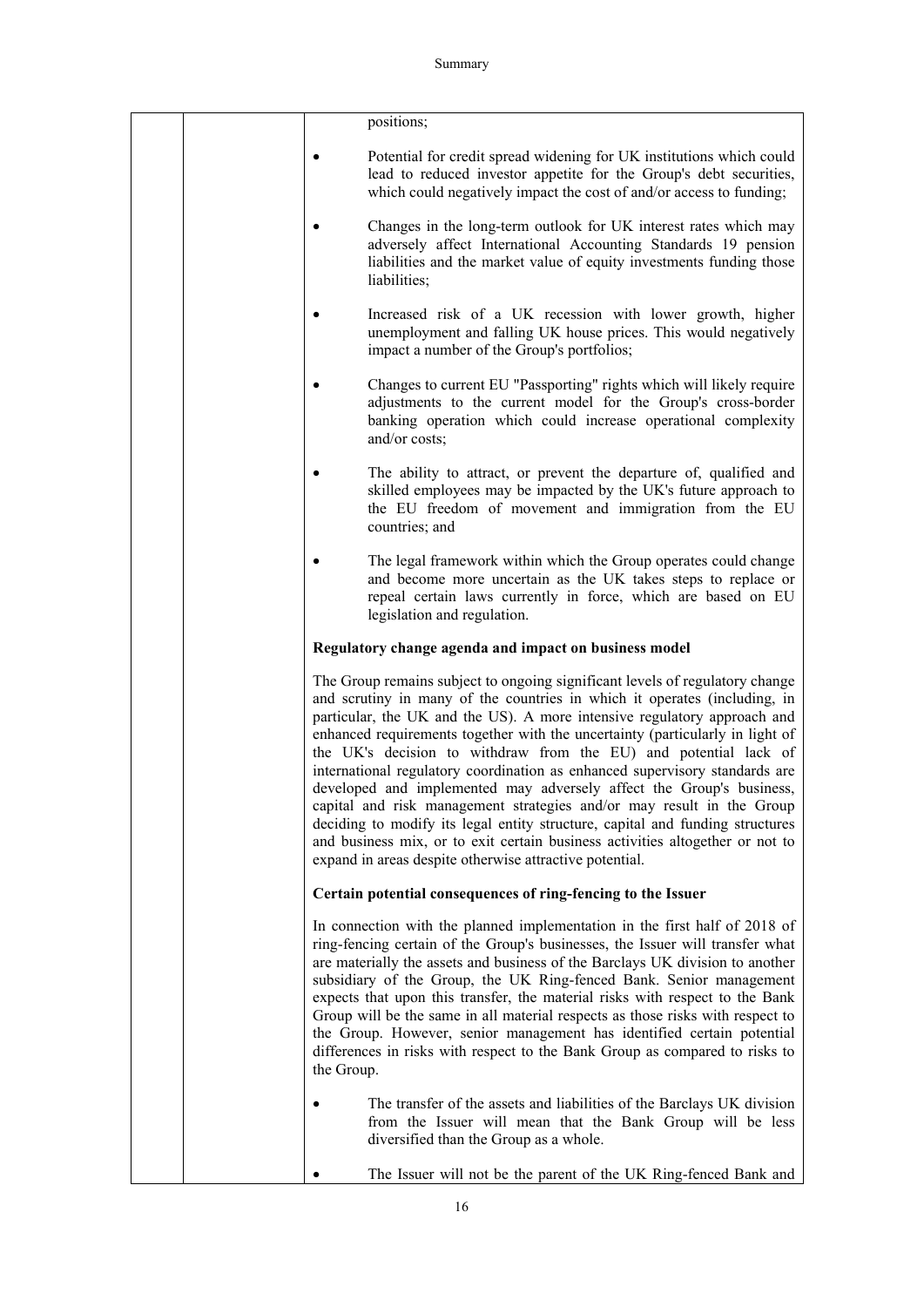| thus will not have recourse to the assets of the UK Ring-fenced<br>Bank.                                                                                                                                                                                                                                                                                                                                                                                                                                                                                                                                                                                                                                                                                                                                                                                                                                                                                                                                                                                                                                           |
|--------------------------------------------------------------------------------------------------------------------------------------------------------------------------------------------------------------------------------------------------------------------------------------------------------------------------------------------------------------------------------------------------------------------------------------------------------------------------------------------------------------------------------------------------------------------------------------------------------------------------------------------------------------------------------------------------------------------------------------------------------------------------------------------------------------------------------------------------------------------------------------------------------------------------------------------------------------------------------------------------------------------------------------------------------------------------------------------------------------------|
| Relative to the Group, the Bank Group will be, among other things,<br>more focused on businesses outside the UK, particularly in the US;<br>exposed to the US economy and more affected by movements in the<br>US Dollar (and other non-Sterling currencies) relative to Sterling,<br>with a relatively larger portion of its business exposed to US<br>regulation; more focused on wholesale businesses, such as corporate<br>and investment banking and capital markets; more dependent on<br>wholesale funding sources; and potentially subject to different<br>regulatory obligations.                                                                                                                                                                                                                                                                                                                                                                                                                                                                                                                         |
| Accordingly, the implementation of ring-fencing may adversely affect the<br>market value and/or liquidity of the Securities.                                                                                                                                                                                                                                                                                                                                                                                                                                                                                                                                                                                                                                                                                                                                                                                                                                                                                                                                                                                       |
| (ii)<br>Material existing and emerging risks impacting individual<br><b>Principal Risks</b>                                                                                                                                                                                                                                                                                                                                                                                                                                                                                                                                                                                                                                                                                                                                                                                                                                                                                                                                                                                                                        |
| Credit risk: The risk of loss to the Group from the failure of clients,<br>customers or counterparties, including sovereigns, to fully honour their<br>obligations to the Group, including the whole and timely payment of<br>principal, interest, collateral and other receivables. The Group may suffer<br>financial loss if any of its customers, clients or counterparties fails to fulfil<br>their contractual obligations to the Group.                                                                                                                                                                                                                                                                                                                                                                                                                                                                                                                                                                                                                                                                      |
| Market risk: The risk of a loss arising from potential adverse changes in the<br>value of the Group's assets and liabilities from fluctuation in market variables<br>including, but not limited to, interest rates, foreign exchange, equity prices,<br>commodity prices, credit spreads, implied volatilities and asset correlations.<br>The Group's trading business is generally exposed to a prolonged period of<br>elevated asset price volatility, particularly if it negatively affects the depth of<br>marketplace liquidity.                                                                                                                                                                                                                                                                                                                                                                                                                                                                                                                                                                              |
| <b>Treasury and capital risk:</b> The risk that the Group (i) is unable to meet its<br>contractual or contingent obligations or that it does not have the appropriate<br>amount, tenor and composition of funding and liquidity to support its assets,<br>(ii) has an insufficient level or composition of capital to support its normal<br>business activities and to meet its regulatory capital requirements, or (iii) is<br>exposed to capital or income volatility because of a mismatch between the<br>interest rate exposures of its assets and liabilities. The Group may not be able<br>to achieve its business plans due to, among other things: a) being unable to<br>maintain appropriate capital ratios; b) being unable to meet its obligations as<br>they fall due; c) rating agency downgrades; d) adverse changes in foreign<br>exchange rates on capital ratios; e) adverse movements in the pension fund;<br>and f) non-traded market risk/interest rate risk in the banking book.                                                                                                              |
| Operational risk: The Group is exposed to many types of operational risk.<br>These include: (i) the risk of failing to adequately manage the threat of cyber<br>attacks and to continually evolve enterprise security and provide an active<br>cyber security response capability could result in increased fraud losses,<br>inability to perform critical economic functions, customer detriment,<br>potential regulatory censure and penalty, legal liability, reduction in<br>shareholder value and reputational damage; (ii) the risk of loss of or<br>disruption to the Group's business processing, whether arising through<br>impacts on technology systems, real estate services, personnel availability or<br>the support of major suppliers, and which may result in significant customer<br>detriment, cost to reimburse losses incurred by the Group's customers,<br>potential regulatory censure or penalty, and reputational damage; (iii) to the<br>extent that the Group depends on suppliers for the provision of many of its<br>services and the development of future technology driven product |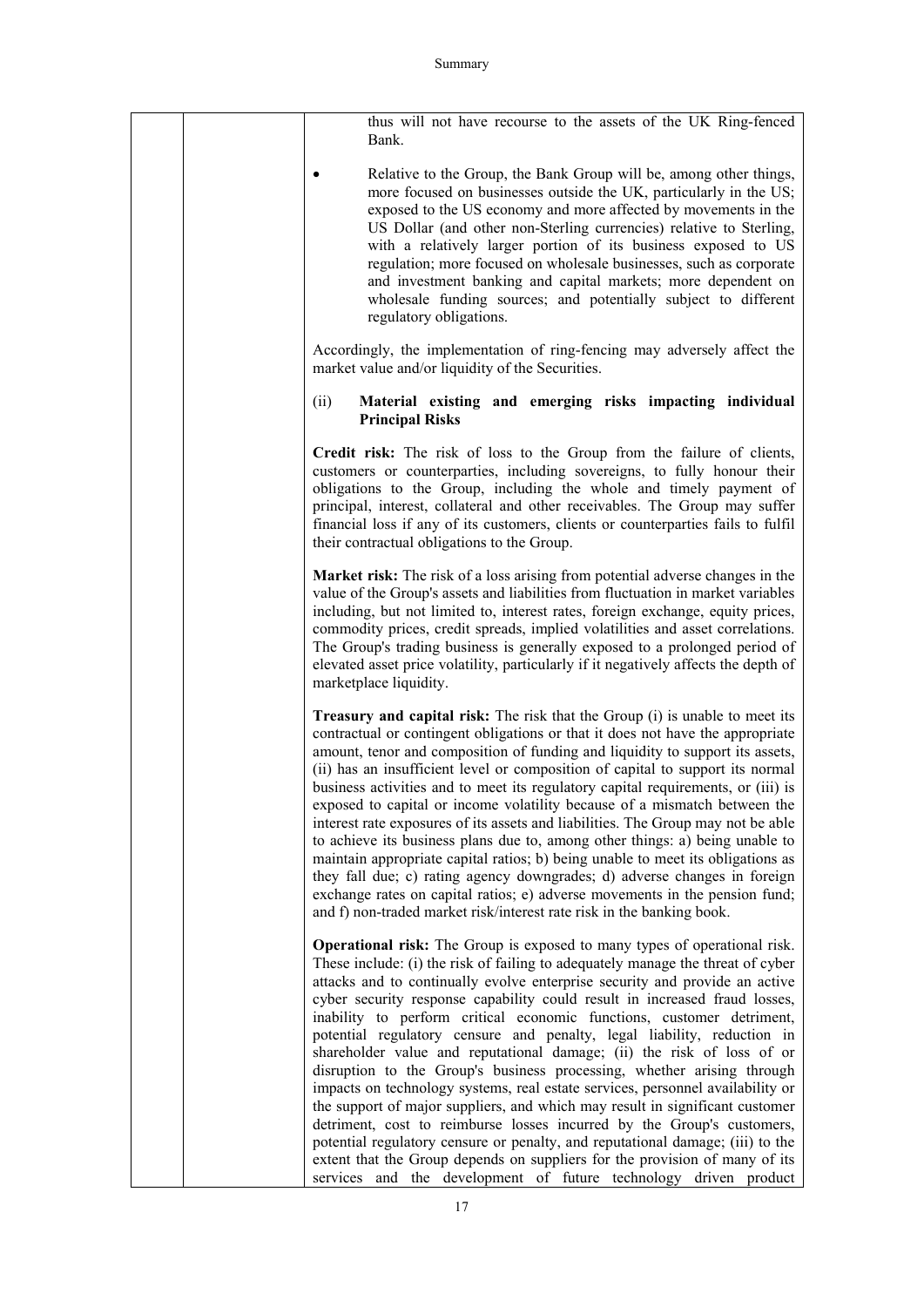| propositions, there is a risk that client information or critical infrastructures is   |
|----------------------------------------------------------------------------------------|
| not adequately protected, the potential for a negative impact on the Group's           |
| ability to continue to provide services that are material to the Group                 |
| following a failure by any such supplier and the potential for increased               |
| losses, inability to perform critical economic functions, customer detriment,          |
| potential regulatory censure and penalty, legal liability and reputational             |
| damages upon a failure to adequately manage outsourcing risk; (iv) the risk            |
| of material errors in operational processes, including payments, which could           |
| disadvantage the Group's customers, clients or counterparties and could                |
| result in regulatory censure and penalties, legal liability, reputational damage       |
| and financial loss by the Group; (v) the risk of a failure to closely monitor          |
| risk exposure to new and emergent technology, which could lead to customer             |
| detriment, loss of business, regulatory censure, missed business opportunity           |
| and reputational damage; (vi) the risk of fraudulent and other internal and            |
| external criminal activities, which could result in high profile material losses       |
| together with regulatory censure, penalties and significant reputational               |
| damage; (vii) the risk of the inability to hire and retain appropriately               |
| qualified employees, which could negatively impact the Group's financial               |
| performance, control environment and level of employee engagement as well              |
| as the disenfranchisement of certain customer groups, customer detriment               |
| and reputational damage; (viii) the risk that the Group failing to comply with         |
| tax laws and practices or managing its tax affairs in an appropriate manner,           |
| which could lead to losses due to additional tax charges, other financial costs        |
| or reputational damage; (ix) the risk that of incorrect judgements being               |
| exercised, or incorrect estimates or assumptions being used, in relation to            |
| International Financial Reporting Standards, which could result in significant         |
| loss to the Group, beyond what was anticipated or provided for; and $(x)$ the          |
| risk of failing to accurately collect and maintain the large volumes of data           |
| (including personally identifiable information, intellectual property, and             |
| financial data) that the Group holds and to protect it from breaches of                |
| confidentiality and interference with its availability, which could lead to loss       |
| or unavailability of data and data integrity issues and could result in                |
| regulatory censure, legal liability and reputational damage.                           |
|                                                                                        |
| Model risk: The risk of the potential adverse consequences from financial              |
| assessments or decisions based on incorrect or misused model outputs and               |
| by<br>nature,<br>imperfect<br>reports.<br>Models<br>are,<br>their<br>and<br>incomplete |
| representations of reality because they rely on assumptions and inputs, and so         |
| they may be subject to errors affecting the accuracy of their outputs. Models          |
| may also be misused. Model errors or misuse may result in the Group                    |

**Conduct risk:** The risk of detriment to customers, clients, market integrity, competition or the Group from the inappropriate supply of financial services, including instances of wilful or negligent misconduct. Ineffective product governance, could lead to poor customer outcomes, as well as regulatory sanctions, financial loss and reputational damage. The Group may be adversely affected if it fails to effectively mitigate the risk that its employees or third parties facilitate, or that its products and services are used to facilitate financial crime (money laundering, terrorist financing, bribery and corruption and sanctions evasion). Failure to protect personal data can lead to potential detriment to the Group's customers and clients, reputational damage, regulatory sanctions and financial loss, which under the new EU Data Protection Regulation may be substantial. Failure to meet the requirements and expectations of the UK Senior Managers Regime, Certification Regime and Conduct Rules may lead to regulatory sanctions, both for the individuals and the Group.

making inappropriate business decisions and being subject to financial loss,

regulatory risk, reputational risk and/or inadequate capital reporting.

**Reputation risk:** The risk that an action, transaction, investment or event will reduce trust in the Group's integrity and competence by clients,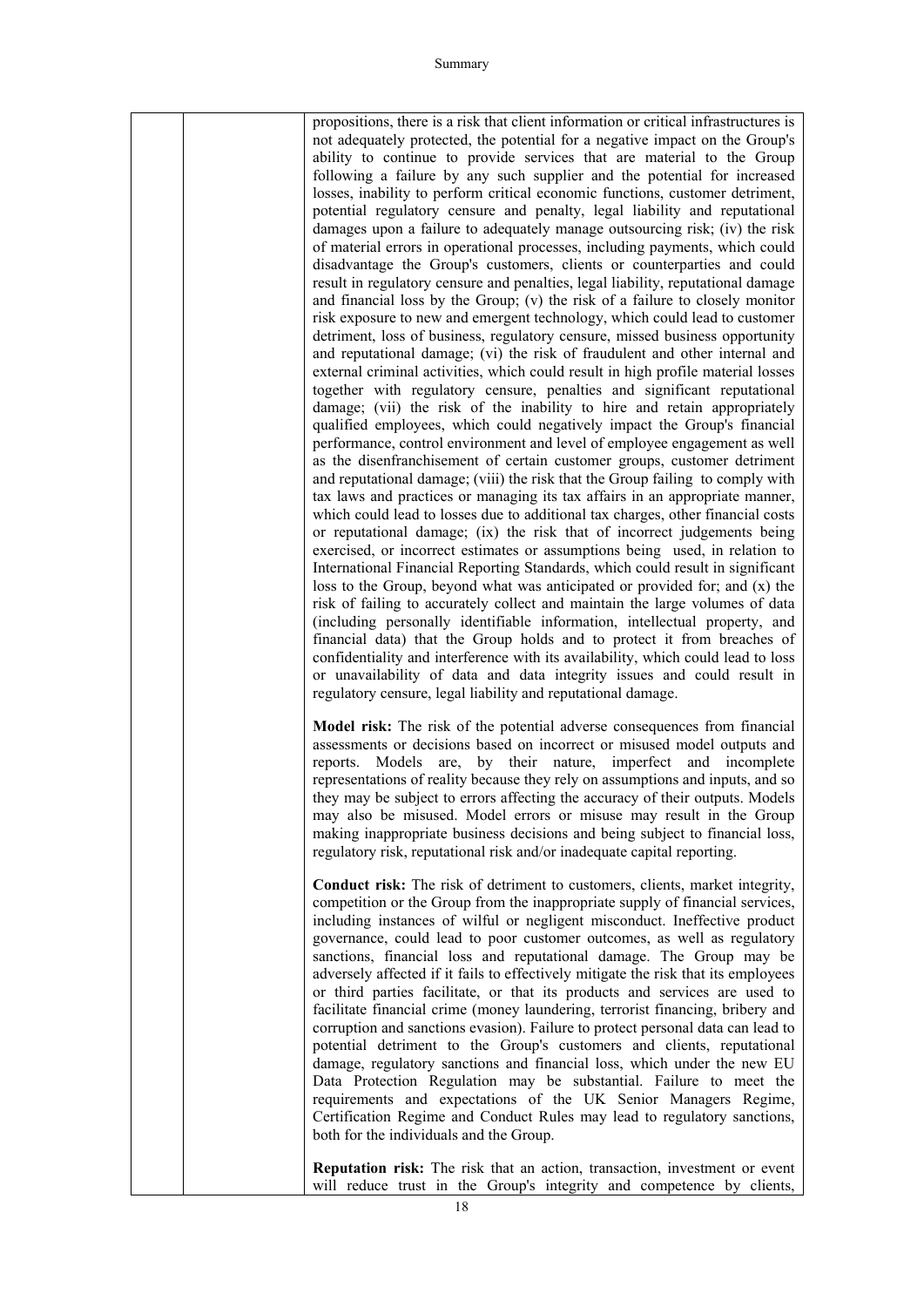|     |                                                                              | counterparties, investors, regulators, employees or the public.                                                                                                                                                                                                                                                                                                                                                                                                                                                                                                                                                                                                                     |  |
|-----|------------------------------------------------------------------------------|-------------------------------------------------------------------------------------------------------------------------------------------------------------------------------------------------------------------------------------------------------------------------------------------------------------------------------------------------------------------------------------------------------------------------------------------------------------------------------------------------------------------------------------------------------------------------------------------------------------------------------------------------------------------------------------|--|
|     |                                                                              | Legal risk and legal, competition and regulatory matters: The risk of loss<br>or imposition of penalties, damages or fines from the failure of the Group to<br>meet its legal obligations including regulatory or contractual requirements.<br>Legal disputes, regulatory investigations, fines and other sanctions relating to<br>conduct of business and breaches of legislation and/or regulations may<br>negatively affect the Group's results, reputation and ability to conduct its<br>business. Legal outcomes can arise as a consequence of legal risk or because<br>of past and future actions, behaviours and business decisions as a result of<br>other Principal Risks. |  |
| D.6 | <b>Risk warning</b>                                                          | You may lose some or all of your investment in the Securities                                                                                                                                                                                                                                                                                                                                                                                                                                                                                                                                                                                                                       |  |
|     | that investors<br>may lose value<br>of entire<br>investment or<br>part of it | Even if the relevant Securities are stated to be repayable at an amount that is<br>equal to or greater than their initial purchase price, you will lose up to the<br>entire value of your investment if the Issuer fails or is otherwise unable to<br>meet its payment obligations.                                                                                                                                                                                                                                                                                                                                                                                                 |  |
|     |                                                                              | You may also lose some or all of your entire investment, or part of it, if:                                                                                                                                                                                                                                                                                                                                                                                                                                                                                                                                                                                                         |  |
|     |                                                                              | the Underlying Assets perform in such a manner that the redemption<br>amount payable to you (whether at maturity or following any early<br>redemption and including after deduction of any applicable taxes and<br>expenses) is less than the initial purchase price;                                                                                                                                                                                                                                                                                                                                                                                                               |  |
|     |                                                                              | you sell your Securities prior to maturity in the secondary market (if<br>any) at an amount that is less than the initial purchase price;                                                                                                                                                                                                                                                                                                                                                                                                                                                                                                                                           |  |
|     |                                                                              | the Securities are redeemed early following the occurrence of an<br>extraordinary event in relation to the Underlying Assets, the relevant<br>currencies or taxation (such as following an additional disruption<br>event) and the amount you receive on such redemption is less than the<br>initial purchase price; and/or                                                                                                                                                                                                                                                                                                                                                         |  |
|     |                                                                              | the terms and conditions of the Securities are adjusted (in accordance<br>٠<br>with the terms and conditions of the Securities) with the result that the<br>redemption amount payable to you and/or the value of the Securities is<br>reduced.                                                                                                                                                                                                                                                                                                                                                                                                                                      |  |
|     |                                                                              | Reinvestment risk/loss of yield: Following an early redemption of the<br>Securities for any reason, you may be unable to reinvest the redemption<br>proceeds at a rate of return as high as the return on the Securities being<br>redeemed.                                                                                                                                                                                                                                                                                                                                                                                                                                         |  |
|     |                                                                              | Settlement expenses: Payments, deliveries and settlement under the<br>Securities may be subject to deduction of taxes and settlement expenses, if<br>applicable.                                                                                                                                                                                                                                                                                                                                                                                                                                                                                                                    |  |
|     |                                                                              | Conditions to settlement: Settlement is subject to satisfaction of all<br>conditions to settlement by the investor.                                                                                                                                                                                                                                                                                                                                                                                                                                                                                                                                                                 |  |
|     |                                                                              | <b>Volatile market prices:</b> The market value of the Securities is unpredictable<br>and may be highly volatile, as it can be affected by many unpredictable<br>factors, including: market interest and yield rates; fluctuations in foreign<br>exchange rates; exchange controls; the time remaining until the Securities<br>mature; economic, financial, regulatory, political, terrorist, military or other<br>events in one or more jurisdictions; changes in laws or regulations; and the<br>Issuer's creditworthiness or perceived creditworthiness.                                                                                                                         |  |
|     |                                                                              | Return linked to performance of Underlying Assets: The return payable<br>on the Securities is linked to the change in value of the Underlying Assets                                                                                                                                                                                                                                                                                                                                                                                                                                                                                                                                |  |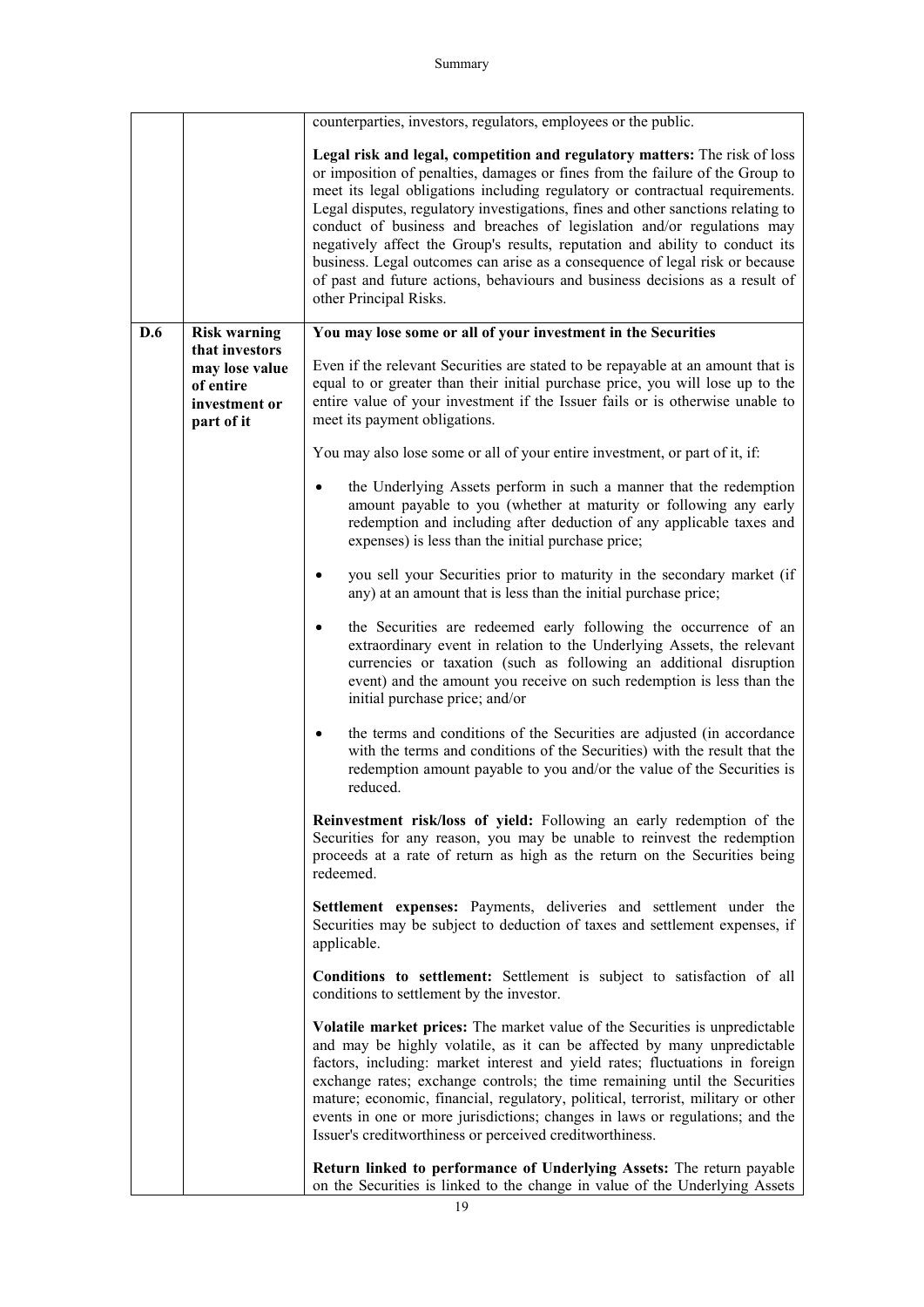|      |                                                                                            | over the life of the Securities. Any information about the past performance of<br>any Underlying Asset should not be taken as an indication of how prices will<br>change in the future. You will not have any rights of ownership, including,<br>without limitation, any voting rights or rights to receive dividends, in respect<br>of any Underlying Asset.<br>Equity index risks: Securities linked to the performance of equity indices<br>provide investment diversification opportunities, but will be subject to the<br>risk of fluctuations in both equity prices and the value and volatility of the<br>relevant equity index. Securities linked to equity indices may not participate<br>in dividends or any other distributions paid on the shares which make up<br>such indices, accordingly, you may receive a lower return on the Securities<br>than you would have received if you had invested directly in those shares.<br>The relevant Index Sponsor can add, delete or substitute the components of |
|------|--------------------------------------------------------------------------------------------|------------------------------------------------------------------------------------------------------------------------------------------------------------------------------------------------------------------------------------------------------------------------------------------------------------------------------------------------------------------------------------------------------------------------------------------------------------------------------------------------------------------------------------------------------------------------------------------------------------------------------------------------------------------------------------------------------------------------------------------------------------------------------------------------------------------------------------------------------------------------------------------------------------------------------------------------------------------------------------------------------------------------|
|      |                                                                                            | an equity index at its discretion, and may also alter the methodology used to<br>calculate the level of such index. These events may have a detrimental<br>impact on the level of that index, which in turn could have a negative impact<br>on the value of and return on the Securities.                                                                                                                                                                                                                                                                                                                                                                                                                                                                                                                                                                                                                                                                                                                              |
|      |                                                                                            | <b>Substitution:</b> Where any equity index is affected by certain disruption<br>events, the Issuer may substitute such equity index with a substitute equity<br>index similar to the original equity index. The subsequent performance or<br>perceived value of this substitute equity index may cause the value of the<br>Securities to drop and/or may result in holders receiving less than expected<br>on settlement.                                                                                                                                                                                                                                                                                                                                                                                                                                                                                                                                                                                             |
|      |                                                                                            | <b>Capped return:</b> As the redemption amount is subject to a cap and as the cap<br>equals the Calculation Amount (GBP1), you will not participate in any<br>positive performance of the Underlying Assets over their respective Initial<br>Prices. Therefore, the value of or return on your Securities may be<br>significantly less than if you had purchased the Underlying Assets directly.                                                                                                                                                                                                                                                                                                                                                                                                                                                                                                                                                                                                                       |
|      |                                                                                            | Worst-of: You are exposed to the performance of each Underlying Asset.<br>Irrespective of how the other Underlying Asset performs, if any one of the<br>Underlying Assets fails to meet the relevant barrier for the payment of<br>interest or the calculation of the redemption amount, you will receive no<br>interest payments and/or could lose some or all of your initial investment.                                                                                                                                                                                                                                                                                                                                                                                                                                                                                                                                                                                                                            |
|      |                                                                                            | Underlying foreign exchange rates: Securities will be exposed to the<br>performance of one or more underlying foreign exchange rates. Foreign<br>exchange rates are highly volatile and are determined by a wide range of<br>factors including supply and demand for currencies, inflation, interest rates;<br>economic forecasts, political issues, the convertibility of currencies and<br>speculation.                                                                                                                                                                                                                                                                                                                                                                                                                                                                                                                                                                                                              |
|      |                                                                                            | Digital interest: the interest amount is either a higher pre-determined<br>interest amount or zero, depending on whether the performance criteria are<br>met. It is possible that you will not receive any interest at all over the lifetime<br>of the Securities.                                                                                                                                                                                                                                                                                                                                                                                                                                                                                                                                                                                                                                                                                                                                                     |
|      |                                                                                            | The capital invested in the Securities is at risk. Consequently, you may lose<br>the value of your initial investment, or a part of it.                                                                                                                                                                                                                                                                                                                                                                                                                                                                                                                                                                                                                                                                                                                                                                                                                                                                                |
|      |                                                                                            | <b>Section E - Offer</b>                                                                                                                                                                                                                                                                                                                                                                                                                                                                                                                                                                                                                                                                                                                                                                                                                                                                                                                                                                                               |
| E.2b | <b>Reasons</b> for<br>offer and use of<br>proceeds when<br>different from<br>making profit | Reasons for the offer and use of proceeds: General funding                                                                                                                                                                                                                                                                                                                                                                                                                                                                                                                                                                                                                                                                                                                                                                                                                                                                                                                                                             |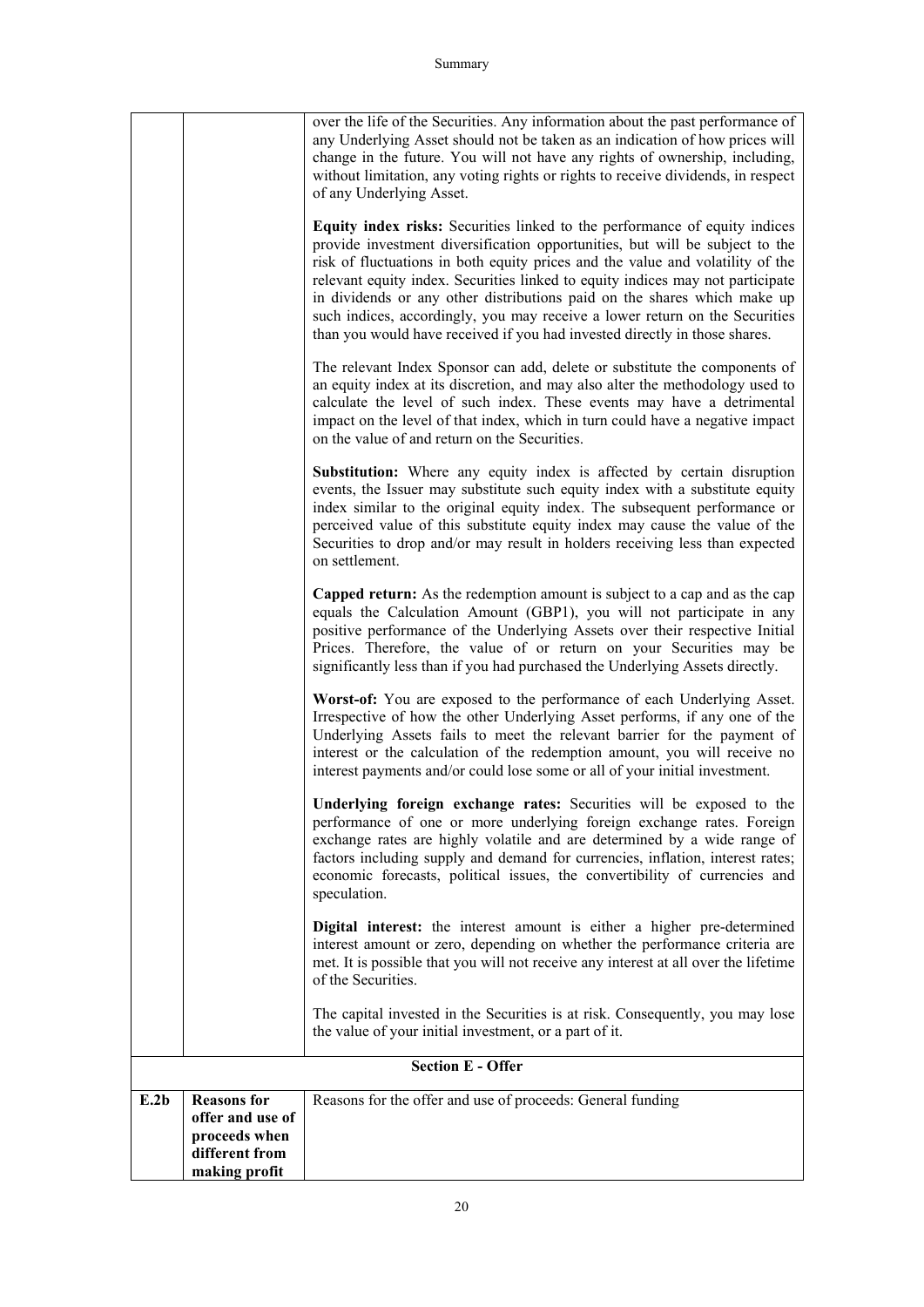|     | and/or hedging<br>certain risks                                                                                          |                                                                                                                                                                  |
|-----|--------------------------------------------------------------------------------------------------------------------------|------------------------------------------------------------------------------------------------------------------------------------------------------------------|
| E.3 | <b>Description of</b><br>the terms and<br>conditions of<br>the offer                                                     | The Securities have been offered to the dealer or Manager at the Issue Price.<br>The Securities have not been offered to the public.                             |
| E.4 | <b>Description of</b><br>any interest<br>material to the<br>issue/offer,<br>including<br>conflicting<br><i>interests</i> | Not Applicable; no person involved in the issue or offer has any interest, or<br>conflicting interest, that is material to the issue or offer of the Securities. |
| E.7 | <b>Estimated</b><br>expenses<br>charged to<br>investor by<br>issuer/offeror                                              | The Issuer will not charge any expenses to holders in connection with any<br>issue of Securities.                                                                |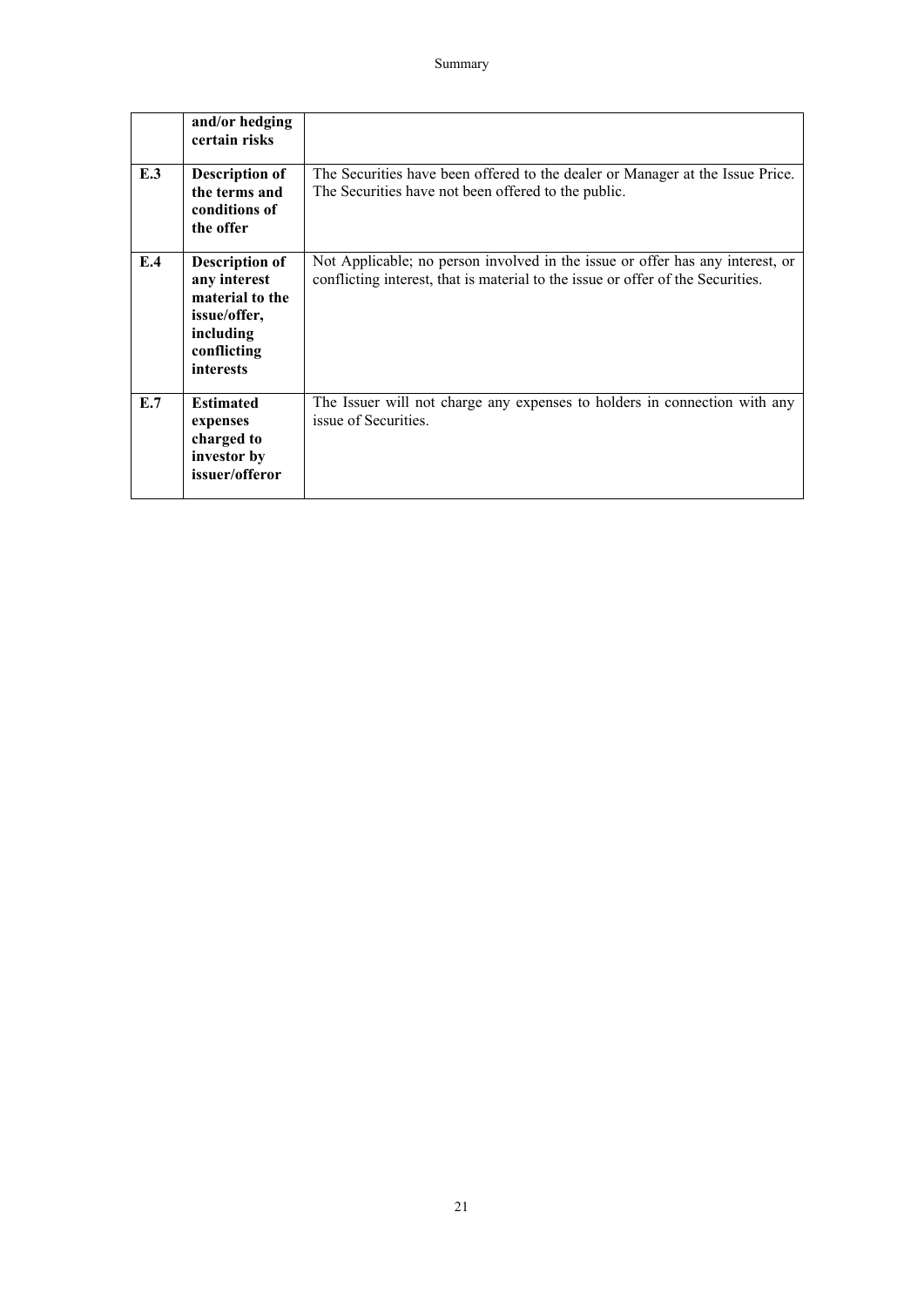#### **RISK FACTORS**

*You should only invest in the Securities after assessing these principal risks, including the risks applicable to the Underlying Assets. The risks described in this section can be cumulative and apply simultaneously which may unpredictably affect the Securities. Specifically, no assurance can be given as to the effect that any combination of risk factors may have on the value of and return on the Securities. The effect of any one factor may be offset or magnified by the effect of another factor. There may be additional risks and uncertainties that are not presently known to the Issuer or that the Issuer currently believes to be immaterial but that could have a material impact on the business, operations, financial condition or prospects of the Issuer or the value of and return on the Securities.* 

*You should consider carefully the following discussion of risks, together with the risks described in the section headed 'Risk Factors' of the Registration Document (which is incorporated by reference into this Prospectus), to help you decide whether or not the Securities are suitable for you.*

## <span id="page-21-0"></span>**RISK WARNING**

**There are a number of circumstances in which you may lose some or all of your investment in the Securities.**

**The terms of the Securities do not provide for scheduled minimum payment of the face value or issue price of the Securities at maturity: depending on the performance of the Underlying Assets, you may lose some or all of your investment.**

**The payment of any amount due under the Securities is dependent upon the Issuer's ability to fulfil its obligations when they fall due. The Securities are unsecured obligations. They are not deposits and they are not protected under the UK's Financial Services Compensation Scheme or any other deposit protection insurance scheme. Therefore, if the Issuer fails or is otherwise unable to meet its payment or delivery obligations under the Securities, you will lose some or all of your investment.** 

**You may also lose some or all of your investment in the following circumstances:**

- **The market price of your Securities prior to maturity may be significantly lower than the purchase price you paid for them. Consequently, if you sell your Securities before their scheduled maturity, you may receive far less than your original invested amount.**
- **Your Securities may be redeemed in certain extraordinary circumstances prior to their scheduled maturity and, in such case, the early redemption amount paid to you may be less than what you paid for the Securities.**
- **The terms and conditions of your Securities may be adjusted by the Issuer or Determination Agent in certain circumstances with the effect that the amount payable or property deliverable to you is less than your initial investment.**

## **FACTORS THAT MAY AFFECT THE ISSUER'S ABILITY TO FULFIL ITS OBLIGATIONS UNDER THE SECURITIES**

#### 1. **Risks associated with the Issuer's ability to fulfil its obligations under the Securities and status of the Securities**

The Issuer is a major, global financial services company and, as such, faces a variety of risks that are substantial and inherent in its businesses, and which may affect its ability to fulfil its payment, delivery or other obligations under the relevant Securities as they fall due. These risks include liquidity risk, market risk, credit risk, operational risk, reputational risk, legal, regulatory and compliance risks, litigation and other contingent liabilities, competition risks, the financial condition of clients, customers and counterparties, adverse economic, monetary, political or legal developments, cross-border and foreign exchange risk, catastrophic events, risks from estimates and valuations and risks relating to strategy.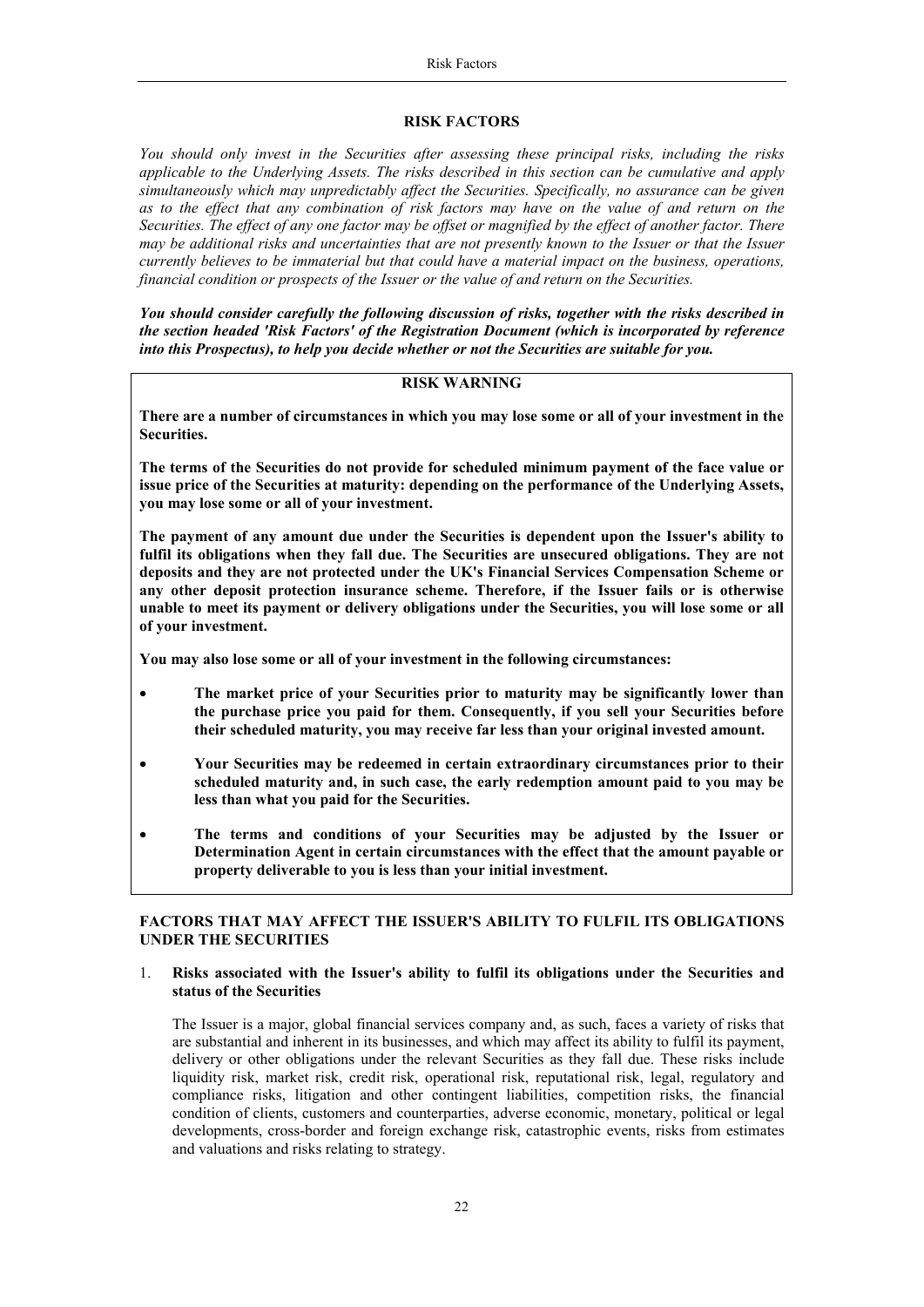The Securities are direct, unsecured and unsubordinated obligations of the Issuer and will rank equally among themselves. The Securities are unsecured obligations, are not deposits and are not protected under the UK's Financial Services Compensation Scheme or any other deposit protection insurance scheme. You are therefore exposed to the creditworthiness of the Issuer and any deterioration in the Issuer's creditworthiness or perceived creditworthiness (whether measured by actual or anticipated changes in the credit ratings of the Issuer) may adversely affect the value of the Securities.

## 2. **Regulatory bank resolution framework**

The Banking Act 2009 (the "**Banking Act**") provides for a regime to allow the Bank of England (or, in certain circumstances, HM Treasury) to resolve failing banks in the UK.

## 3. **Regulatory action in the event a bank or investment firm in the Group (such as the Issuer) is failing or likely to fail could materially adversely affect the value of the Securities**

This risk factor provides an overview of current risks and consequences associated with the power of regulatory agencies in the UK to take action to save failing institutions.

The majority of the requirements of the European Union Directive 2014/59/EU of the European Parliament and of the Council establishing a framework for the recovery and resolution of credit institutions and investment firms of 15 May 2014, as amended ("**BRRD**") (including the bail-in tool) were implemented in the UK by way of amendments to the Banking Act. For more information on the bail-in tool, see *'The relevant UK resolution authority may exercise the bail-in tool in respect of the Issuer and the Securities, which may result in you losing some or all of your investment*'.

On 23 November 2016, the European Commission published, among other proposals, proposals to amend the BRRD. The majority of these proposals are in draft form and are still subject to the EU legislative process and national implementation. Therefore, it is unclear what the effect of such proposals may be on the Group, the Issuer or the Securities.

*The Banking Act confers substantial powers on a number of UK authorities designed to enable them to take a range of actions in relation to UK banks or investment firms and certain of their Affiliates in the event a bank or investment firm in the same group is considered to be failing or likely to fail. The exercise of any of these actions in relation to the Issuer could materially adversely affect the value of the Securities.*

Under the Banking Act, substantial powers are granted to the Bank of England (or, in certain circumstances, HM Treasury), in consultation with the PRA, the FCA and HM Treasury, as appropriate as part of a special resolution regime (the "SRR"). These powers enable the relevant UK resolution authority to implement resolution measures with respect to a UK bank (such as the Issuer) or investment firm and certain of its Affiliates (each a 'relevant entity') in circumstances in which the relevant UK resolution authority is satisfied that the resolution conditions are met. Such conditions include that a UK bank or investment firm is failing or is likely to fail to satisfy the FSMA threshold conditions for authorisation to carry on certain regulated activities (within the meaning of section 55B of the FSMA) or, in the case of a UK banking group company that is an EEA or third country institution or investment firm, that the relevant EEA or third country relevant authority is satisfied that the resolution conditions are met in respect of such entity.

The SRR consists of five stabilisation options:

- (a) private sector transfer of all or part of the business or shares of the relevant entity;
- (b) transfer of all or part of the business of the relevant entity to a 'bridge bank' established by the Bank of England;
- (c) transfer to an asset management vehicle wholly or partly owned by HM Treasury or the Bank of England;
- (d) the bail-in tool (as described below); and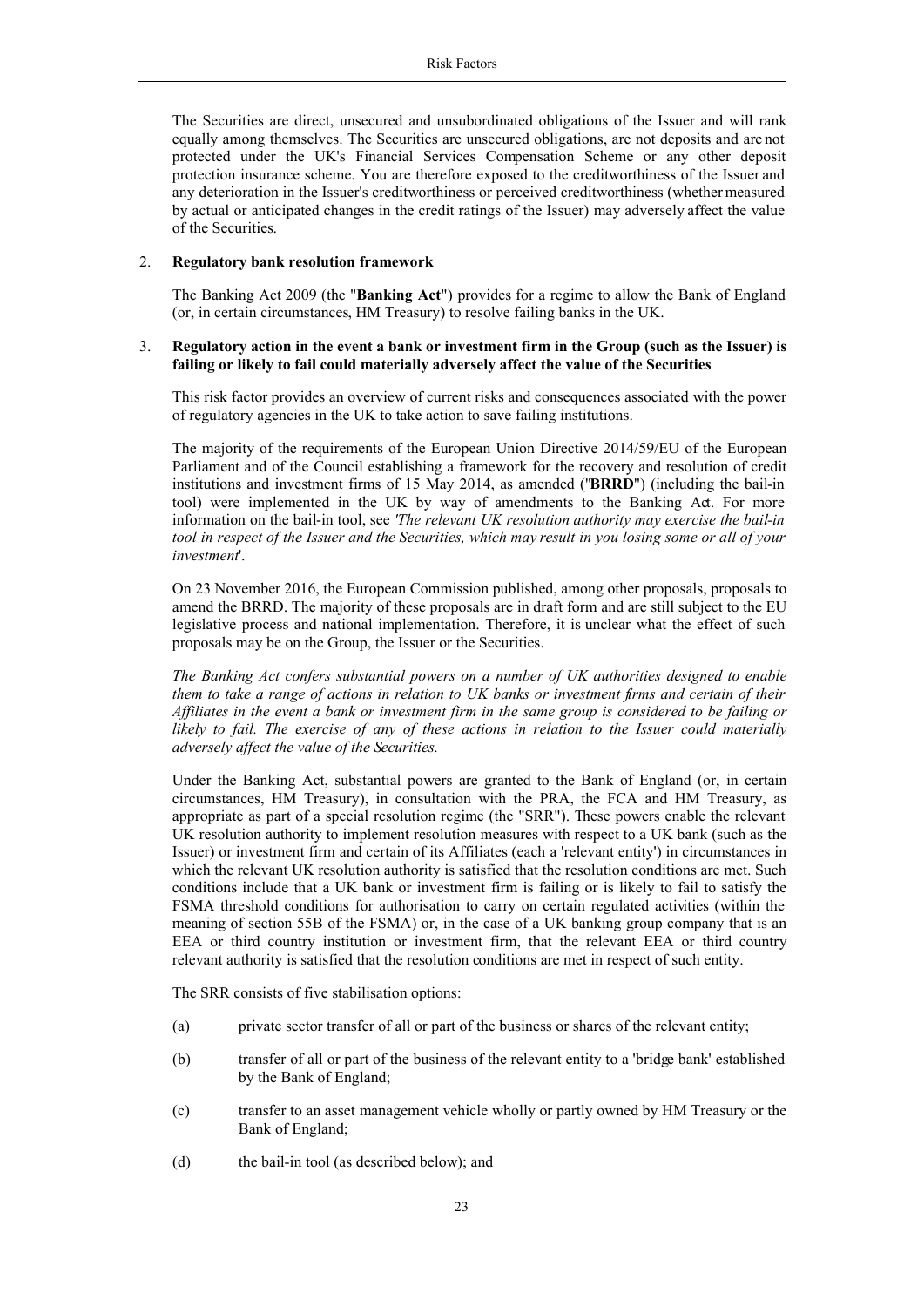#### (e) temporary public ownership (nationalisation).

The Banking Act also provides for two new insolvency and administration procedures for relevant entities. Certain ancillary powers include the power to modify contractual arrangements in certain circumstances (which could include a variation of the terms of the Securities), powers to impose temporary suspension of payments, powers to suspend enforcement or termination rights that might be invoked as a result of the exercise of the resolution powers and powers for the relevant UK resolution authority to disapply or modify laws in the UK (with possible retrospective effect) to enable the powers under the Banking Act to be used effectively.

You should assume that, in a resolution situation, financial public support will only be available to a relevant entity as a last resort after the relevant UK resolution authorities have assessed and used, to the maximum extent practicable, the resolution tools, including the bail-in tool (as described below).

The exercise of any resolution power or any suggestion of any such exercise could materially adversely affect the value of any Securities and could lead to you losing some or all of the value of your investment in the Securities.

*The SRR is designed to be triggered prior to insolvency of the Issuer and you may not be able to anticipate the exercise of any resolution power (including the UK bail-in tool) by the relevant UK resolution authority.*

The stabilisation options are intended to be used prior to the point at which any insolvency proceedings with respect to the relevant entity could have been initiated. The purpose of the stabilisation options is to address the situation where all or part of a business of a relevant entity has encountered, or is likely to encounter, financial difficulties, giving rise to wider public interest concerns.

Although the Banking Act provides specific conditions to the exercise of any resolution powers and, furthermore, the European Banking Authority guidelines published in May 2015 set out the objective elements for the resolution authorities to apply in determining whether an institution is failing or likely to fail, it is uncertain how the relevant UK resolution authority would assess such conditions in any particular pre-insolvency scenario affecting the Issuer and/or other members of the Group and in deciding whether to exercise a resolution power. The relevant UK resolution authority is also not required to provide any advance notice to you of its decision to exercise any resolution power. Therefore, you may not be able to anticipate a potential exercise of any such powers nor the potential effect of any exercise of such powers on the Issuer, the Group and the **Securities** 

## *You may have only very limited rights to challenge the exercise of any resolution powers (including the UK bail-in tool) by the relevant UK resolution authority.*

You as a holder of the Securities may have only very limited rights to challenge and/or seek a suspension of any decision of the relevant UK resolution authority to exercise its resolution powers (including the UK bail-in tool) or to have that decision reviewed by a judicial or administrative process or otherwise.

#### *The relevant UK resolution authority may exercise the bail-in tool in respect of the Issuer and the Securities, which may result in you losing some or all of your investment.*

Where the relevant statutory conditions for use of the bail-in tool have been met, the relevant UK resolution authority would be expected to exercise these powers without your consent. Subject to certain exemptions set out in the BRRD (including secured liabilities, bank deposits guaranteed under an EU member state's deposit guarantee scheme, liabilities arising by virtue of the holding of client money, liabilities to other non-group banks or investment firms that have an original maturity of fewer than seven days and certain other exceptions), it is intended that all liabilities of institutions and/or their EEA parent holding companies should potentially be within scope of the bail-in tool. Accordingly, any such exercise of the bail-in tool in respect of the Issuer and the Securities may result in the cancellation of all, or a portion, of the principal amount of, interest on, or any other amounts payable on, the Securities and/or the conversion of the Securities into shares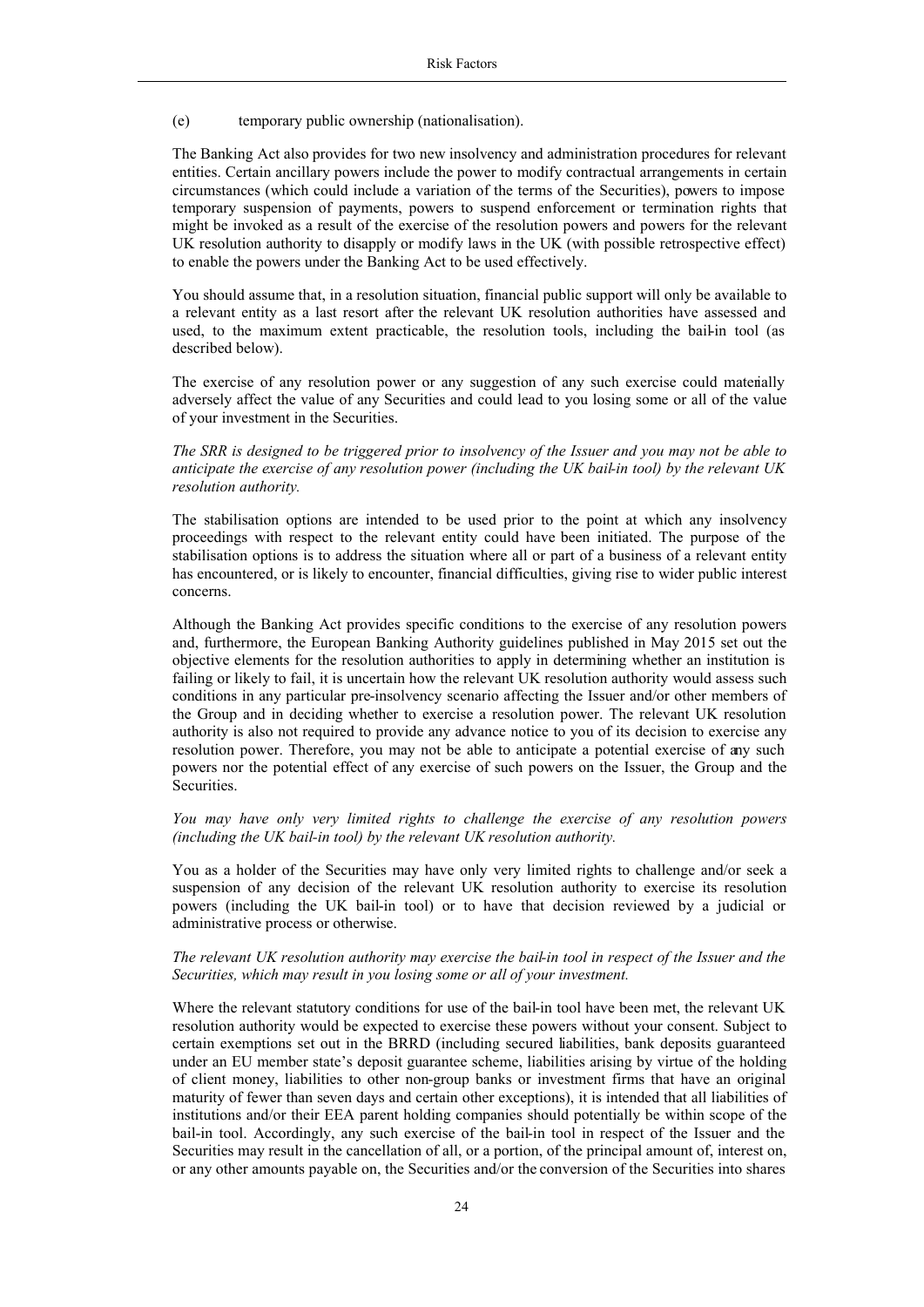or other securities or other obligations of the Issuer or another person, or any other modification or variation to the terms of the Securities.

The Banking Act specifies the order in which the bail-in tool should be applied, reflecting the hierarchy of capital instruments under the Capital Requirements Directive ("**CRD IV**") and otherwise respecting the hierarchy of claims in an ordinary insolvency. In addition, the bail-in tool contains an express safeguard (known as 'no creditor worse off') with the aim that shareholders and creditors do not receive a less favourable treatment than they would have received in ordinary insolvency proceedings of the relevant entity. Among other proposals, the amendments to BRRD and CRD IV proposed by the European Commission on 23 November 2016 have amended the creditor hierarchy in respect of certain unsecured debt instruments, although such amendments remain subject to national implementation. The other amendments to BRRD and CRD IV, such as the amendments in relation to minimum requirements for own funds and eligible liabilities ("**MREL**"), are still in draft form and subject to the EU legislative process, therefore it is unclear what the effect of such amendments may be on the Group, the Issuer or the Securities.

The exercise of the bail-in tool in respect of the Issuer and the Securities or any suggestion of any such exercise could materially adversely affect your rights in respect of the Securities, the price or value of your investment in the Securities and/or the ability of the Issuer to satisfy its obligations under the Securities and could lead to you losing some or all of the value of your investment in such Securities. In addition, even in circumstances where a claim for compensation is established under the 'no creditor worse off' safeguard in accordance with a valuation performed after the resolution action has been taken, it is unlikely that such compensation would be equivalent to the full losses incurred by you in the resolution and there can be no assurance that you would recover such compensation promptly.

As insured deposits are excluded from the scope of the bail-in tool and other preferred deposits (and insured deposits) rank ahead of any Securities issued by the Issuer, such Securities would be more likely to be bailed-in than certain other unsubordinated liabilities of the Issuer (such as other preferred deposits).

As part of the reforms required by the BRRD, amendments have been made to relevant legislation in the UK (including the UK Insolvency Act 1986) to establish in the insolvency hierarchy a statutory preference (i) firstly, for deposits that are insured under the UK Financial Services Compensation Scheme ('insured deposits') to rank with existing preferred claims as 'ordinary' preferred claims and (ii) secondly, for all other deposits of individuals and micro, small and medium sized enterprises held in EEA or non-EEA branches of an EEA bank ('other preferred deposits'), to rank as 'secondary' preferred claims only after the 'ordinary' preferred claims. In addition, the UK implementation of the EU Deposit Guarantee Scheme Directive increased, from July 2015, the nature and quantum of insured deposits to cover a wide range of deposits, including corporate deposits (unless the depositor is a public sector body or financial institution) and some temporary high value deposits. The effect of these changes is to increase the size of the class of preferred creditors. All such preferred deposits will rank in the insolvency hierarchy ahead of all other unsecured senior creditors of the Issuer, including you as a holder of the Securities. Furthermore, insured deposits are excluded from the scope of the bail-in tool. As a result, if the UK bail-in tool were exercised by the relevant UK resolution authority, the Securities would be more likely to be bailed-in than certain other unsubordinated liabilities of the Issuer such as other preferred deposits.

## 4. **A downgrade of the credit rating assigned by any credit rating agency to the Issuer could adversely affect the liquidity or market value of the Securities. Credit ratings downgrades could occur as a result of, among other causes, changes in the ratings methodologies used by credit rating agencies**

Any rating assigned to the Issuer may be withdrawn entirely by a credit rating agency, may be suspended or may be lowered, if, in that credit rating agency's judgement, circumstances relating to the basis of the rating so warrant. Ratings may be impacted by a number of factors which can change over time, including the credit rating agency's assessment of: the Issuer's strategy and management's capability; the Issuer's financial condition including in respect of capital, funding and liquidity; competitive and economic conditions in the Issuer's key markets; the level of political support for the industries in which the Issuer operates; the implementation of structural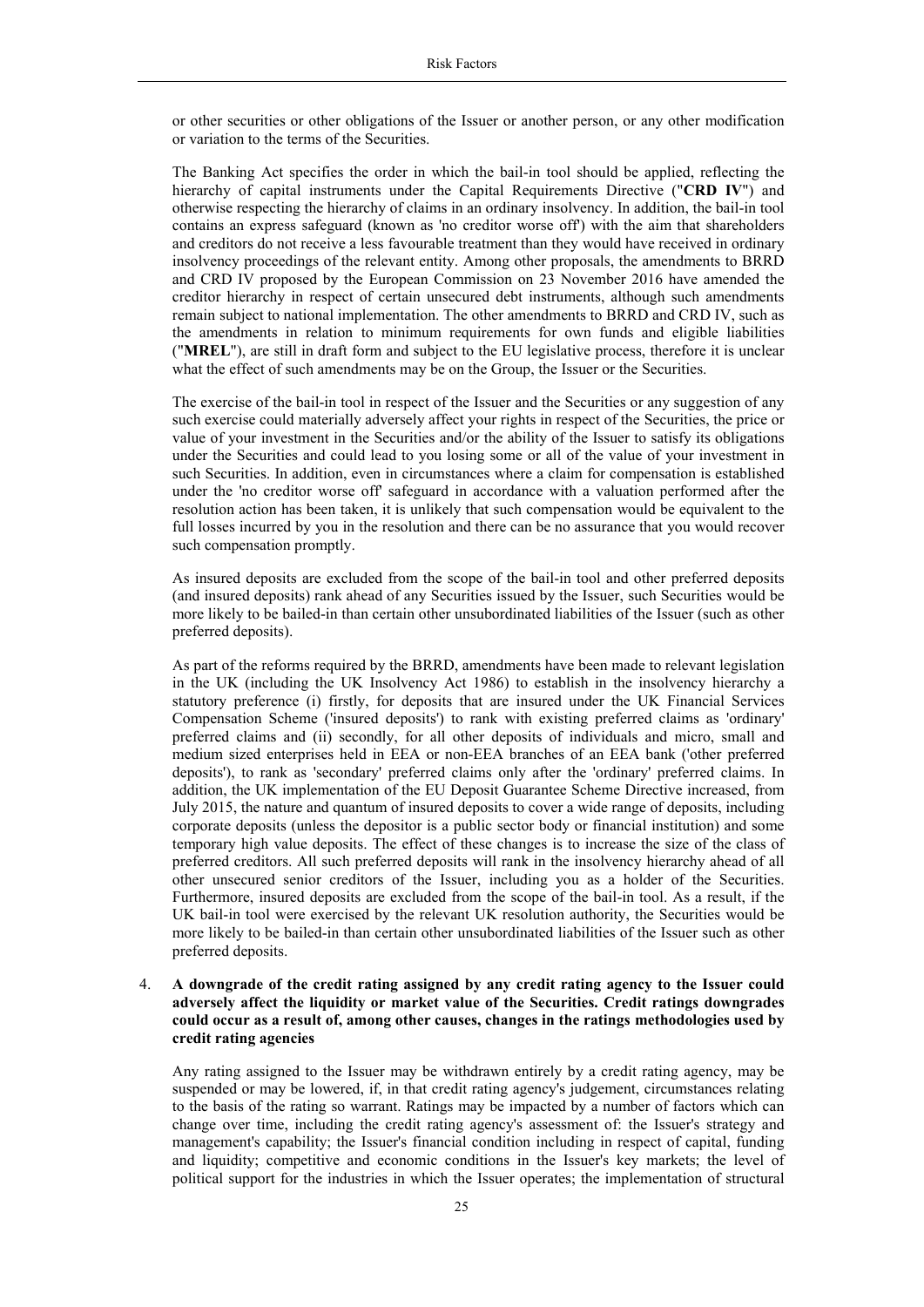reform; and legal and regulatory frameworks affecting the Issuer's legal structure, business activities and the rights of its creditors. The credit rating agencies may also revise the ratings methodologies applicable to issuers within a particular industry, or political or economic region. If credit rating agencies perceive there to be adverse changes in the factors affecting an issuer's credit rating, including by virtue of changes to applicable ratings methodologies, the credit rating agencies may downgrade, suspend or withdraw the ratings assigned to an issuer and/or its securities. Revisions to ratings methodologies and actions on the Issuer's ratings or the ratings of Barclays PLC by the credit rating agencies may occur in the future.

If the Issuer determines to no longer maintain one or more ratings, or if any credit rating agency withdraws, suspends or downgrades the credit ratings of the Issuer or the Securities, or if such a withdrawal, suspension or downgrade is anticipated (or any credit rating agency places the credit ratings of the Issuer on 'credit watch' status in contemplation of a downgrade, suspension or withdrawal), whether as a result of the factors described above or otherwise, such event could adversely affect the liquidity or market value of the Securities (whether or not the Securities had an assigned rating prior to such event).

# **FACTORS WHICH ARE MATERIAL FOR THE PURPOSES OF ASSESSING THE MARKET RISKS IN RELATION TO THE SECURITIES**

- 5. **Risks associated with the valuation of Securities**
- 5.1 **The initial market value of the Securities is likely to be lower, and may be significantly lower, than the issue or initial purchase price of the Securities**

The market value of the Securities is likely to be lower, and may be significantly lower, than the issue price of the Securities. In particular, the difference between the issue price and the initial market value may be a result of:

- (a) where permitted by applicable law, amounts with respect to commissionsrelating to the issue and sale of the Securities;
- (b) the estimated profit that the Bank Group expects to earn in connection with structuring the Securities;
- (c) the estimated cost which Barclays may incur in hedging its obligations under the Securities; and
- (d) development and other costs which Barclays may incur in connection with the Securities.

In relation to (a) above, if not already disclosed, information with respect to the amount of any such inducements, commissions and fees may be obtained from the Issuer or distributor upon request.

## 5.2 **The secondary market value of the Securities will likely be lower than the original issue price of the Securities**

Any secondary market prices of the Securities will likely be lower than the original issue price of the Securities because, among other things, secondary market prices (as described in risk factor 5.1 above) will likely be reduced by selling commissions, profits and hedging and other costs that are accounted for in the original issue price of the Securities. As a result, the price, if any, at which the Manager or any other person would be willing to buy Securities from you in secondary market transactions, if at all, is likely to be lower than the original issue price. Any sale by you prior to the scheduled redemption date could result in a substantial loss to you. See the immediately following risk factor for information about additional factors that may impact any secondary market prices of the Securities.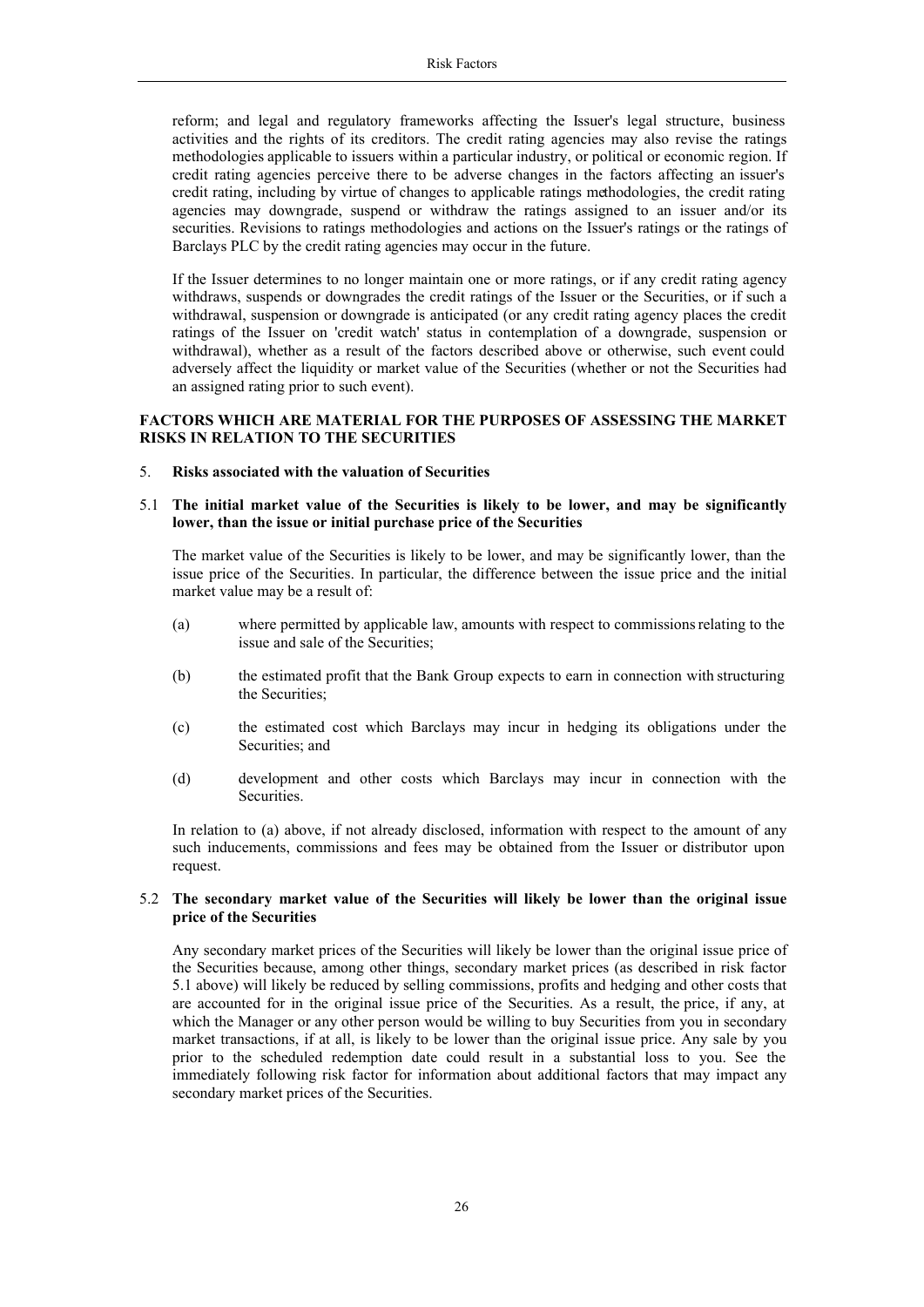## 5.3 **The Securities are designed to be buy-to-hold instruments and the value and quoted price of your Securities (if any) at any time prior to redemption will reflect many factors and cannot be predicted**

Generally, the market value of your Securities will be affected by the volatility, level, value or price of the Underlying Assets at the time, changes in interest rates, the financial condition of the Issuer (whether such changes are actual or perceived) and credit ratings, the supply of and demand for the Securities, the time remaining until the maturity of the Securities and a number of other factors. Some of these factors are interrelated in complex ways; as a result, the effect of any one factor may be offset or magnified by the effect of another factor.

The Securities are designed to be buy-to-hold investments. The price, if any, at which you will be able to sell your Securities prior to maturity, may be substantially less than the amount you originally invested. The following paragraphs describe the manner in which the market value of the Securities may be affected in the event of a change in a specific factor, assuming all other conditions remain constant.

 Performance of the Underlying Assets. The market value of the Securities prior to maturity will likely depend substantially on the current level of the Underlying Assets relative to its initial level, value or price. If you decide to sell your Securities prior to maturity, when the current level, price or value of the Underlying Assets at the time of sale is favourable relative to its initial level, value or price, you may nonetheless receive substantially less than the amount that would be payable at maturity based on that level, value or price because of expectations that the level, value or price will continue to fluctuate until the final level, value or price is determined.

The value of and return on your Securities will depend on the performance of the Underlying Assets. The performance of the Underlying Assets may be subject to unpredictable change over time, which may depend on many factors, including financial, political, military or economic events, government actions and the actions of market participants. Any of these events could have a negative effect on the value of the Underlying Assets which in turn could adversely affect the value of and return on your Securities.

- Volatility of the Underlying Assets. Volatility is the term used to describe the size and frequency of market fluctuations. If the volatility or the expectation of volatility of the Underlying Assets or its or their components changes, the market value of the Securities may be adversely affected. A higher potential coupon rate or yield may be associated with a higher expected volatility in the Underlying Assets which may also be associated with a greater risk of losing some or all of your investment.
- Interest rates. The market value of the Securities will likely be affected by changes in interest rates. Interest rates also may affect the economy and, in turn, the value of the Underlying Assets (if any) (or its components, if any), which would affect the market value of the Securities.
- Supply and demand for the Securities. In general, if the supply of the Securities increases and/or the demand for the Securities decreases, the market value of the Securities may be adversely affected. The supply of the Securities, and therefore the market value of the Securities, may be affected by inventory positions held by Barclays.
- The Issuer's or the Bank Group's financial condition, credit ratings and results of operations. Actual or anticipated changes in the financial condition of the Issuer or the Bank Group, current credit ratings or results of operations may significantly affect the market value of the Securities. The significant difficulties experienced in the global financial system in recent periods and resulting lack of credit, lack of confidence in the financial sector, increased volatility in the financial markets and reduced business activity could materially and adversely affect Barclays' business, financial condition, credit ratings and results of operations. However, because the return on the Securities is dependent upon factors in addition to the Issuer's ability to pay or settle its obligations under the Securities (such as the final level, value or price of the Underlying Assets), an improvement in the Issuer's financial condition, credit ratings or results of operations is not expected to have a positive effect on the proceeds paid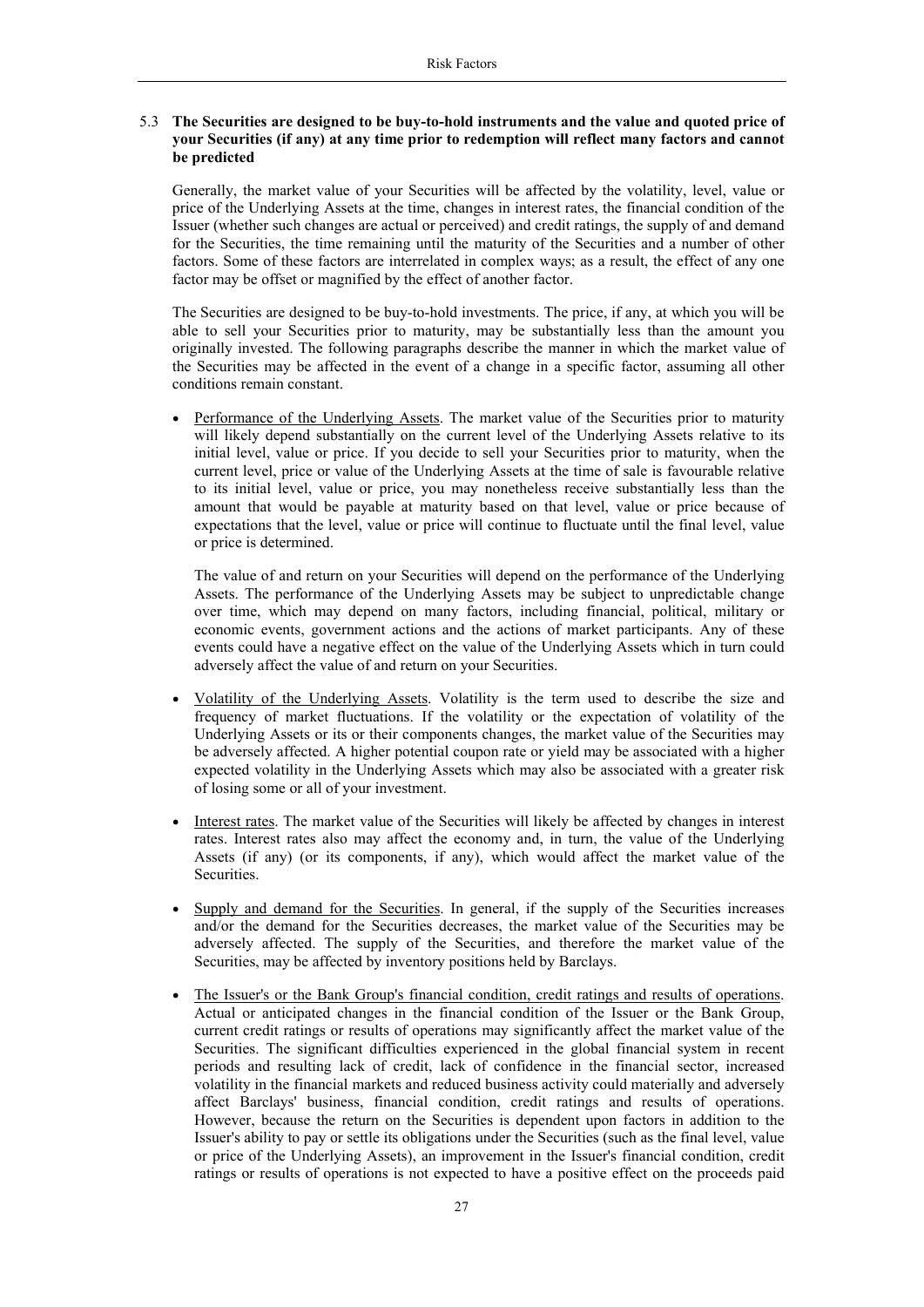under the Securities. These credit ratings relate only to the Issuer's creditworthiness, do not affect or enhance amounts payable under the terms of the Securities and are not indicative of the risks associated with the Securities or an investment in the Underlying Assets. A rating is not a recommendation to buy, sell or hold Securities and may be subject to suspension, change or withdrawal at any time by the assigning rating agency.

- Time remaining to maturity. A 'time premium' results from uncertainty concerning the future level, value or price of the Underlying Assets during the period prior to the maturity of the Securities. As the time remaining to the maturity of the Securities decreases, this time premium will likely decrease, potentially adversely affecting the market value of the Securities. As the time remaining to maturity decreases, the market value of the Securities may be less sensitive to the expected volatility in the Underlying Assets.
- Events affecting or involving the Underlying Assets. Economic, financial, regulatory, geographic, judicial, political and other developments that affect the level, value or price of the Underlying Assets, and real or anticipated changes in those factors, also may affect the market value of the Securities. For example, for Underlying Assets composed of equity securities, the financial condition and earnings results of the share issuer, and real or anticipated changes in those conditions or results, may affect the market value of the Securities. In addition, speculative trading by third parties in the Underlying Assets could significantly increase or decrease the level, value or price of the Underlying Assets, thereby exposing the Underlying Assets to additional volatility which could affect the market value of the Securities.

These factors may affect the market price of the Securities, including any market price which you receive in any secondary market transaction, and may be: (i) different from the value of the Securities as determined by reference to Barclays' pricing models; and (ii) less than the issue price. As a result, if you sell your Securities prior to scheduled maturity, you may receive back less than your initial investment or even zero.

#### 6. **Risks associated with certain features in relation to the calculation of interest**

## 6.1 **There are risks in relation to the 'digital' interest feature**

Interest is only payable on an Interest Payment Date if the closing level of each of the Underlying Assets on the relevant interest valuation date(s) meets the applicable interest barrier percentage level; otherwise you will receive no interest on the Interest Payment Date. It may be possible that you will not receive any interest at all for the lifetime of the Securities.

#### 6.2 **There are risks in relation to the effective 'cap' feature**

You will be unable to participate in any positive change in the value of the Underlying Assets , no matter how much the level of the Underlying Assets rises above the respective Initial Prices over the life of the Securities. Accordingly, the value of or return on your Securities may be significantly less than if you had purchased the Underlying Assets (or invested in instruments which pay an uncapped return) directly.

#### 6.3 **There are risks in relation to the basket of Underlying Assets**

You will be exposed to the performance of each Underlying Asset in the basket and you should refer to the relevant risk factors in this section relating to equity indices. You should also consider the level of interdependence or 'correlation' between each of the Underlying Assets. If the Underlying Assets are correlated, the performance of the Underlying Assets in the basket can be expected to move in the same direction.

## 6.4 **There are risks in relation to the 'worst-of' feature**

You will be exposed to the performance of the Underlying Assets which has the worst performance, rather than the basket as a whole. This means that, regardless of how the other Underlying Asset performs, if the worst perfoming Underlying Asset in the basket fails to meet a relevant barrier for the payment of interest or the calculation of the redemption amount, you might receive no interest payments or return on your initial investment and you could lose some or all of your investment.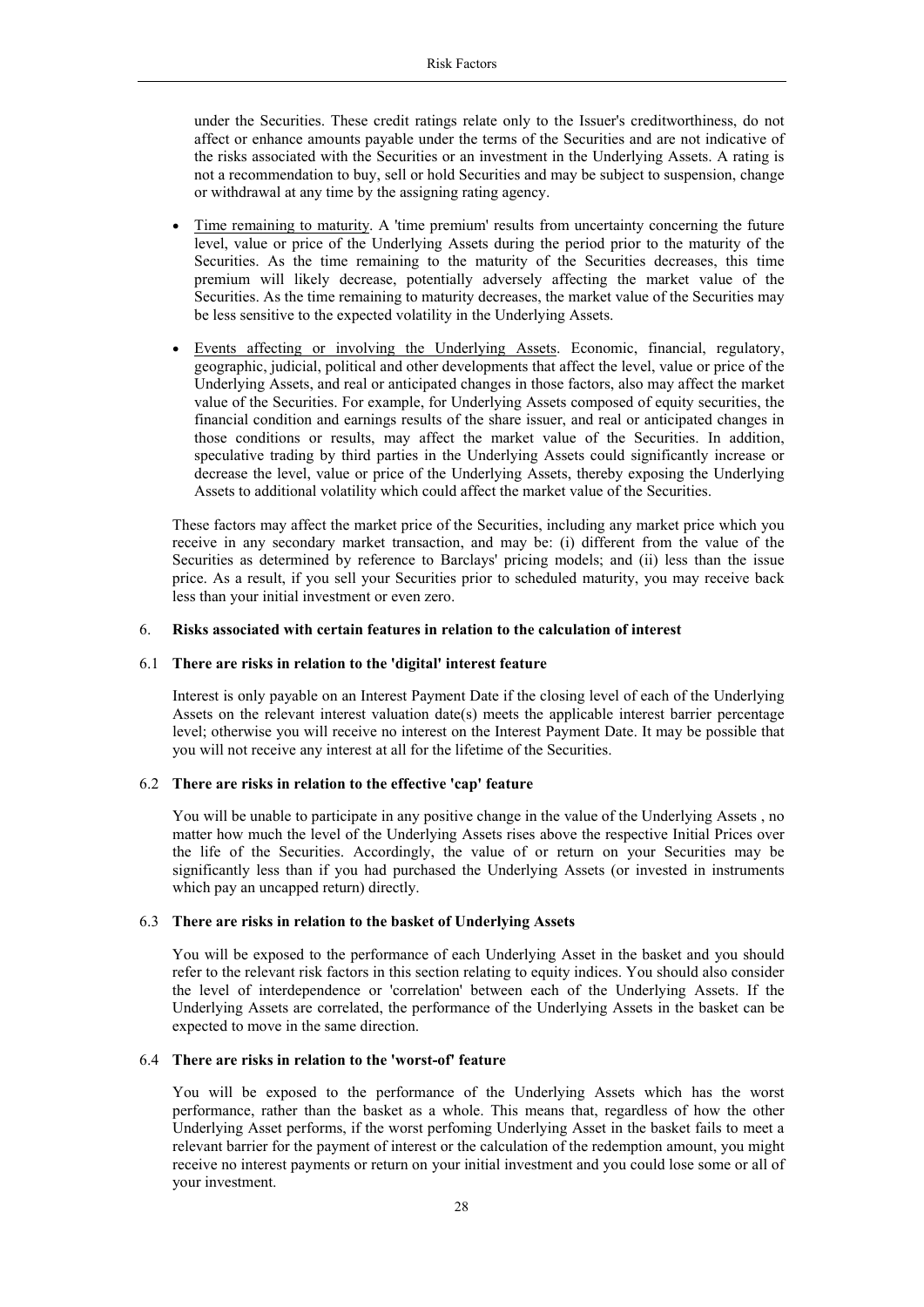#### 6.5 **There are risks in relation to the 'barrier' feature**

Whether interest is payable, whether the Securites are redeemed on an Autocall Redemption Date and the calculation of the redemption amount payable at maturity depends on the respective closing levels of the Underlying Assets reaching a 'barrier' on the specified relevant valuation dates during the term of the Securities. This means you will receive less if the respective closing levels of the Underlying Assets does not reach the barrier on the specified relevant valuation dates, and you might not receive any interest and/or could lose some or all of your investment.

#### 7. **Risk factors relating to Securities linked to one or more Underlying Asset**

Securities linked to one or more Underlying Assets have a different risk profile to other unsecured debt securities and this particular issue of Securities has features which contain particular risks. This section describes the most common features and related additional factors which you should take into account when considering an investment in such Securities.

## 7.1 **Past performance of an Underling Assets is not indicative of future performance**

Any information about the past performance of an Underlying Assets should not be regarded as indicative of any future performance of such Underlying Asset, or as an indication of the range of, or trends or fluctuations in, the price or value of such Underlying Assets that may occur in the future. It is not possible to predict the future value of the Securities based on such past performance. Actual results will be different, and such differences may be material.

## 7.2 **You will have no claim against or interest in any Underlying Assets**

The Securities are unsecured, and the Issuer has no obligation to hold the Underlying Assets. You will not have any legal or beneficial rights of ownership in the Underlying Assets. For example, where the Underlying Assets is a share, you will have no voting rights, no rights to receive dividends or other distributions or any other rights with respect to the Underlying Assets. In addition, you will have no claim against any share issuer, index sponsor, fund issuer, fund sponsor or any other third party in relation to an Underlying Assets; such parties have no obligation to act in your interests. Accordingly, you may receive a lower return on the Securities than you would have received had you invested directly in the Underlying Assets.

# 7.3 **There are certain risks if you are purchasing Securities for hedging purposes**

If you are intending to purchase Securities as a hedge instrument, you should recognise the complexities of utilising Securities in this manner. Due to fluctuating supply and demand for the Securities and various other factors, there is a risk that the value of the Securities may not correlate with movements of the Underlying Assets, and the Securities may not be a perfect hedge for the Underlying Assets or a portfolio containing the Underlying Assets. In addition, it may not be possible to liquidate the Securities at a level reflective of the prevailing price, level or value of the Underlying Assets.

#### 7.4 **Non-trading days or market disruption events may adversely affect the value and return on your securities**

If the Determination Agent determines that a scheduled valuation date falls on a day which is not a scheduled trading day or any other day which is subject to adjustment in accordance with the terms and conditions of the Securities, then the relevant valuation date may be postponed until the next scheduled trading day.

The Determination Agent may determine that the markets have been affected in a manner that prevents it from properly determining the value of an Underlying Assets on a scheduled valuation date. These events may include disruptions or suspensions of trading in the markets as a whole. In such case, the valuation date will be postponed and the value of and return on the Securities could be adversely affected.

If any valuation date is postponed to the last possible day and the market disruption event is still occurring on that day or such day is not a trading day, the Determination Agent will nevertheless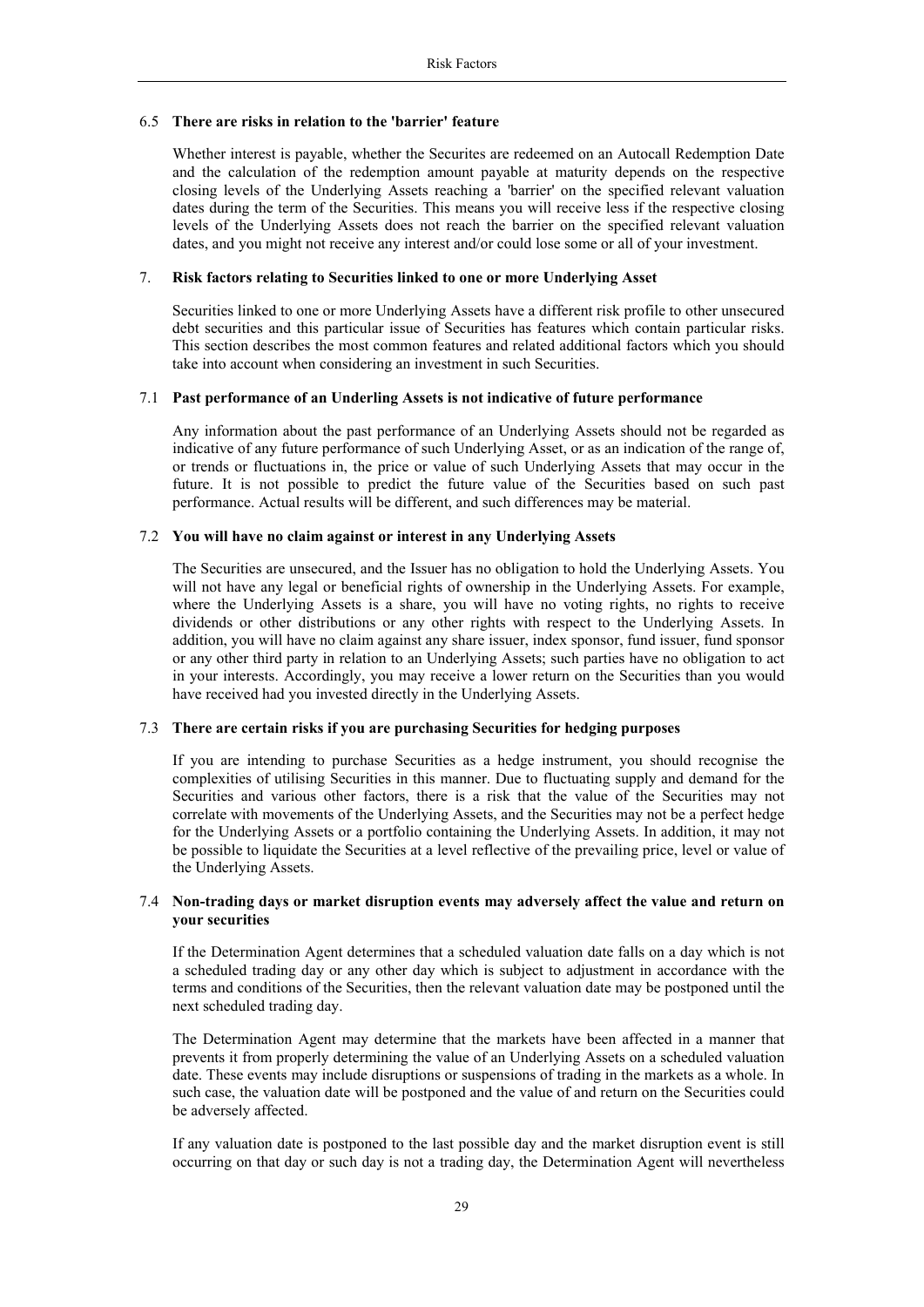determine the value of that Underlying Assets on such last possible day. Any such determination may negatively impact the value of and return on the Securities.

## 8. **Risks associated with early redemption (including autocall features) or adjustment of the Securities**

## 8.1 **If your Securities are redeemed early, you may suffer potential loss of some or all of your investment, loss of opportunity and reinvestment risk**

The Securities may be redeemed prior to their scheduled redemption date, and you are therefore subject to the following risks:

- (a) risk of loss of investment: depending on the circumstance in which your Securities are redeemed prior to their scheduled redemption date, the amount of redemption proceeds you receive may be less than your original investment (*There are costs associated with any early redemption of Securities (other than an automatic (autocall) redemption) that will reduce the amount otherwise payable or deliverable*);
- (b) risk of loss of opportunity: in the event that your Securities are redeemed prior to their scheduled redemption date, you will lose the opportunity to participate in any subsequent (theoretical) positive performance of the Securities; and
- (c) reinvestment risk: following such early redemption, you may not be able to reinvest the proceeds from an investment at a comparable return and/or with a comparable interest rate for a similar level of risk. You should consider such reinvestment risk in light of other available investments before you purchase the Securities.

The circumstances in which your Securities may be redeemed prior to their scheduled redemption date and the amount you can expect to receive in such cases are described below.

Also, in certain circumstances, the terms of your Securities may be adjusted by the Issuer or the Determination Agent. Such adjustment could have an adverse effect on the value of and return on your Securities. These circumstances include, but are not limited to, following an Additional Disruption Event, an index correction, and a manifest error in index calculation.

## 8.2 **Your Securities may redeem early following an 'autocall redemption (autocall) event'**

The terms of your Securities provide that they will be automatically redeemed prior to the scheduled redemption date if an automatic redemption (autocall) event occurs. An automatic redemption (autocall) event will occur if the closing level of the Underlying Assets breaches the specified thresholds on one of the specified valuation dates. In the event that such an automatic redemption (autocall) event occurs, you will be paid an early redemption amount equal to the Calculation Amount or such other amount specified in the terms and conditions. In such case, you may not be able to reinvest the proceeds from an investment at a comparable return and/or with a comparable interest rate for a similar level of risk. You should consider such reinvestment risk in light of other available investments before you purchase the Securities. In the event that an automatic redemption (autocall) event does not occur during the term of your Securities, you may lose some or all of your investment at maturity, depending on the performance of the Underlying Assets and the specific terms and conditions of your Securities.

## 8.3 **Your Securities may redeem early or may be adjusted by the Determination Agent following an Additional Disruption Event, or early redemption for unlawfulness or impracticability**

There are certain events – relating to the Issuer, its hedging arrangements, the Underlying Assets, taxation or the relevant currency – the occurrence of which may cause the Securities to be redeemed prior to their scheduled redemption date:

## (a) **Additional Disruption Events**

Additional Disruption Events include: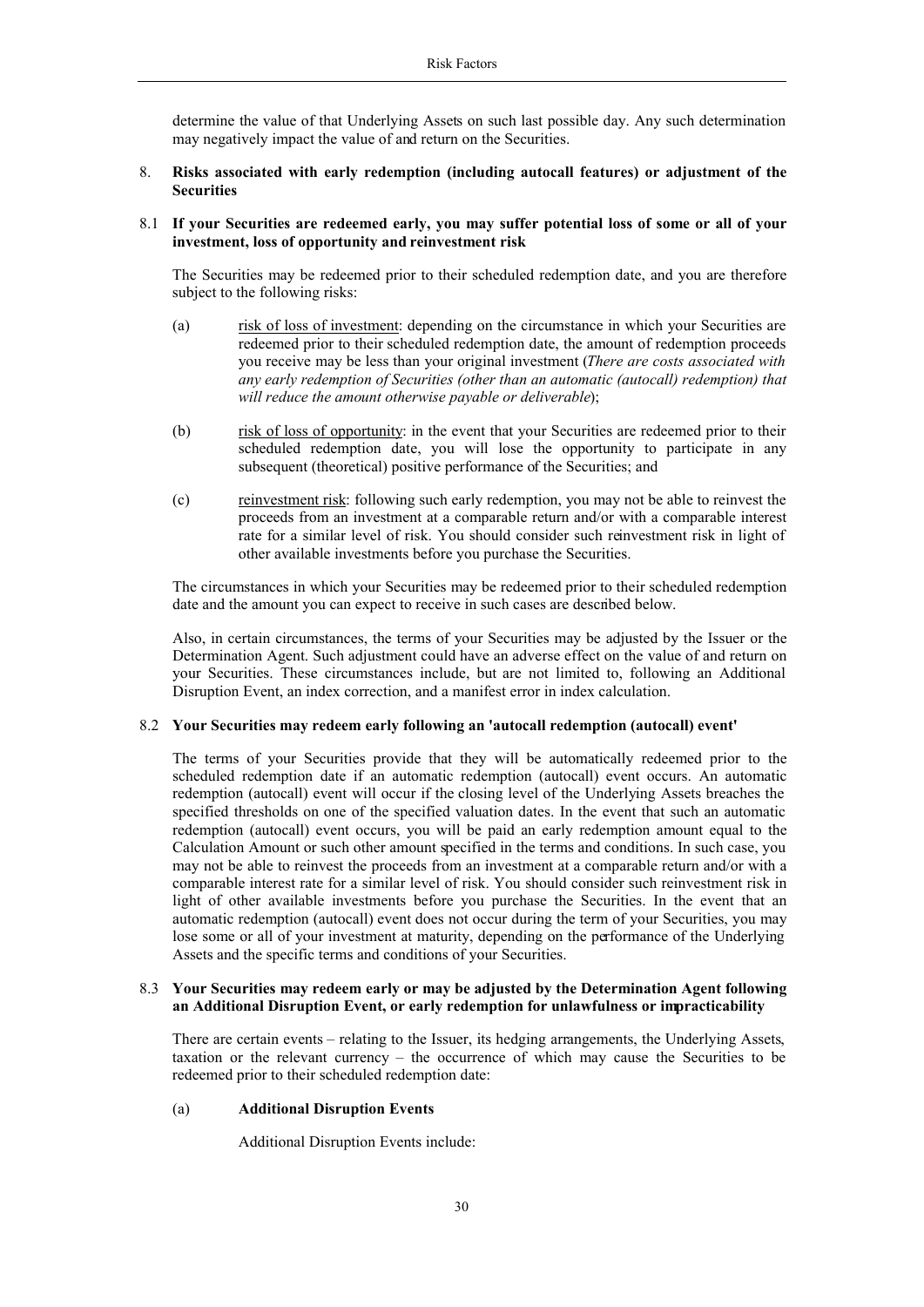- a tax event causing the Issuer to pay additional amounts under the terms and conditions of the Securities;
- an extraordinary market disruption event preventing the Issuer's performance of its obligations under the Securities;
- an event impacting one or more currencies that the Issuer determines would materially disrupt or impair its ability to meet its obligations or otherwise settle, clear or hedge the Securities;
- the Issuer's ability to source or unwind related transactions put in place to provide the returns on the Securities (Hedge Positions) is adversely affected in any material respect;
- a change in law that means it has become, or is likely to become, illegal for the Issuer to hold Hedge Positions or it will incur a materially increased cost in dealing with Hedge Positions; and
- loss of CREST eligibility of the Securities.

If any of these events occurs, the Issuer may:

- adjust the terms and conditions of the Securities (without the consent of Holders); or
- if the Determination Agent determines that no adjustment that could be made would produce a commercially reasonable result and preserve substantially the economic effect to the holders of a holding of the relevant Security, redeem the Securities prior to their scheduled redemption date.

Any adjustment made to the terms and conditions of the Securities may have a negative effect on the value of and return on the Securities.

In the event of early redemption of your Securities due to the occurrence of any of the above events, the early redemption amount you will receive will be equal to the fair market value of your Securities following the event triggering the early redemption. The early redemption amount you will receive may be less than your original investment and you could lose some or all of your investment.

#### (b) **Unlawfulness or impracticability**

If the Issuer determines that the performance of any of its absolute or contingent obligations under the Securities has become unlawful or , a physical impracticability, in whole or in part, the Issuer may redeem the Securities prior to their scheduled redemption date.

In the event of early redemption of your Securities due to the occurrence of any of the above events, the early redemption amount you will receive will be equal to the fair market value of your Securities prior to redemption. **The early redemption amount you will receive may be less than your original investment and you could lose some or all of your money.**

## 9. **Risks associated with certain other miscellaneous features and terms of the Securities, including discretions, Issuer substitution and amendments, amongst others**

## 9.1 **Discretionary determinations made by the Determination Agent may have a negative impact on the Securities**

Any determination made by the Determination Agent will be made in good faith and in a commercially reasonable manner and, in the absence of manifest or proven error, shall be conclusive and binding on all persons (including, without limitation, the Holders), notwithstanding the disagreement of such persons or other financial institutions, rating agencies or commentators. Any such determination could adversely affect the value of and return on the Securities.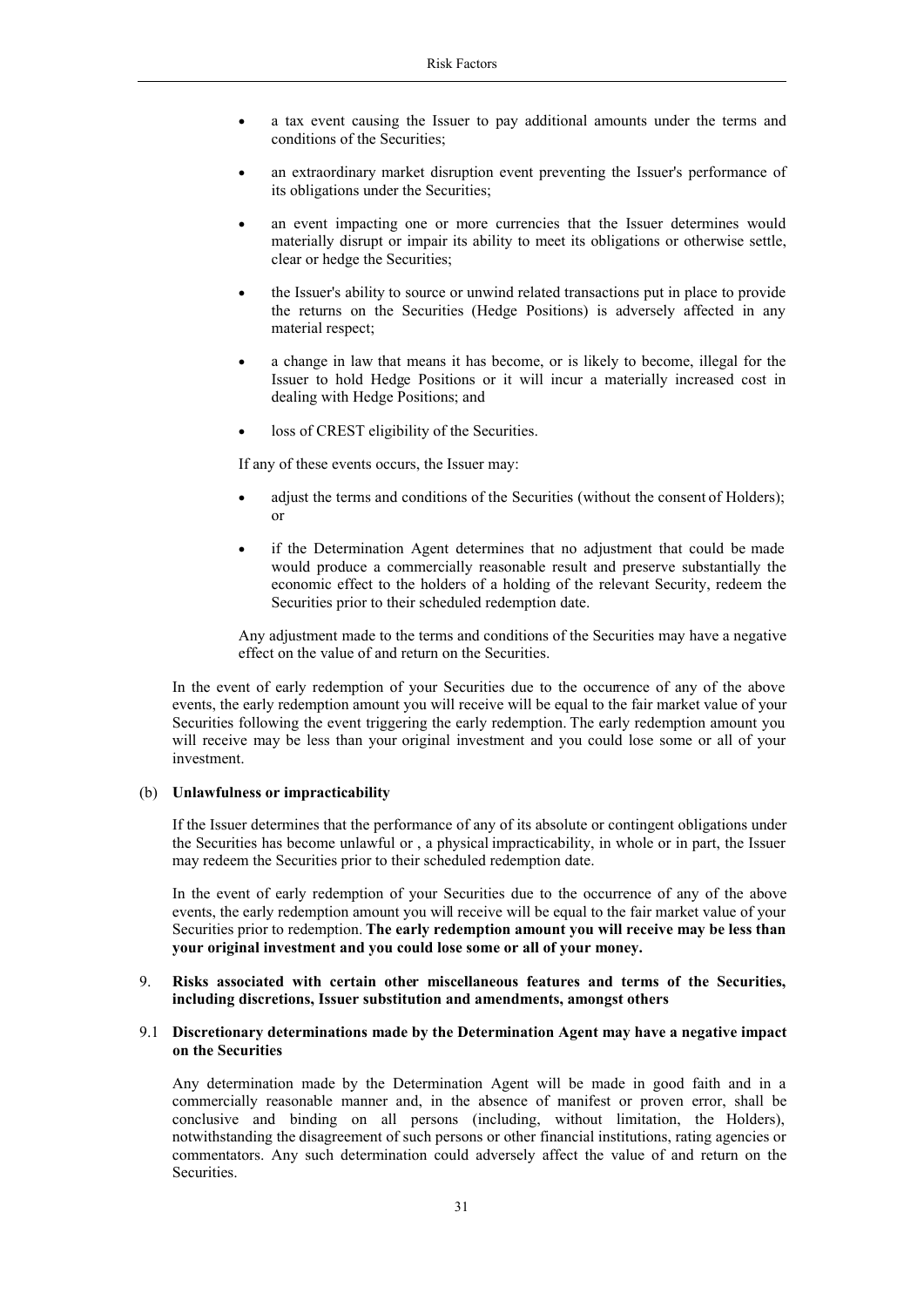#### 9.2 **The Issuer may be substituted for another entity without your consent**

The Issuer may substitute itself as the principal obligor under the Securities for any other company which has an equivalent or better rating of long-term unsecured, unsubordinated and unguaranteed debt obligations from an internationally recognised rating agency. Following such a substitution, the original Issuer entity will be released from all payment and delivery obligations under the Securities, and you will become subject to the credit risk of the substitute issuer under your Securities. You will have no right of claim against the original Issuer or the substituted Issuer in the event that such substitution has adverse tax consequences for you. A substitution of the Issuer may affect any listing of the Securities and, in particular, it may be necessary for the substituted issuer to reapply for listing on the relevant market or stock exchange on which the Securities are listed.

## 9.3 **The terms and conditions of your Securities may be amended by the Issuer without the consent of the Holders in certain circumstances:**

The terms and conditions of the Securities may be amended by the Issuer without the consent of the Holders in any of the following circumstances:

- to cure a manifest or proven error or omission;
- where such amendment will not materially and adversely affect the interests of Holders;
- to correct or supplement any defective provision;
- where the amendment is of a formal, minor or technical nature; and/or
- to comply with mandatory provisions of law or any change in CREST Requirements.

In certain other circumstances, the consent of a defined majority of Holders is required.

The terms and conditions of the Securities contain provisions for Holders to call and attend meetings to vote upon such matters or to pass a written resolution in the absence of such a meeting. Resolutions passed at such a meeting, or passed in writing, can bind all Holders, including investors that did not attend or vote, or who do not consent to the amendment.

## 9.4 **There are risks where your Securities are Book-Entry Securities**

There are risks where your Securities are Book-Entry Securities If you hold your Securities in dematerialised and/or uncertificated form ("**Book-Entry Securities**"), you will not be the legal owner of the Book-Entry Securities. Rights in the Book-Entry Securities will be held through custodial and depositary links through the relevant clearing systems. This means that holders of Book-Entry Securities will only be able to enforce rights in respect of the Book-Entry Securities indirectly through the intermediary depositaries and custodians.

#### 10. **Risks associated with Securities linked to equity indices as Underlying Assets**

# 10.1 **There are risks of fluctuations and volatility**

Securities linked to the performance of one or more equity indices provide investment diversification opportunities, but will be subject to the risk of fluctuations in both equity prices and the value and volatility of the relevant equity index or indices.

#### 10.2 **There are risks of shares and indices**

Equity indices are composed of a synthetic portfolio of shares, and, as such, the performance of an equity index is in turn subject to the risks associated with indices, as outlined in this risk factor 10.

#### 10.3 **You may receive a potentially lower return than if you held the underlying shares directly**

The amount payable or property deliverable on any Securities linked to one or more equity indices (which are not dividend indices or which do not otherwise include dividend distributions in their level) may not reflect the return that you would realise if you actually owned the relevant shares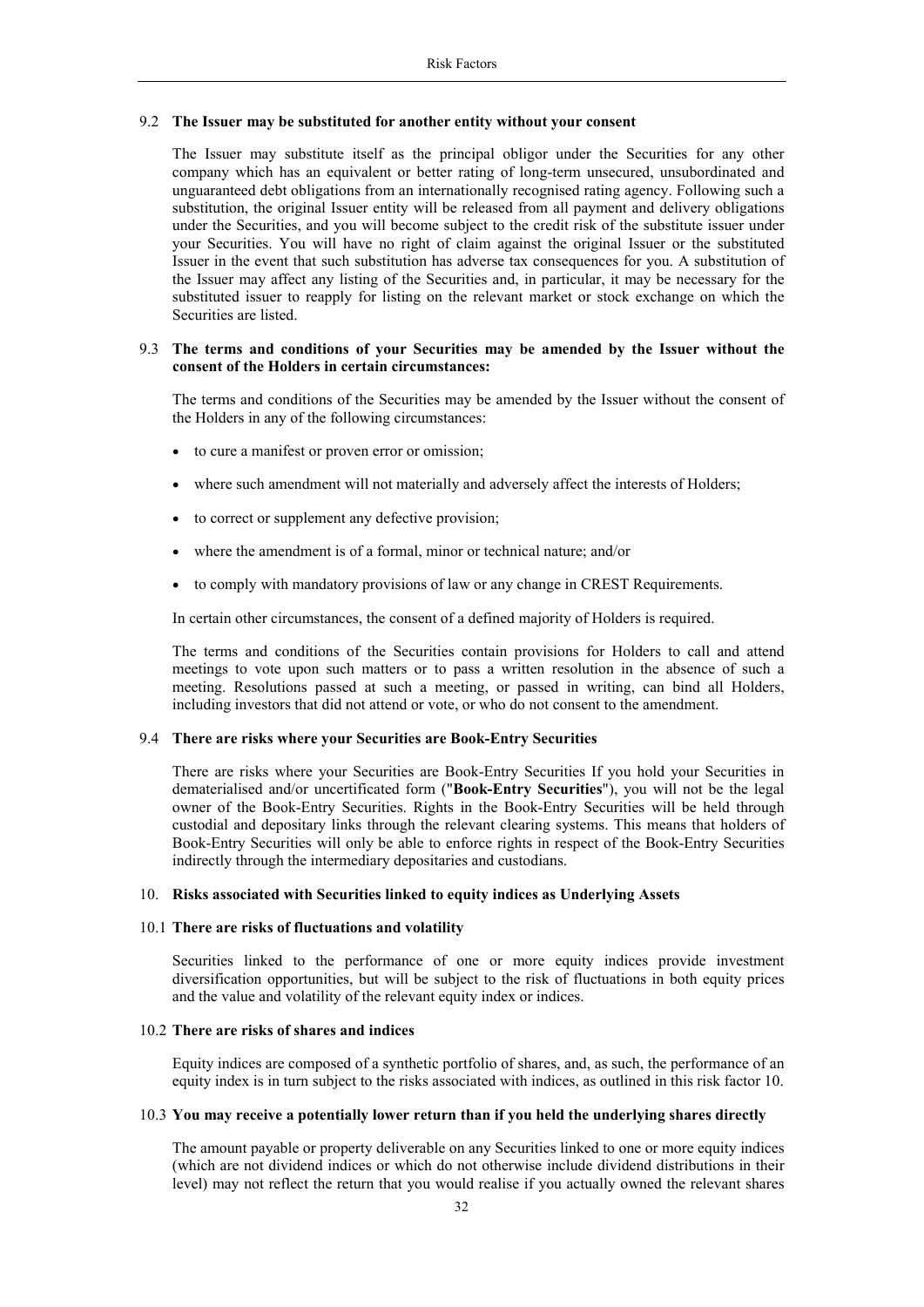of the companies comprising that equity index. This is because the closing index level of such index on any specified valuation date may reflect the prices of such index components without taking into account any dividend payments on those component shares. Accordingly, you may receive a lower return on Securities linked to one or more equity indices than you would have received had you invested directly in those shares.

#### 10.4 **There are risks in relation to a change in composition, methodology or policy use in compiling the index**

The relevant Index Sponsor can add, delete or substitute the components of an index at its discretion, and may also alter the methodology used to calculate the level of the index. These events may have a detrimental impact on the level of the index, which in turn could have a negative impact on the value of and return on your Securities.

## 10.5 **There are risks in relation to index adjustments events, successor indices, corrections and manifest errors**

If an Index Sponsor makes a material alteration to an index or cancels an index and no successor exists, or fails to calculate and announce the index, the Determination Agent may, if it deems the event to have a material effect on the Securities, calculate the level of the Index as per the previous formula and method or redeem the Securities prior to their scheduled redemption date in accordance with the terms and conditions of the Securities, and for an amount which may be less than you paid for the Securities.

If an index is calculated by a successor index sponsor, or is replaced by a successor index, the successor index or index as calculated by the successor index sponsor will be deemed to be the index if approved by the Determination Agent. Any such successor index may perform poorly and may result in you receiving less than you otherwise expected.

If a correction to the relevant index is published not less than two exchange business days prior to the next payment date, the Determination Agent will recalculate the amount payable based on the corrected level of the relevant index. If there is a manifest error in the calculation of an index in the opinion of the Determination Agent, the Determination Agent may recalculate the Index based on the formula and method used prior to the manifest error occurring. Any of these events may have an adverse effect on the value of and return on the Securities.

#### 10.6 **The index or any of its underlying components may trade around the clock; however, the Securities may trade only during regular trading hours in Europe**

If the market for the relevant index or any of its underlying components is a global, around-theclock market, the hours of trading for the Securities may not conform to the hours during which the relevant index or any of its underlying components are traded. Significant movements may take place in the levels, values or prices of the relevant index or any of its underlying components that will not be reflected immediately in the price of the relevant Securities. There may not be any systematic reporting of last-sale or similar information for the relevant index or any of its underlying components. The absence of last-sale or similar information and the limited availability of quotations would make it difficult to obtain timely, accurate data about the state of the market for the relevant index or any of its underlying components.

#### 10.7 **There are data sourcing and calculation risks**

The composition of indices is typically recalculated in reliance upon historical price, liquidity and production data that are subject to potential errors in data sources or other errors that may affect the weighting of the index components. Any discrepancies that require revision are not applied retroactively but will be reflected in the weighting calculations of the index for the following year. Index sponsors may not discover every discrepancy. Any such errors or discrepancies may result in the Securities performing less well than they theoretically might have (if all such errors and discrepancies had been discovered earlier).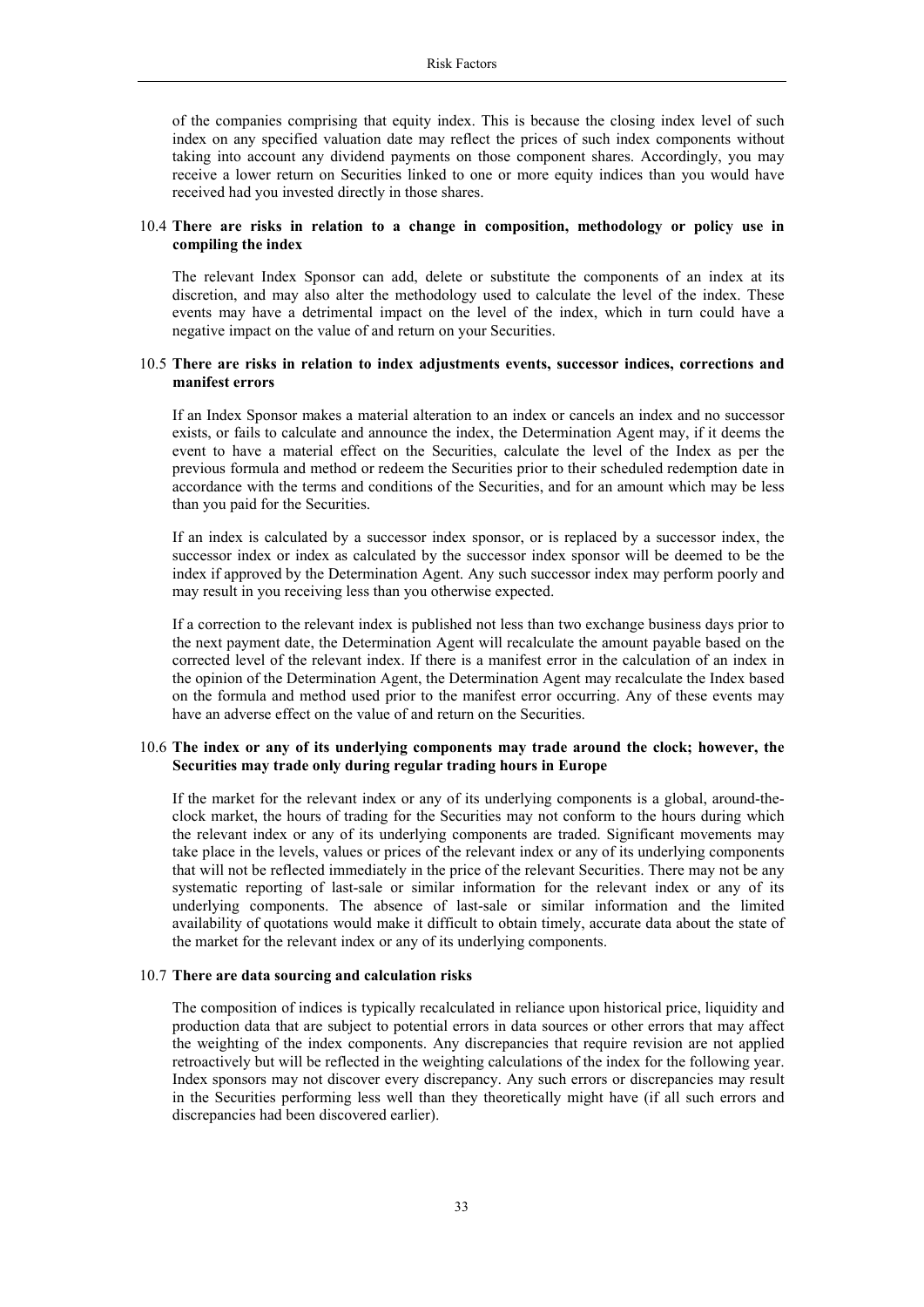## 11. **Risks associated with discretionary powers of the Issuer and the Determination Agent including in relation to the Issuer's hedging arrangements**

There are certain events – relating to the Issuer, the Issuer's hedging arrangements, the Underlying Assets, taxation, the relevant currency or other matters – the occurrence of which may give rise to discretionary powers of the Issuer or the Determination Agent under the terms and conditions of the Securities.

In relation to the Underlying Assets, a key investment objective of the Securities is to allow Holders to gain an economic exposure to the Underlying Assets. If an Underlying Asset is materially impacted by an unexpected event (for example, a company merges and the original stock that formed an Underlying Asset is restructured or changed, or the rules of an index that is an Underlying Asset are materially modified) or the relevant price, level or value can no longer be calculated, then it may not be possible to achieve the investment objective of the Securities based on their original terms. In that case, the Determination Agent may have discretionary powers under the terms and conditions of the Securities to (i) adjust the terms and conditions of the Securities to preserve the original economic terms and rationale, (ii) in certain cases, substitute the Underlying Assets for another, (iii) calculate the relevant price, level or value itself, (iv) postpone payment, (v) redeem the Securities early, or (vi) apply some combination thereof.

In relation to the Issuer's hedging arrangements, you should be aware that (i) in exercising its discretionary powers under the terms and conditions of the Securities, each of the Issuer and the Determination Agent may take into account such factors as it determines appropriate in each case, which may include, in particular, any circumstances or events which have or may have a material impact on the Issuer's hedging arrangements in respect of the Securities, and (ii) unless the terms and conditions of your Securities provide that certain hedge disruption events do not apply, certain events which affect the Issuer's hedging arrangements can give rise to discretionary powers on the part of the Issuer and the Determination Agent.

Hedging arrangements are the transactions (if any) entered into by the Issuer or one or more of its Affiliates to seek to cover the Issuer's exposure to the relevant cash amounts to be paid or assets to be delivered under the Securities as these fall due. This may involve investing directly in the Underlying Assetsor entering into derivative contracts referencing the Underlying Assets or other techniques. The particular hedging arrangements (if any) undertaken by the Issuer, and their cost, will likely be a significant determinant of the issue price and/or economic terms of the Securities. Accordingly, if an event occurs which negatively impacts the Issuer's hedging arrangements, the Issuer or the Determination Agent on the Issuer's behalf may have options available to it under the terms and conditions of the Securities which it may select in its discretion in order to deal with the impact of the event on the Issuer's hedging arrangements. These options may include adjustment of the terms and conditions of the Securities or early redemption of the Securities.

In the event of early redemption, you could lose some or all of your money.

## 12. **Risks associated with the regulation and reform of benchmarks, including LIBOR, EURIBOR and other interest rate, equity, foreign exchange rate and other types of benchmarks**

Interbank Offered Rate ("**EURIBOR**") and other interest rate, equity, commodity, foreign exchange rate and other types of rates and indices which are deemed to be "benchmarks" are the subject of ongoing national and international regulatory reform. Following any such reforms, benchmarks may perform differently than in the past or disappear entirely, or there could be other consequences which cannot be predicted. Any such consequence could have a material adverse effect on any Securities linked to such a benchmark.

Key regulatory proposals and initiatives in this area include (amongst others) IOSCO's Principles for Financial Market Benchmarks (the "**IOSCO Benchmark Principles**"), the EU Regulation on indices used as benchmarks in financial instruments and financial contracts or to measure the performance of investment funds (the "**Benchmark Regulation**"), and the transition proposed by the United Kingdom's FCA, away from LIBOR to one or more alternative benchmarks (each, as discussed below).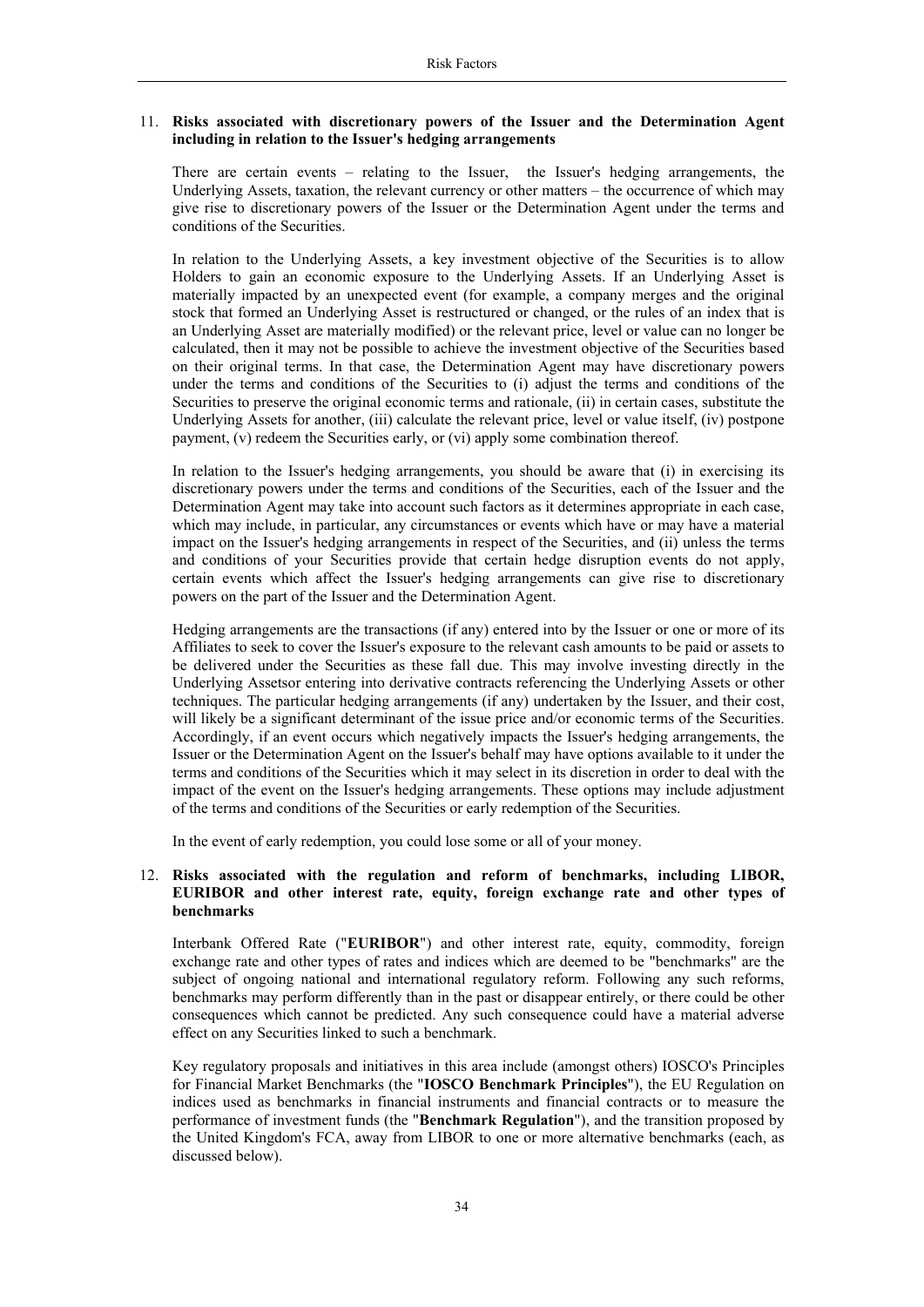The IOSCO Benchmark Principles aim to create an overarching framework of principles for benchmarks to be used in financial markets, specifically covering governance and accountability as well as the quality and transparency of benchmark design and methodologies. Subsequent implementation reviews have found that widespread efforts are being made to implement the IOSCO Benchmark Principles by the majority of administrators surveyed. However, the reviews also note that, as the "benchmarks industry" is in a state of flux, IOSCO may need to take further steps in the future - although it is not yet clear what these steps might be. On 16 December 2016, IOSCO published a report setting out guidance to improve the consistency and quality of reporting on compliance with IOSCO Benchmark Principles.

The Benchmark Regulation entered into force in June 2016 and became fully applicable in the EU on 1 January 2018 (save that certain provisions, including those related to "critical benchmarks", took effect on 30 June 2016), subject to certain transitional provisions. The Benchmark Regulation applies to the contribution of input data to a "benchmark", the provision or administration of a "benchmark" and the use of a "benchmark" in the EU. Among other things, it (a) requires EU benchmark administrators to be authorised or registered as such and to comply with extensive requirements relating to the administration of "benchmarks" and (b) prohibits certain uses by EU supervised entities of "benchmarks" provided by EU administrators which are not authorised or registered in accordance with the Benchmark Regulation (or, if located outside of the EU, deemed equivalent or recognised or endorsed). The scope of the Benchmark Regulation is wide and, in addition to so-called "critical benchmark" indices such as EURIBOR, applies to many other interest rate indices, as well as equity, commodity and foreign exchange rate indices and other indices. This will include "proprietary" indices or strategies where these are used to (i) determine the amount payable under, or the value of, certain financial instruments (including securities or OTC derivatives listed on an EU regulated market, EU multilateral trading facility (MTF), EU organised trading facility (OTF) or "traded via a systematic internaliser"), (ii) determine the amount payable under certain financial contracts, or (iii) measure the performance of an investment fund.

The Benchmark Regulation could have a material impact on Securities linked to a "benchmark". For example:

- a rate or index which is a "benchmark" may not be used in certain ways by an EU supervised entity if (subject to applicable transitional provisions) its administrator does not obtain authorisation or registration (or, if a non-EU entity, does not satisfy the "equivalence" conditions and is not "recognised" pending an equivalence decision or is not "endorsed" by an EU supervised entity). If the benchmark administrator does not obtain or maintain (as applicable) such authorisation or registration (or, if a non-EU entity, "equivalence" is not available and it is not recognised or endorsed), then (unless a Pre-nominated Index has been specified in the Specific Terms to replace the relevant Underlying Asset) an Additional Disruption Event will occur and the Securities may be redeemed prior to maturity; and
- the methodology or other terms of the benchmark could be changed in order to comply with the terms of the Benchmark Regulation, and such changes could reduce or increase the rate or level or affect the volatility of the published rate or level, and (depending on the type of Underlying Asset) could lead to adjustments to the terms of the Securities, including potentially determination by the Determination Agent of the rate or level in its discretion.

Ongoing international and/or national reform initiatives and the increased regulatory scrutiny of benchmarks generally could increase the costs and risks of administering or otherwise participating in the setting of a benchmark and complying with any applicable regulations or requirements. Such factors may discourage market participants from continuing to administer or contribute to benchmarks, trigger changes in the rules or methodologies used in respect of benchmarks, and/or lead to the disappearance of benchmarks, including LIBOR. This could result in (i) adjustments to the terms and conditions and/or early redemption provisions and/or provisions relating to discretionary valuation by the Determination Agent, (ii) delisting, and/or (iii) other consequences for Securities linked to any such benchmarks. Any such consequence could have a material adverse effect on the value of and return on any such Securities.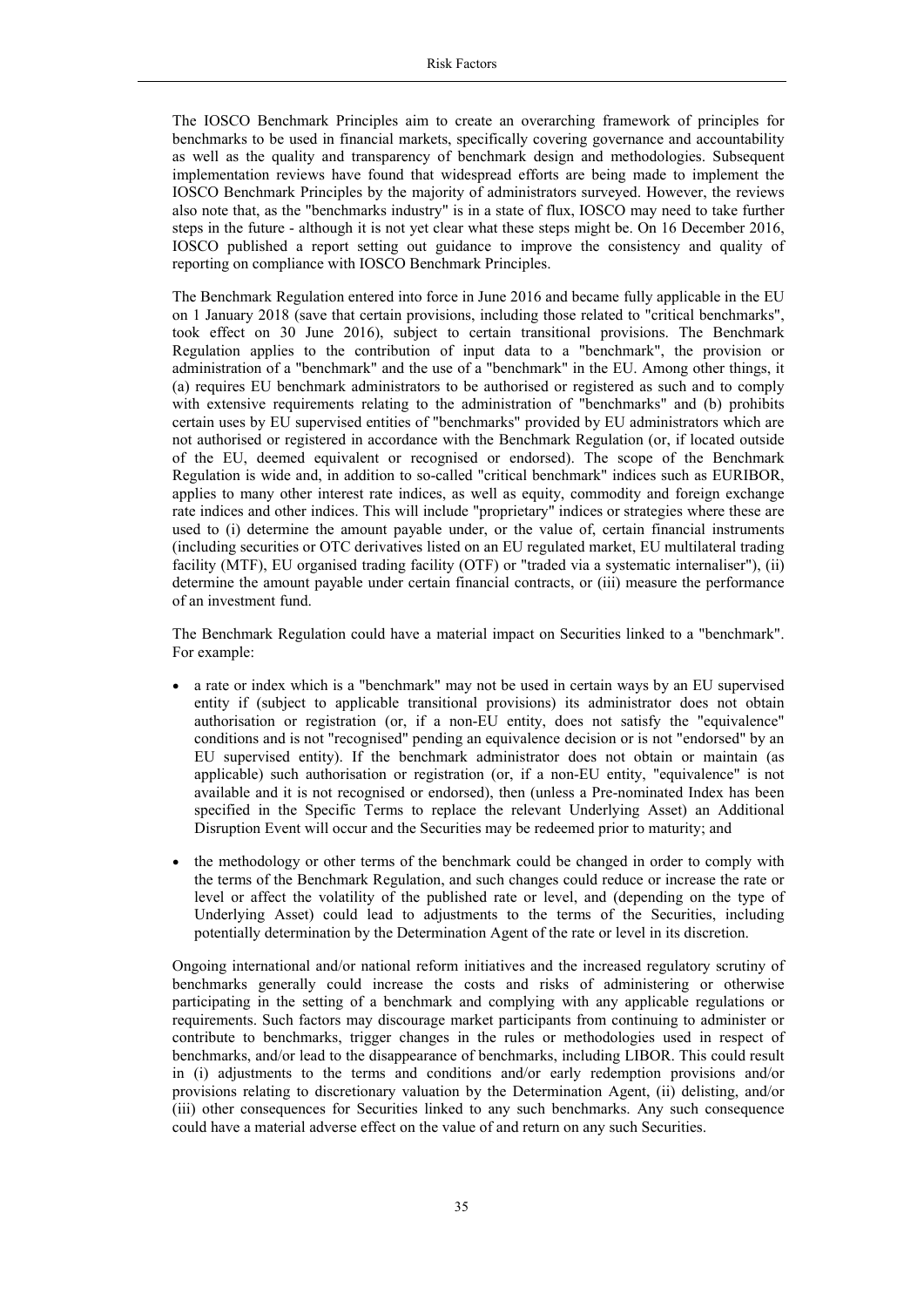## 13. **Risks associated with taxation**

## 13.1 **General**

Investors should be aware that duties and other taxes and/or expenses, including any applicable depositary charges, transaction charges, stamp duty and other charges, may be levied in accordance with the laws and practices in the countries where the Securities are transferred and that it is the obligation of an investor to pay all such taxes and/or expenses.

All payments made under the Securities shall be made free and clear of, and without withholding or deduction for, any present or future taxes imposed by the Issuer's country of incorporation (or any authority or political subdivision thereof or therein), unless such withholding or deduction is imposed or required by law. If any such withholding or deduction is imposed and required by law, the Issuer will, save in limited circumstances, be required to pay additional amounts to cover the amounts so withheld or deducted, and such event may result in the Securities being redeemed early as this would be an 'Issuer Tax Event' which is an Additional Disruption Event. In no event will additional amounts be payable in respect of FATCA (defined below) or any US withholding tax, including without limitation, in respect of dividends, dividend equivalent payments, and direct and indirect interests in US real property.

## 13.2 **Change in tax law**

You should be aware that tax regulations and their application by the relevant taxation authorities are subject to change and differing interpretations, possibly with retrospective effect, and this could negatively affect the value of the Securities. Any such change may cause the tax treatment of the Securities to change from the tax position at the time of purchase and may cause the statements in this Prospectus concerning the relevant tax law and practice to be inaccurate or insufficient to cover the material tax considerations in respect of the Securities. It is not possible to predict the precise tax treatment which will apply at any given time and changes in tax law may give the Issuer the right to amend the terms and conditions of the Securities, or redeem the Securities.

#### 13.3 **The proposed European Financial Transaction Tax**

The European Commission has published a proposal (the "**Commission's Proposal**") for a Directive for a common FTT which is being considered by Belgium, Germany, Estonia, Greece, Spain, France, Italy, Austria, Portugal, Slovenia and Slovakia (the "**participating Member States**").

The Commission's Proposal has very broad scope and could, if introduced, apply to certain dealings in the Securities (including secondary market transactions) in certain circumstances. Primary market transactions referred to in Article 5(c) of Regulation (EC) No 1287/2006 are expected to be exempt.

Under the Commission's Proposal the FTT could apply in certain circumstances to persons both within and outside of the participating Member States. Generally, it would apply to certain dealings in the Securities where at least one party is a financial institution, and at least one party is established in a participating Member State. A financial institution may be, or be deemed to be, 'established' in a participating Member State in a broad range of circumstances, including (a) by transacting with a person established in a participating Member State or (b) where the financial instrument which is subject to the dealings is issued in a participating Member State.

The FTT proposal remains subject to negotiation between the participating Member States and the scope and implementation of any such tax is uncertain. Additional EU Member States may decide to participate.

Prospective holders of the Securities are advised to seek their own professional advice in relation to the FTT.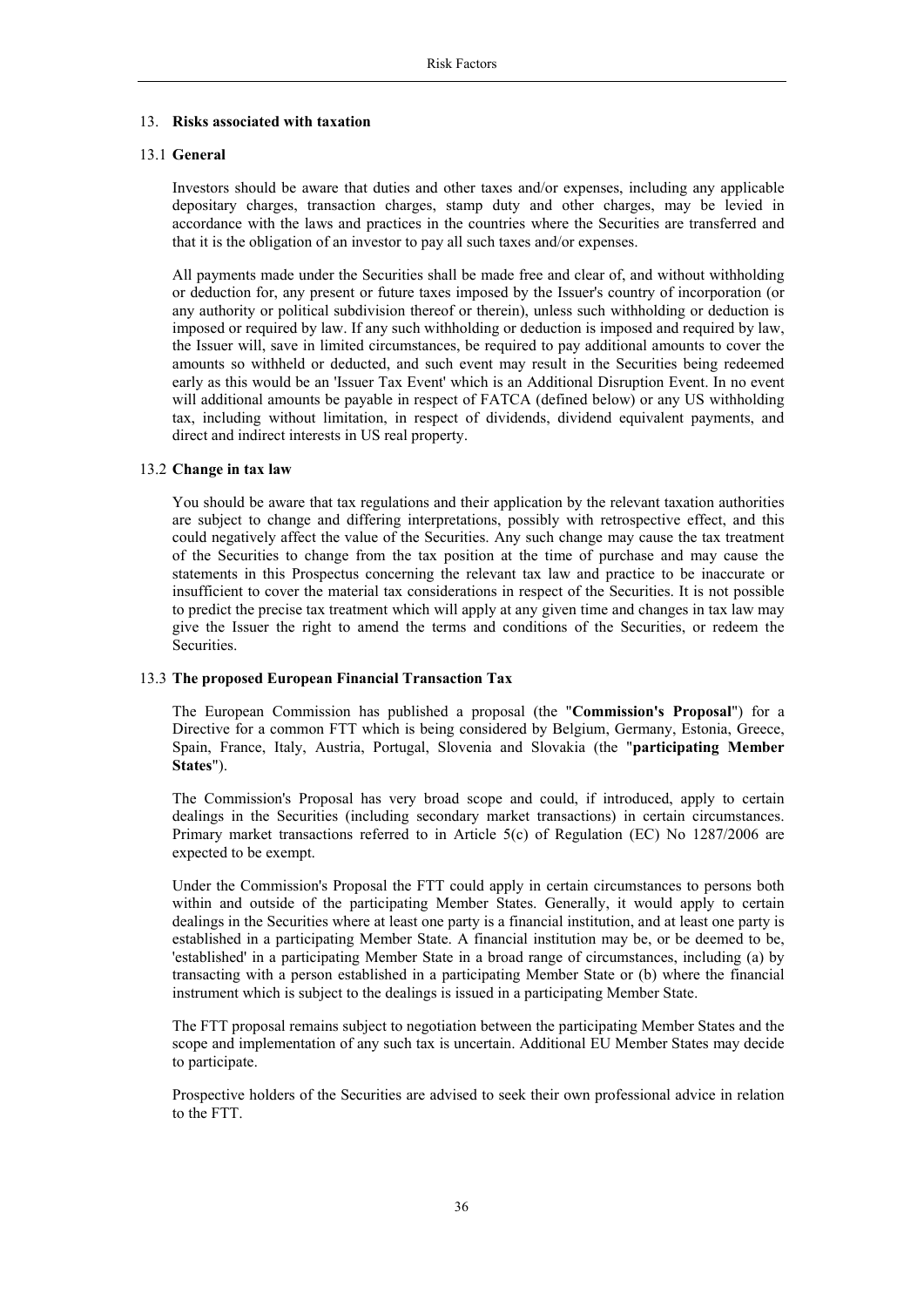#### 14. **Risks associated with the ability to enforce under the Securities**

Following an event of default by the Issuer (such as a failure to pay interest or return capital, or, if the Issuer is subject to a winding-up order), including expiry of an applicable grace period, you may determine to keep your Securities outstanding (in which case, the market value of those Securities may decline significantly). This amount may be less than your original investment and, therefore, you could lose some or all of your money.

#### 15. **Risks associated with conflicts of interest**

## 15.1 **As Issuer or as Determination Agent, Barclays has certain discretionary powers under the terms and conditions of the Securities that it could exercise in a way which is contrary to the interests of Holders**

See risk factor 11 of this Prospectus.

## 15.2 **Trading and other transactions by the Issuer or its Affiliates could affect the levels, values or prices of Underlying Assets and their components**

In connection with Barclays' normal business practices or in connection with hedging its obligations under the Securities, Barclays may from time to time buy or sell the Underlying Assets and its or their components, or similar instruments, or derivative instruments relating to the Underlying Assets or its or their components. These trading activities may present a conflict of interest between your interest in the Securities and the interests which Barclays may have in its proprietary accounts, in facilitating transactions, including block trades, for Barclays' other customers and in accounts under management. These trading activities also could affect the levels, values or prices of the Underlying Assets in a manner that would decrease the market value of the Securities prior to maturity, or the amount you would receive at maturity or at the payment or settlement date. To the extent that Barclays has a hedge position in the Underlying Assets or its or their components, or in a derivative or synthetic instrument related to the Underlying Assets or its or their components, Barclays may increase or liquidate a portion of those holdings at any time before, during or after the term of the Securities. This activity may affect the amount payable at maturity, any amount of money or property payable or deliverable at the payment or settlement date, or the market value of the Securities in a manner that would be adverse to your investment in the Securities. Depending on, among other things, future market conditions, the aggregate amount and the composition of those hedge positions are likely to vary over time. In addition, Barclays may purchase or otherwise acquire a long or short position in the Securities. Barclays may hold or resell any such position in the Securities.

#### 15.3 **Research reports and other transactions may create conflicts of interest between you and Barclays**

Barclays may have previously published, and may in the future publish, research reports relating to the Underlying Assets or its or their components. The views expressed in this research may be modified from time to time without notice and may express opinions or provide recommendations that are inconsistent with purchasing or holding the Securities. Any of these activities may affect the levels, values or prices of the Underlying Assets or its or their components and, therefore, the market value of the Securities. Moreover, other professionals who deal in these markets may at any time have views that differ significantly from Barclays. In connection with your purchase of the Securities, you should investigate the Underlying Assets and not rely on Barclays' views with respect to future movements in the Underlying Assets and its or their components.

Barclays also may issue, underwrite or assist unaffiliated entities in the issuance or underwriting of other securities or financial instruments with returns indexed to the Underlying Assets. By introducing competing products into the marketplace in this manner, Barclays could adversely affect the market value of the Securities.

## 15.4 **Barclays may have confidential information relating to the Underlying Assets or components**

Barclays, at present or in the future, may engage in business relating to the person or organisation responsible for calculating, publishing or maintaining the Underlying Assets, referred to as the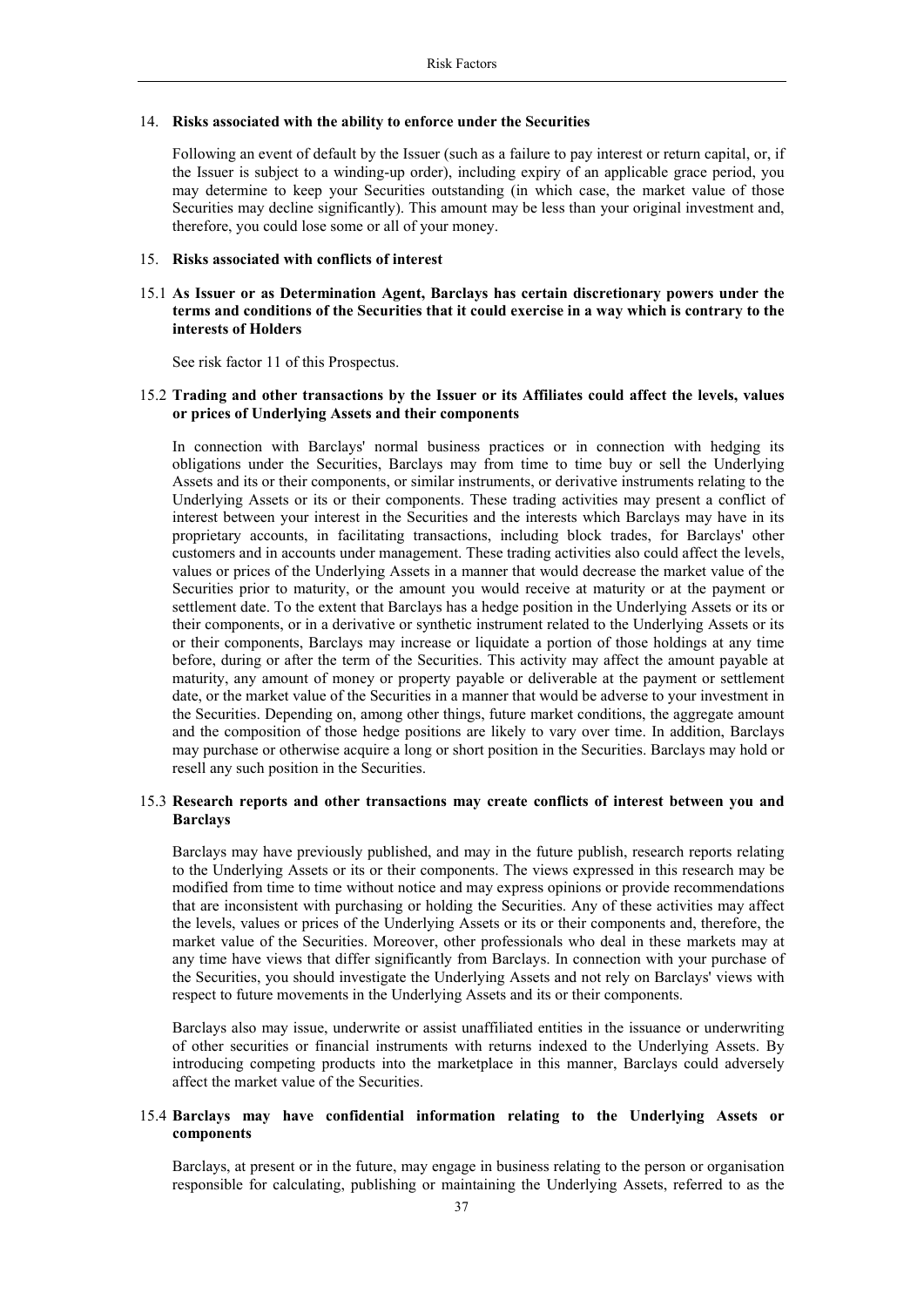'sponsor' of the Underlying Assets. In addition, Barclays may engage in business relating to any components of the Underlying Assets, including making loans to, equity investments in, or providing investment banking, asset management or other advisory services to the respective sponsor or issuer. In connection with these activities, Barclays may receive information pertinent to the Underlying Assets or its or their components that Barclays will not divulge to you.

#### 15.5 **Distibutor(s) and conflicts of interest**

Potential conflicts of interest may arise in relation to Securities offered through distribution, as the appointed manager(s) and/or distributor(s) will act pursuant to a mandate granted by the Issuer and may (to the extent permitted by law) receive commissions and/or fees on the basis of the services performed and the outcome of the placement of the Securities.

Investors should also consider the relevant risk factors set out on pages 3 to 17 of the Registration Document which are incorporated by reference herein.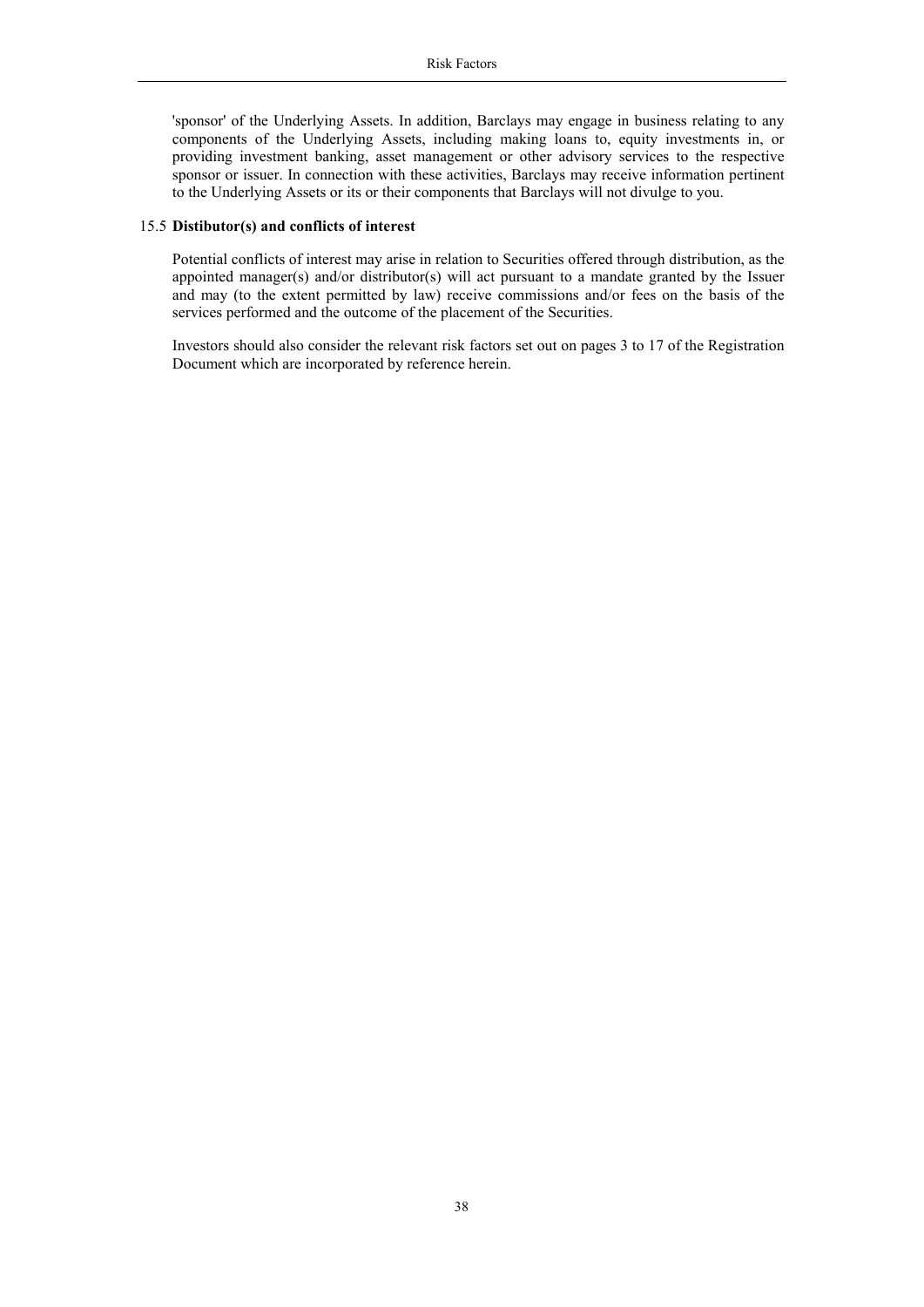## **INFORMATION INCORPORATED BY REFERENCE**

The information set out under paragraph 2 (*Information incorporated by reference*) below contained in the documents set out under paragraph 1 (*Source documents*) below has been filed with the FCA and shall be incorporated into, and form part of, this Prospectus:

#### 1. **Source documents**

- (a) the GSSP Base Prospectus 9 dated 10 August 2018 (the "**Base Prospectus**");
- (b) Supplement 1/2018 dated 4 September 2018 to the Base Prospectus ("**Base Prospectus Supplement**");
- (c) the registration document dated 16 March 2018 (the "**Registration Document**") approved by the United Kingdom Financial Conduct Authority the "**FCA**") in its capacity as competent authority in the United Kingdom (the "**UK Listing Authority**");
- <span id="page-38-0"></span>(d) Supplement 1/2018 dated 1 May 2018 to the Registration Document ("**Supplement 1/2018**")
- (e) Supplement 2/2018 dated 24 May 2018 to the Registration Document ("**Supplement 2/2018**");
- (f) Supplement 3/2018 dated 3 August 2018 to the Registration Document ("**Supplement 3/2018**");
- (g) Supplement 4/2018 dated 20 August 2018 to the Registration Document ("**Supplement 4/2018**");
- (h) the information set out in paragraph (2) below from the Joint Annual Report of Barclays PLC and the Issuer, as filed with the United States Securities and Exchange Commission (the "**SEC**") on Form 20-F on 22 February 2018 in respect of the years ended 31 December 2016 and 31 December 2017 (the "**2017 Joint Annual Report**");
- (i) the Annual Reports of the Issuer containing the audited consolidated financial statements of the Issuer in respect of the years ended 31 December 2017 (the "**2017 Issuer Annual Report**") and 31 December 2016 (the "**2016 Issuer Annual Report**"); and
- (j) the unaudited interim results announcement of the Issuer as filed with the SEC on Form 6-K on 2 August 2018 in respect of the six months ended 30 June 2018 (the "**2018 Interim Results Announcement**").

The documents themselves incorporated by reference in the Registration Document do not form part of this Prospectus.

#### 2. **Information incorporated by reference**

The information specified in the table below is incorporated into this Prospectus by reference. Any information contained in any of the documents specified in paragraph 1 (*Source Documents*) above which is not listed in the cross-reference lists below is not incorporated by reference in the Prospectus and is either not relevant for investors for the purposes of Article 5(1) of the Prospectus Directive or is covered elsewhere in the Prospectus. Any documents incorporated by reference into the above documents shall not thereby be deemed to have been incorporated by reference into this Prospectus.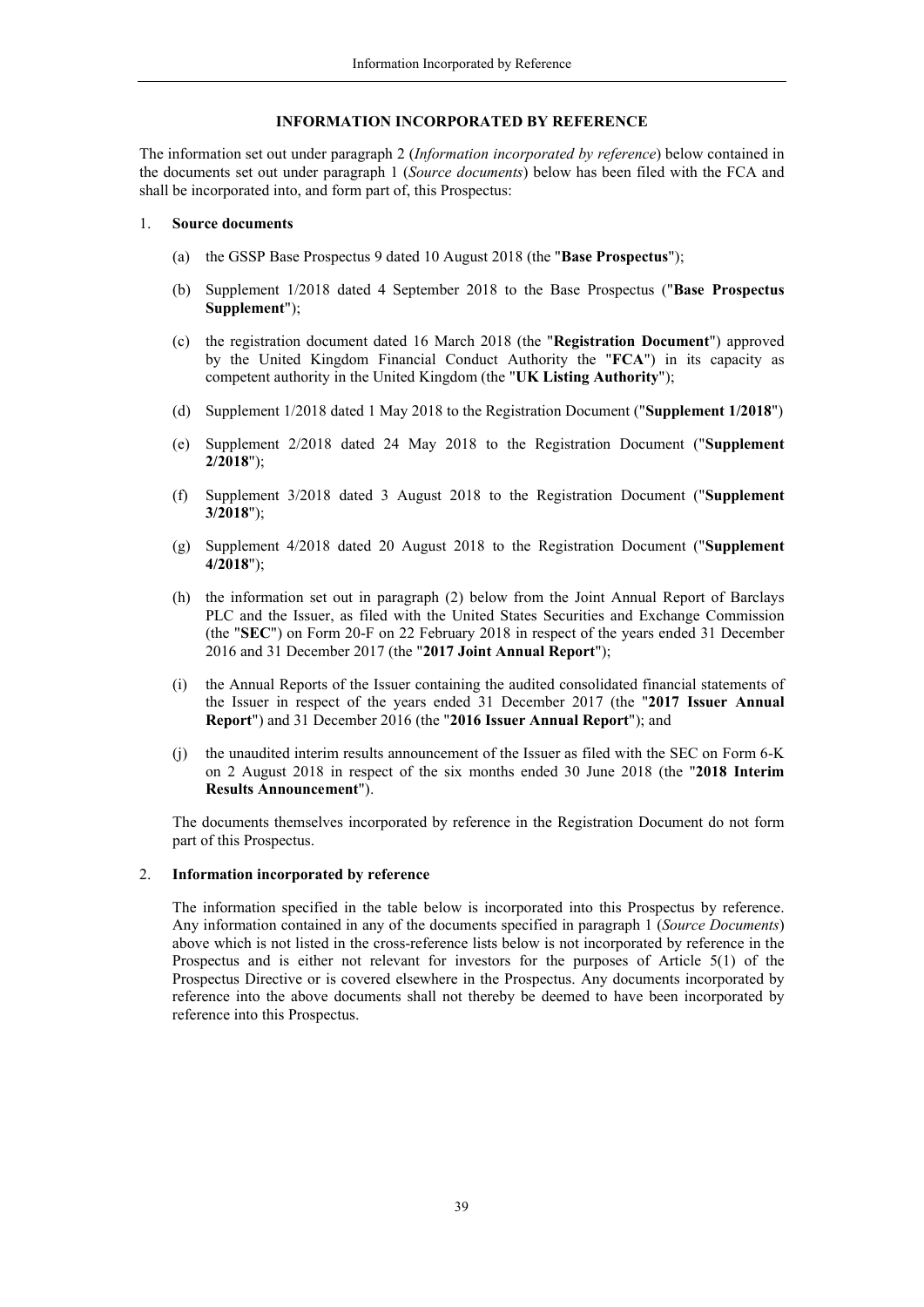| <b>From the Base Prospectus</b>                                           |                                      |
|---------------------------------------------------------------------------|--------------------------------------|
|                                                                           | Pages 70 to 112                      |
|                                                                           | Pages 113 to 114                     |
|                                                                           |                                      |
| $\mathsf{A}$ .                                                            | Pages 124 to 125                     |
| <b>B.</b><br>Form, Title, Transfer, Calculations, Payments and Settlement | Pages 125                            |
| C.<br>Interest, Optional Early Redemption, Automatic Redemption           | Pages 144 to 268                     |
| (Autocall) and Final Redemption                                           |                                      |
| Equity Linked Conditions and Distruption Events<br>D.                     | Pages 268 to 275                     |
| F.                                                                        | Pages 284 to 356                     |
|                                                                           | Page 405                             |
|                                                                           |                                      |
|                                                                           | Pages 407 to 455                     |
|                                                                           | Pages 456 to 466                     |
| <b>From the Base Prospectus Supplement</b>                                |                                      |
|                                                                           |                                      |
|                                                                           | Pages 1 to 10                        |
| <b>From the Registration Document</b>                                     |                                      |
|                                                                           | Pages 3 to 17                        |
|                                                                           | Pages 22 to 24                       |
|                                                                           |                                      |
| <b>From Supplement 1/2018</b>                                             |                                      |
| The Issuer and the Group                                                  | Pages 1 to 4                         |
| <b>From Supplement 2/2018</b>                                             |                                      |
| The Issuer and the Group                                                  | Pages 1 to 3                         |
| <b>From Supplement 3/2018</b>                                             |                                      |
| The Issuer and the Group                                                  | Pages 2 to 3                         |
| <b>From Supplement 4/2018</b><br>The Issuer and the Group                 |                                      |
| From the 2017 Joint Annual Report                                         | Page 1                               |
|                                                                           |                                      |
|                                                                           | Page i                               |
| Market and other data; Uses of Internet addresses; References to Pillar 3 | Page ii                              |
|                                                                           |                                      |
|                                                                           | Page 1 to 74                         |
|                                                                           | Pages 2 to 46                        |
|                                                                           | Pages 47 to 50<br>Pages 51 to 74     |
|                                                                           | Pages 75 to 162                      |
|                                                                           | Pages 77 to 78                       |
|                                                                           | Pages 79 to 84                       |
|                                                                           | Pages 85 to 95                       |
|                                                                           | Pages 96 to 162                      |
|                                                                           | Pages 163 to 183                     |
|                                                                           | Page 184                             |
|                                                                           | Pages 185 to 271                     |
| Report of Independent Registered Public Accounting Firm                   | Pages 186 to 187                     |
|                                                                           | Pages 188 to 194                     |
|                                                                           | Pages 195 to 271                     |
|                                                                           | Pages 272 to 281                     |
|                                                                           | Pages 282 to 300                     |
|                                                                           | Pages 301 to 361                     |
|                                                                           | Pages 362 to 385                     |
| Independent Registered Public Accounting Firm's Report (Barclays Bank     | Pages 386 to 387                     |
|                                                                           |                                      |
|                                                                           | Pages 388 to 390<br>Pages 391 to 408 |
|                                                                           | Pages 409 to 410                     |
|                                                                           |                                      |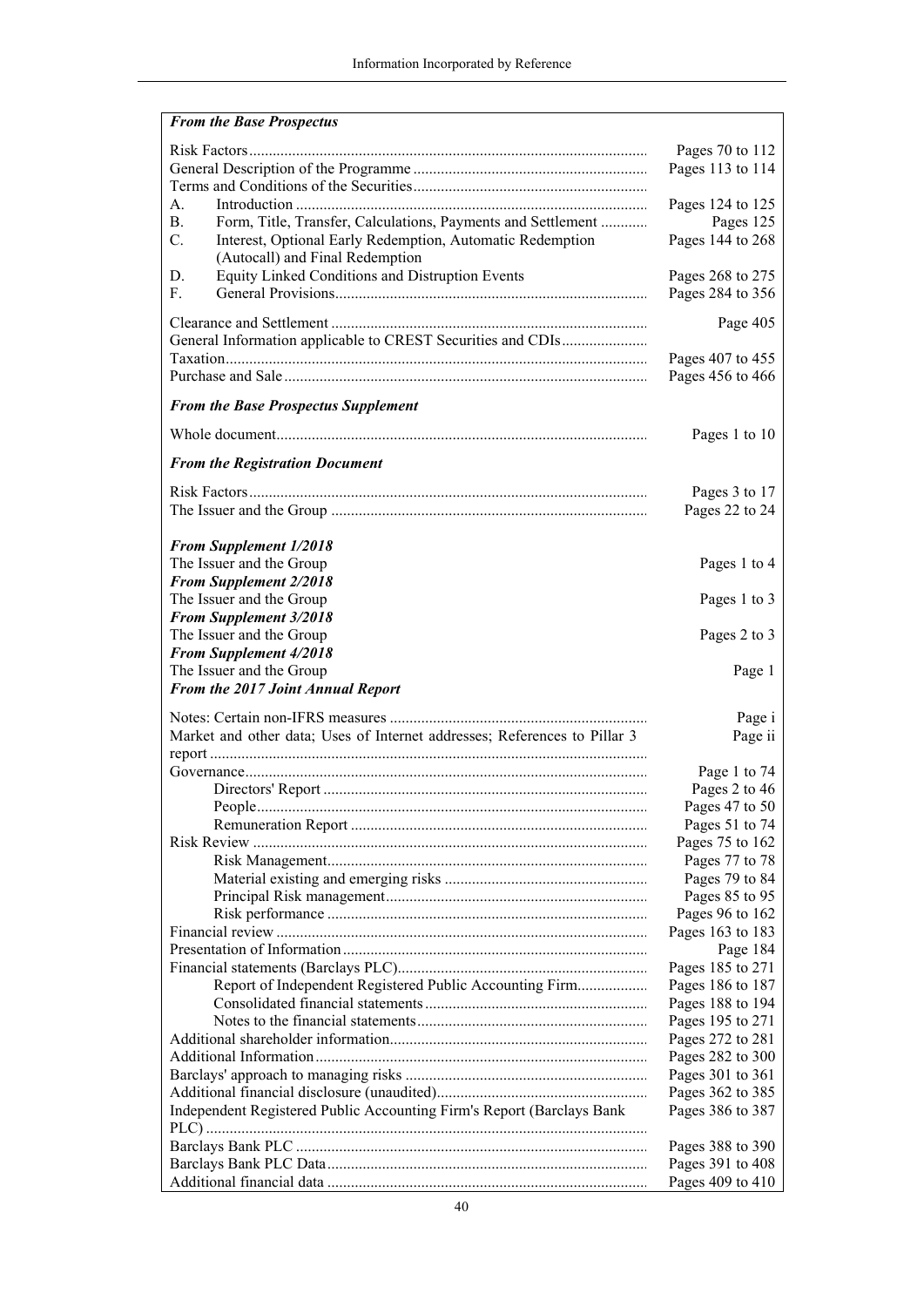|                                          | Pages 411 to 432                     |  |
|------------------------------------------|--------------------------------------|--|
| From the 2017 Issuer Annual Report       |                                      |  |
| <b>Strategic Report</b>                  | Pages 2 to 39                        |  |
| Governance                               |                                      |  |
|                                          | Pages 41 to 43                       |  |
|                                          | Page 44                              |  |
|                                          | Pages 45 to 48                       |  |
| <b>Risk review</b>                       |                                      |  |
|                                          | Pages 55 to 61<br>Pages 62 to 75     |  |
|                                          |                                      |  |
|                                          |                                      |  |
|                                          | Pages 76 to 96                       |  |
|                                          | Pages 97 to 99                       |  |
|                                          | Pages 101 to 114<br>Pages 115 to 116 |  |
|                                          | Pages 117 to 119                     |  |
|                                          | Pages 120 to 121                     |  |
|                                          | Page 122                             |  |
|                                          | Page 123                             |  |
|                                          | Page 124                             |  |
|                                          | Page 125                             |  |
|                                          | Pages 126 to 134                     |  |
| <b>Financial review</b>                  |                                      |  |
|                                          | Page 136                             |  |
|                                          | Page 137                             |  |
|                                          | Page 138                             |  |
|                                          | Page 139                             |  |
|                                          | Page 140                             |  |
|                                          | Pages 141 to 148                     |  |
|                                          | Page 149                             |  |
| <b>Financial statements</b>              | Pages 150 to 152                     |  |
|                                          | Pages 154 to 162                     |  |
| <b>Consolidated financial statements</b> |                                      |  |
|                                          |                                      |  |
|                                          | Page 163                             |  |
|                                          | Page 164<br>Page 165                 |  |
|                                          | Pages 166 to 167                     |  |
|                                          | Pages 168 to 169                     |  |
|                                          | Pages 170 to 268                     |  |
| From the 2016 Issuer Annual Report       |                                      |  |
| <b>Strategic Report</b>                  | Pages 1 to 36                        |  |
| <b>Overview of governance</b>            | Pages 37 to 42                       |  |
| Governance                               | Pages 43 to 47                       |  |
| Directors' report                        | Pages 48 to 50                       |  |
| <b>Directors and Officers</b>            | Page 51                              |  |
| <b>Risk review</b>                       | Pages 52 to 155                      |  |
|                                          | Pages $54$ to $62$                   |  |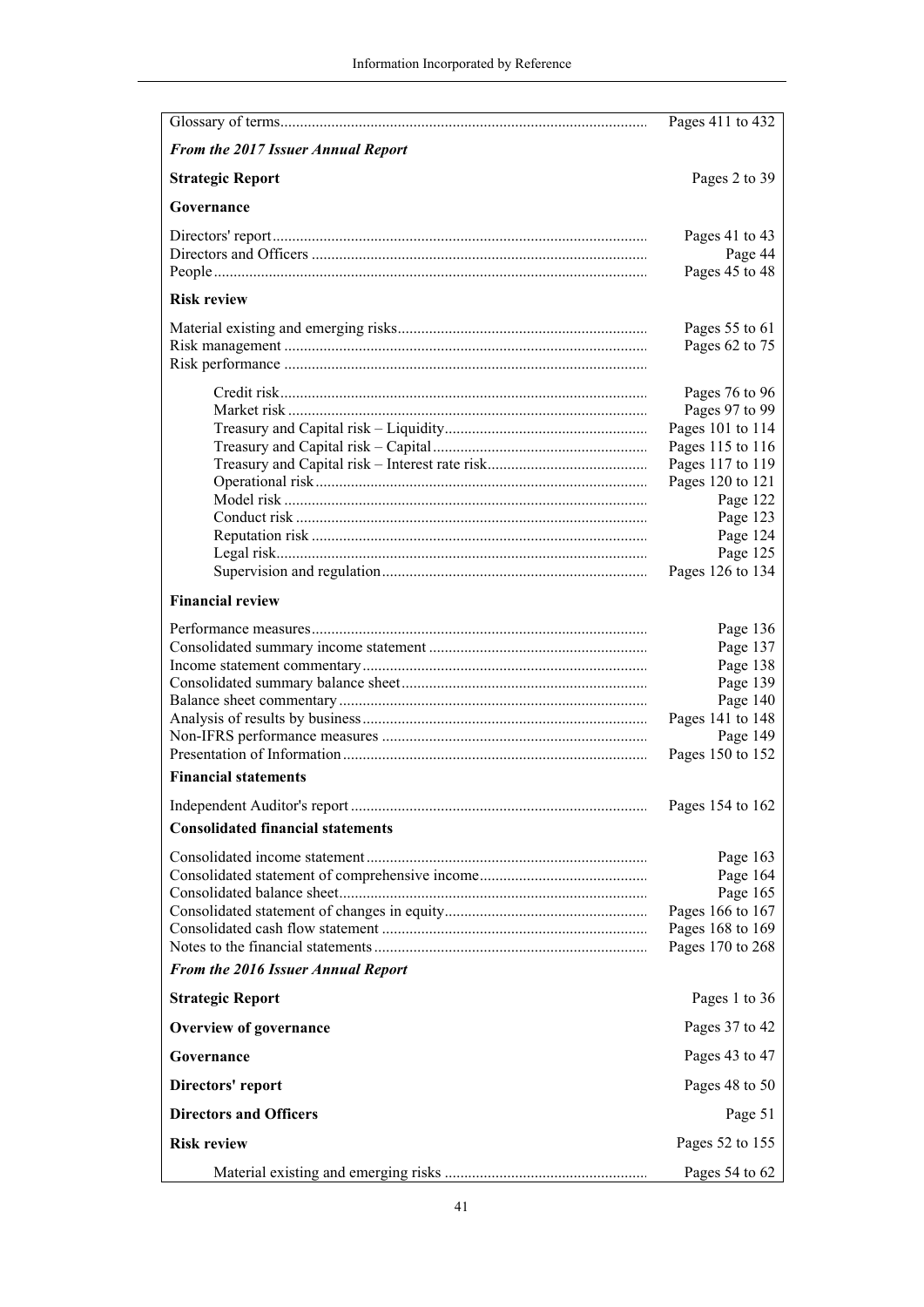|                                                                                                                       | Pages 63 to 81                       |
|-----------------------------------------------------------------------------------------------------------------------|--------------------------------------|
|                                                                                                                       | Page 82 to 146                       |
|                                                                                                                       | Pages 83 to 105                      |
|                                                                                                                       | Pages 106 to 114                     |
|                                                                                                                       | Pages 115 to 120                     |
|                                                                                                                       | Pages 121 to 140<br>Pages 141 to 143 |
|                                                                                                                       | Pages 144 to 146                     |
|                                                                                                                       | Pages 147 to 155                     |
|                                                                                                                       |                                      |
| <b>Financial review</b>                                                                                               | Pages 156 to 182                     |
|                                                                                                                       | Pages 157 to 158                     |
|                                                                                                                       | Page 159                             |
|                                                                                                                       | Page 160                             |
|                                                                                                                       | Page 161                             |
|                                                                                                                       | Page 162                             |
|                                                                                                                       | Page 163                             |
|                                                                                                                       | Pages 163 to 176                     |
|                                                                                                                       | Pages 177 to 182                     |
| <b>Financial statements</b>                                                                                           | Pages 183 to 189                     |
|                                                                                                                       | Pages 184 to 186                     |
|                                                                                                                       | Pages 187 to 188                     |
|                                                                                                                       | Page 189                             |
| <b>Consolidated financial statements</b>                                                                              | Pages 190 to 197                     |
|                                                                                                                       |                                      |
|                                                                                                                       | Page 190                             |
| Consolidated statement of comprehensive income                                                                        | Page 191                             |
|                                                                                                                       | Page 192                             |
|                                                                                                                       |                                      |
|                                                                                                                       | Pages 193 to 195                     |
|                                                                                                                       | Page 196 to 197                      |
| Notes to the financial statements                                                                                     | Pages 198 to 316                     |
| From the 2018 Interim Results Announcement                                                                            |                                      |
| Exhibit 99.1 - Interim Results Announcement of Barclays Bank PLC<br>as of, and for the six months ended, 30 June 2018 | Pages 1 to 79                        |
|                                                                                                                       |                                      |
|                                                                                                                       | Page 1                               |
|                                                                                                                       | Pages 2 to 3                         |
| <b>Risk Management</b>                                                                                                | Pages 4 to 8                         |
|                                                                                                                       | Page 4                               |
|                                                                                                                       | Pages 5 to 6                         |
|                                                                                                                       | Page 7                               |
|                                                                                                                       | Page 8                               |
| <b>Condensed Consolidated Financial Statements</b>                                                                    |                                      |
| Condensed Consolidated Income Statement (Unaudited)                                                                   | Page 9                               |
| Condensed Consolidated Statement of Comprehensive Income                                                              | Page 10                              |
|                                                                                                                       |                                      |
| Condensed Consolidated Balance Sheet (Unaudited)                                                                      | Page 11                              |
| Condensed Consolidated Statement of Changes in Equity                                                                 | Pages 12 to 13                       |
|                                                                                                                       |                                      |
| Condensed Consolidated Cash Flow Statement (Unaudited)                                                                | Page 14                              |
| <b>Financial Statement Notes</b>                                                                                      | Pages 15 to 54                       |
|                                                                                                                       | Page 55<br>Pages 56 to 79            |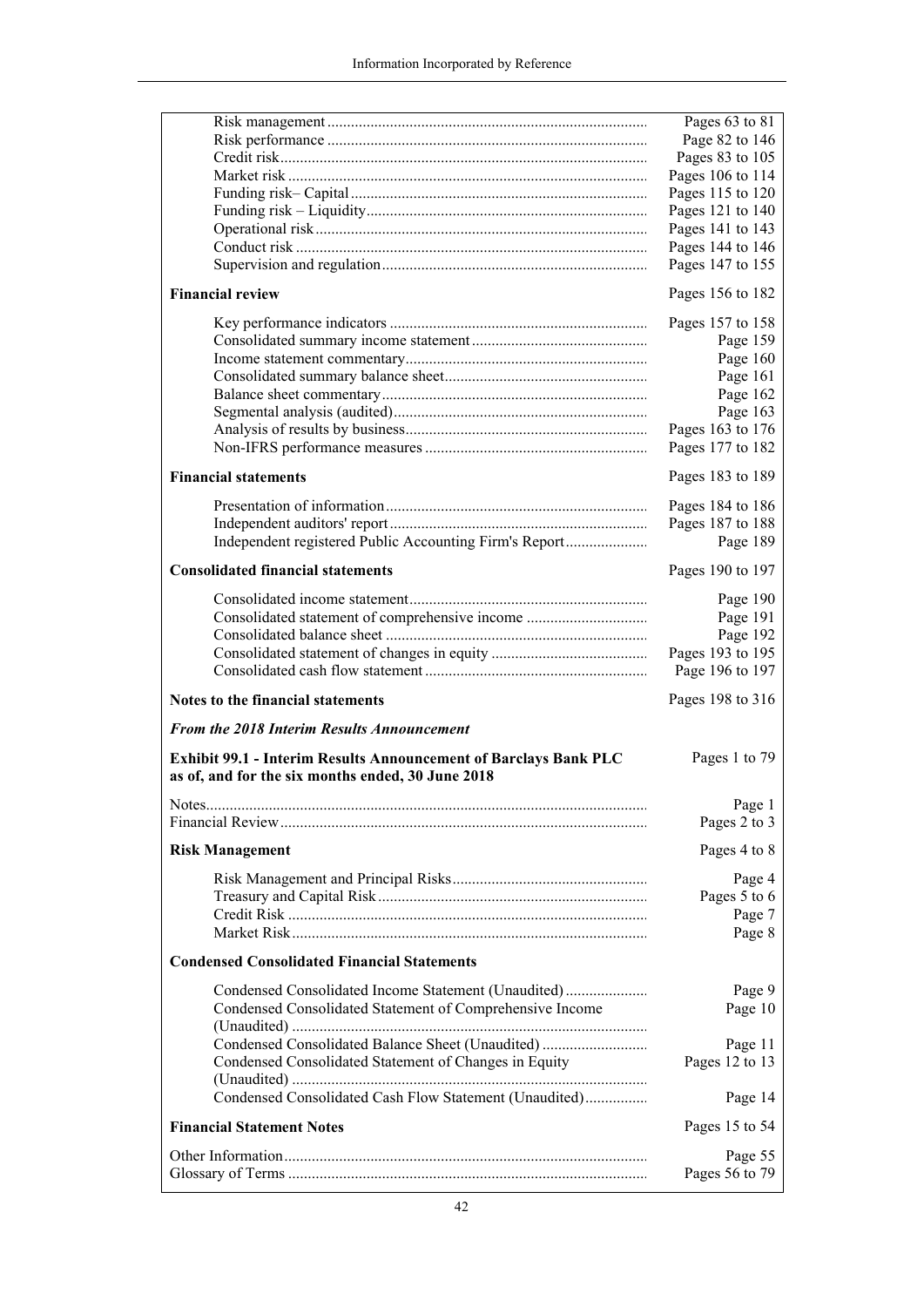| <b>Exhibit 99.2 – Capitalisation and Indebtedness</b> | Page 80 |
|-------------------------------------------------------|---------|
|-------------------------------------------------------|---------|

All references in the Base Prospectus to "Final Terms" shall be deemed to be to "Specific Terms".

The above documents may be inspected: (i) during normal business hours at the registered office of the [Issuer; \(ii\) at https://www.home.barclays/prospectuses-and-documentation/structured](https://www.home.barclays/prospectuses-and-documentation/structured-securities/prospectuses.html)securities/prospectuses.html and https://www.home.barclays/barclays-investor-relations/resultsandreports/results.html (as applicable); (iii) at the specified office of the Issue and Paying Agent as described in the section entitled '*General Information*' below; and (iv) on the website of the London Stock Exchange (*www.londonstockexchange*).

#### *Disclosures relating to Barclays PLC*

You should note that the 2017 Joint Annual Report is incorporated by reference into this Prospectus for the purpose of presenting a comprehensive view of the Issuer's business operations, financial standing and strategies during the year ended 31 December 2017. During the reported period, there was substantial overlap between the Issuer's business and that of its parent company, Barclays PLC which means the 2017 Joint Annual Report contains relevant information for you.

On 1 April 2018, the Group established Barclays Bank UK PLC (the "**Ring-Fenced Bank**"), an entity established using a legal process called a Ring-Fencing Transfer Scheme (the "**Scheme**") under Part VII of the Financial Services and Markets Act 2000 (see paragraph (v) of the section entitled 'The Issuer and the Group' on pages 3 to 4 of Supplement 1/2018). The Ring-Fenced Bank was established in order to separate the day-to-day banking services of the Group from those of the Issuer. The Ring-Fenced Bank will operate alongside, but have the ability to take decisions independently from, Barclays Bank PLC as part of the Barclays Group under Barclays PLC.

You should be aware that the Issuer is a separate legal person from Barclays PLC, and that none of the Issuer's obligations under the Securities will be guaranteed or otherwise supported by Barclays PLC.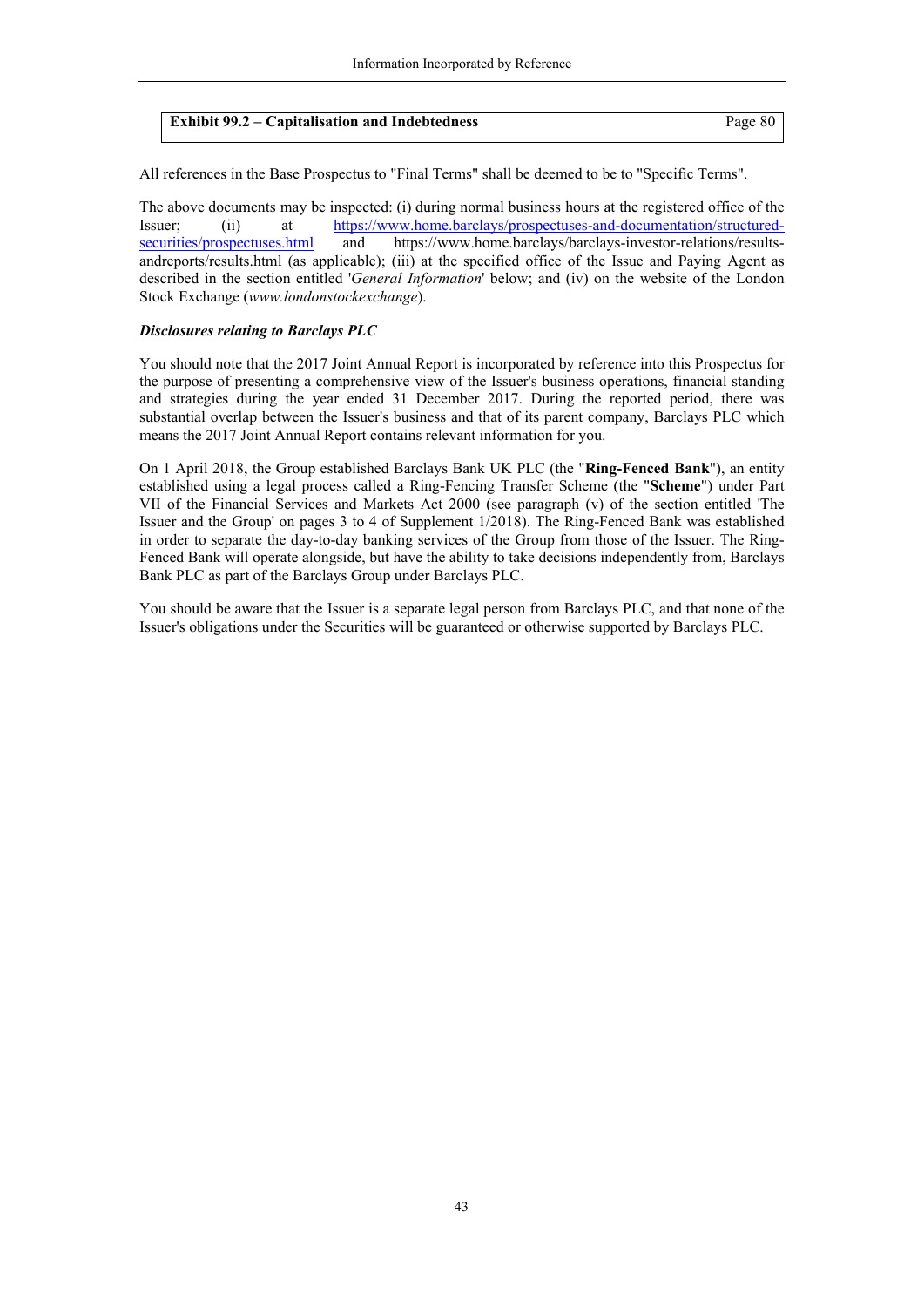## **HOW THE RETURN ON YOUR INVESTMENT IS CALCULATED**

**THE WORKED EXAMPLES PRESENTED BELOW ARE HYPOTHETICAL SCENARIOS WHICH ARE PROVIDED FOR ILLUSTRATIVE PURPOSES ONLY AND ARE IN NO WAY REPRESENTATIVE OF ACTUAL PRICING TERMS. THE EXAMPLES ARE INTENDED TO DEMONSTRATE HOW AMOUNTS PAYABLE UNDER THE SECURITIES ARE CALCULATED UNDER A VARIETY OF SCENARIOS. THE ACTUAL AMOUNTS PAYABLE (IF ANY) WILL BE CALCULATED IN ACCORDANCE WITH THE TERMS OF YOUR SECURITIES AS SET OUT IN SECTION C: INTEREST, AUTOMATIC REDEMPTION (AUTOCALL), FINAL REDEMPTION AND NOMINAL CALL EVENT OF THE 'TERMS AND CONDITIONS' SECTION OF THE BASE PROSPECTUS.**

## **Key terminology and assumptions**

**Key terminology for each of the worked examples below:**

- **Calculation Amount:** all amounts of interest or redemption payable under the Securities are calculated by reference to a Calculation Amount which is GBP 1. Each Security will have the same Calculation Amount.
- **Underlying Assets:** The 'underlying assets' referred to in these worked examples are two major equity indices.
- **Initial price of an underlying asset:** the 'initial price' of an underlying asset reflects the closing price of the Underlying Assets on the Initial Valuation Date (10 August 2018).
- **Final valuation price of an Underlying Asset:** the 'final valuation price' of an underlying asset reflects the closing price of the underlying asset on the Final Valuation Date (11 August 2025, subject to adjustment).
- **Interest Valuation Date and Interest Barrier Percentage**: there are 28 quarterly Interest Valuation Dates – each corresponding to a quarterly Interest Payment Date, commencing 12 November 2018 and ending on the Final Valuation Date, and the Interest Barrier Percentage is 65% on each such date.
- **Autocall Valuation Date and Autocall Barrier Percentage**: there are 20 quarterly Autocall Valuation Dates – each corresponding to a quarterly Autocall Redemption Date, commencing 10 August 2020 and ending on 12 May 2025, and the Autocall Barrier Percentage is 100% on each such date.
- **Closing price of an Underlying Asset:** the closing price of that asset at the end of a relevant trading day as published by the relevant index sponsor.

#### <span id="page-43-0"></span>**HOW THE RETURN ON YOUR INVESTMENT IS CALCULATED**

## **Key assumptions made for each of the worked examples below:**

- the Calculation Amount of each Security is GBP 1;
- $\bullet$  the fixed interest rate is 1.5625% (per interest calculation period);
- you hold one note (with a Specified Denomination (or 'face value') of GBP 1 and a Calculation Amount of GBP 1); and
- the Settlement Currency is GBP, so interest and redemption payments will be in GBP; and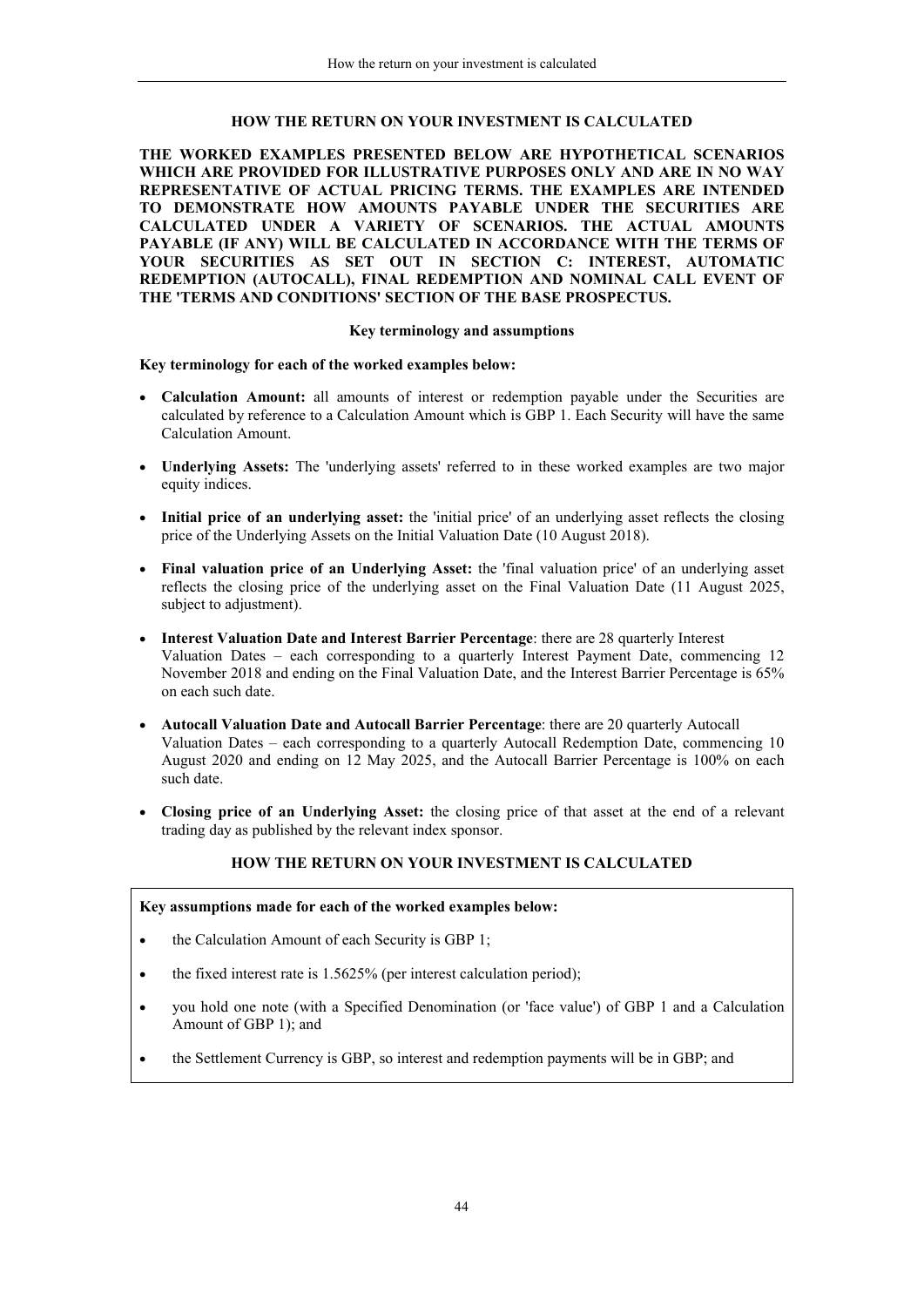# **Interest**

*Digital (Bullish) products pay a specified fixed rate of interest if the Underlying Assets perform in a particular way; otherwise they pay no interest. Interest is payable on an interest payment date if the closing level of each of the Underlying Assets on the corresponding Interest Valuation Date as a percentage of their respective initial prices is at least equal to 65%. If this occurs, the amount of interest you will receive on the relevant interest payment date is calculated by multiplying the fixed interest rate by the Calculation Amount. Otherwise, you will receive no interest amount on the relevant interest payment date.*

# **WORKED EXAMPLES – INTEREST**

- (a) **third interest payment date (24 May 2019)**: the closing level of at least one of the Underlying Assets on the interest valuation date falling on 10 May 2019, as a percentage of its initial price, is less than 65%. In such case, you will receive no interest on the interest payment date falling on 24 May 2019.
- (b) **seventeenth interest payment date (24 November 2022)**: the closing level of each of the Underlying Assets on the interest valuation date falling on 10 November 2022, as a percentage of their respective initial prices, is at least 65%. In such case, on the interest payment date falling on 24 November 2022 you will receive an interest amount of GBP 0.015625 (calculated as the fixed rate of 1.5625% *multiplied by* the Calculation Amount per Security of GBP 1).

## **Automatic Redemption (Autocall)**

*The Securities will automatically redeem on an Autocall Redemption Date if the closing price of either Underlying Asset (or both of the Underlying Assets) on the corresponding Autocall Valuation Date, as a percentage of its Initial Price, is at or above the Autocall Barrier Percentage (100%). If this occurs, you will receive a cash payment equal to GBP 1.00 for each Security you hold on such Autocall Redemption Date (together with the interest amount described above) and your Securities will then be terminated. No further interest will be paid after the date on which the Securities are terminated.*

## **WORKED EXAMPLES – AUTOMATIC REDEMPTION (AUTOCALL)**

- (a) **fifth autocall redemption date (24 August 2021)**: the closing level of at least one of the Underlying Assets on the autocall valuation date falling on 10 August 2021, as a percentage of its initial price, is less than 100%. In such case, the Securities will not be redeemed on the autocall redemption date falling on 24 August 2021.
- (b) **twelth autocall redemption date (24 May 2023)**: the closing level of each of the Underlying Assets on the autocall valuation date falling on 10 May 2023, as a percentage of their respective initial prices, is at least 100%. In such case, an autocall redemption event will have occurred and, assuming that an autocall redemption event has not occurred on a previous autocall valuation date, the Securities will be redeemed on the autocall redemption date falling on 24 May 2023 and you will receive GBP 1 (together with the interest amount described above). No further interest will be paid after that date.

## **Final Cash Settlement Amount at maturity**

If the Securities have not redeemed prior to the Scheduled Maturity Date (26 August 2025) due to the occurrence of an autocall redemption event as described above or are not otherwise early redeemed, each Security will be redeemed on the Scheduled Maturity Date by payment of the Final Cash Settlement. If the closing price of either Underlying Asset (or both Underlying Assets) on the Final Valuation Date (11 August 2025, subject to adjustment), as a percentage of its Initial Price (being the "**Final Performance**" of such Underlying Asset), is greater than or equal to 65%, the Final Cash Settlement Amount will be GBP 1.00 (payable together with the interest amount described above). Otherwise, the Final Cash Settlement Amount will be equal to GBP 1.00 *multiplied by* the Final Performance of the Underlying Asset having the lowest Final Performance. **In such case, you will lose some or all of your investment.**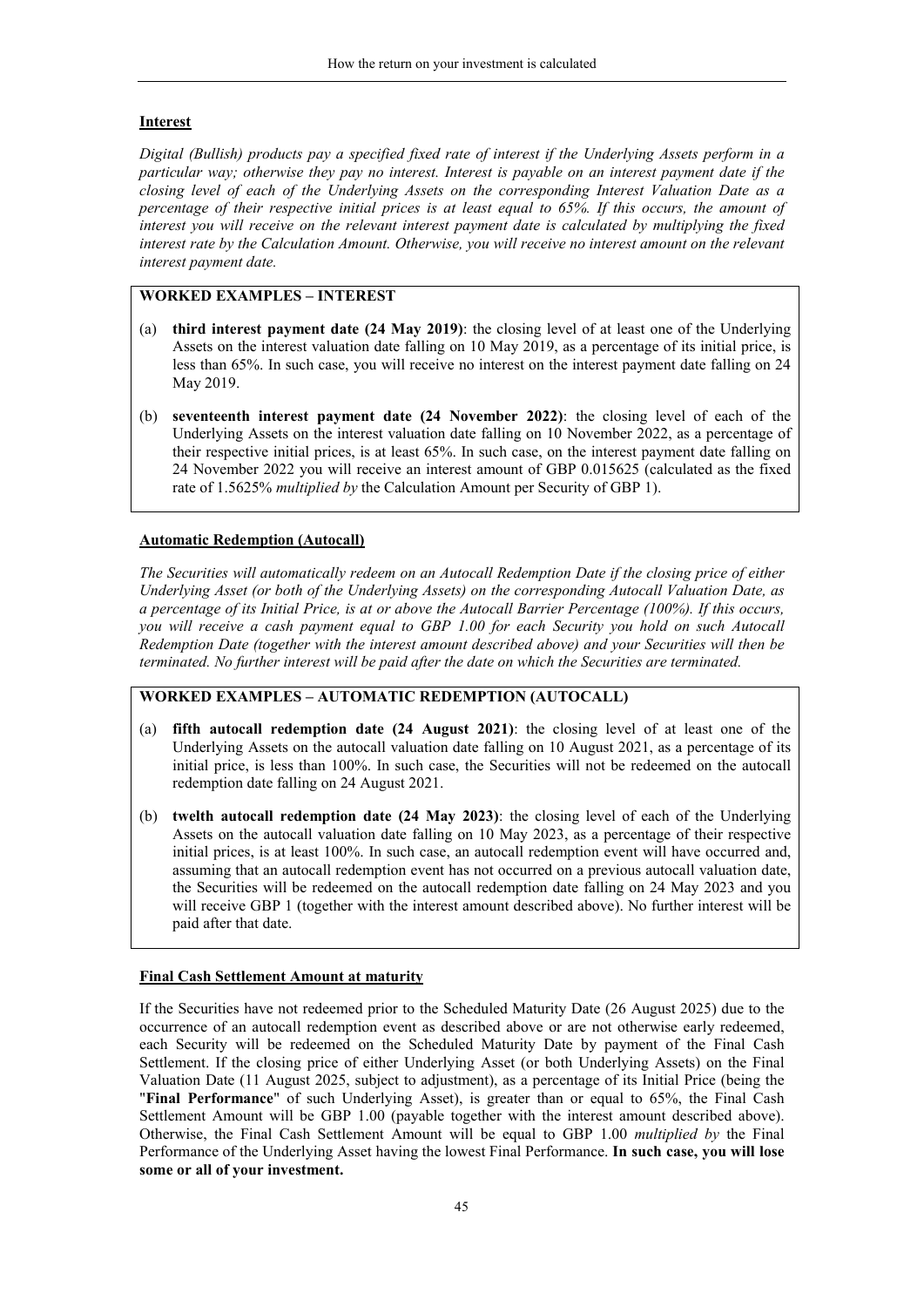## **WORKED EXAMPLES – FINAL CASH SETTLEMENT AMOUNT AT MATURITY**

- (a) Scenario 1: the Final Performance of one of the Underlying Assets is 35%, and the Final Performance of the other Underlying Asset is 250%. In such case, the Securities will be redeemed on 26 August 2025 and you will receive GBP 0.35. **In such case, you will have lost some of your investment.**
- (b) Scenario 2: the Final Performance of one of the Underlying Assets is 64%, and the Final Performance of the other Underlying Asset is 250%. In such case, the Securities will be redeemed on 26 August 2025 and you will receive GBP 0.64. **In such case, you will have lost some of your investment.**
- (c) Scenario 3: the Final Performance of one of the Underlying Assets is 65%, and the Final Performance of the other Underlying Asset is 250%. In such case, the Securities will be redeemed on 26 August 2025 and you will receive GBP 1.00 (together with the interest amount described above).
- (d) Scenario 4: the Final Performance of each of the Underlying Assets is 250%. In such case, the Securities will be redeemed on 26 August 2025 and you will receive GBP 1.00 (together with the interest amount described above)

**THE INTEREST AMOUNT IS EITHER A HIGHER PRE-DETERMINED INTEREST AMOUNT OR ZERO, DEPENDING ON WHETHER THE INTEREST BARRIER PERECENTAGE IS REACHED BY EACH UNDERLYING ASSET ON THE RELEVANT INTEREST VALUATION DATE. IT IS POSSIBLE THAT YOU WILL NOT RECEIVE ANY INTEREST AT ALL OVER THE LIFETIME OF THE SECURITIES.**

**YOU ARE EXPOSED TO THE PERFORMANCE OF EACH UNDERLYING ASSET. IRRESPECTIVE OF HOW THE OTHER UNDERLYING ASSET PERFORMS, IF ANY ONE OF THE UNDERLYING ASSETS FAILS TO MEET THE RELEVANT BARRIER FOR THE PAYMENT OF INTEREST OR THE CALCULATION OF THE REDEMPTION AMOUNT, YOU WILL RECEIVE NO INTEREST PAYMENTS AND/OR COULD LOSE SOME OR ALL OF YOUR INITIAL INVESTMENT AT MATURITY.**

**AS THE REDEMPTION AMOUNT FOLLOWING AN AUTOCALL REDEMPTION AMOUNT AND AT MATURITY (AS APPLICABLE) IS A FIXED AMOUNT (WHICH IS EQUAL TO THE CALCULATION AMOUNT (GBP1)), YOU WILL NOT PARTICIPATE IN ANY POSITIVE PERFORMANCE OF THE UNDERLYING ASSETS OVER THEIR RESPECTIVE INITIAL PRICES.**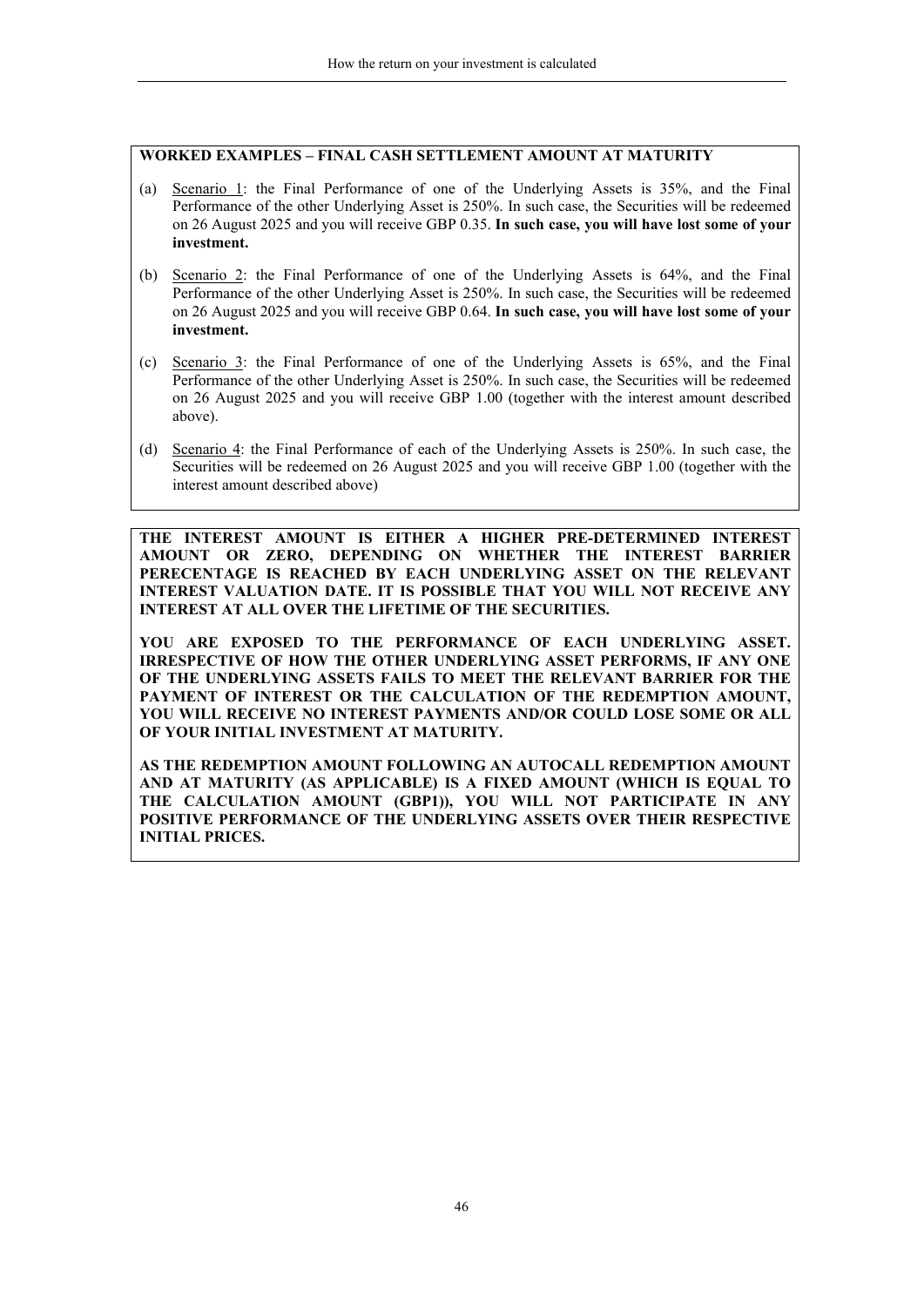#### <span id="page-46-0"></span>**SPECIFIC TERMS**

The terms and conditions of the Securities comprise:

- the Terms and Conditions of the Securities, as amended and supplement from time to time (the "**General Conditions**") as incorporated in relevant part by reference from the Base Prospectus (see '*Information Incorporated by Reference*' above); and
- $\bullet$  the following specific terms of the Securities, which includes "Part A Contractual Terms" and "Part B – Other Information" of the Specific Terms below (collectively, the "**Specific Terms**"), which specific terms amend, supplement and complete the General Conditions.

In the event of any inconsistency between the General Conditions and the Specific Terms, the Specific Terms shall prevail.

All references in the General Conditions to "Final Terms" shall be deemed to be to "Specific Terms".

#### **PART A – CONTRACTUAL TERMS**

#### *Provisions relating to the Securities*

| 1.  | Series:<br>(a)                                           | NX000218027                             |
|-----|----------------------------------------------------------|-----------------------------------------|
| 2.  | Settlement Currency:                                     | Pound Sterling ("GBP")                  |
| 3.  | Securities:                                              | Note                                    |
| 4.  | Notes:                                                   | Applicable                              |
|     | Aggregate Nominal Amount as at the<br>(a)<br>Issue Date: |                                         |
|     | (i)<br>Tranche:                                          | GBP 3,000,000                           |
|     | Series:<br>(ii)                                          | GBP 3,000,000                           |
|     | Specified Denomination:<br>(b)                           | GBP 1                                   |
|     | Minimum Tradable Amount:<br>(c)                          | Not Applicable                          |
| 5.  | Certificates:                                            | Not Applicable                          |
| 6.  | <b>Calculation Amount:</b>                               | GBP 1                                   |
| 7.  | <b>Issue Price:</b>                                      | 100.00% of the Aggregate Nominal Amount |
| 8.  | Issue Date:                                              | 31 August 2018                          |
| 9.  | Scheduled Redemption Date:                               | 26 August 2025                          |
| 10. | Type of Security:                                        | <b>Equity Index Linked Securities</b>   |
| 11. | Underlying Performance Type <sub>(Interest)</sub> :      | Worst-of                                |
| 12. | Underlying Performance Type <sub>(Autocall)</sub> :      | Worst-of                                |
| 13. | Underlying Performance Type <sub>(Redemption)</sub> :    | Worst-of                                |
|     | Provisions relating to interest (if any) payable         |                                         |
| 14. | Interest Type:<br>General Condition 7 (Interest)         | Digital (Bullish)                       |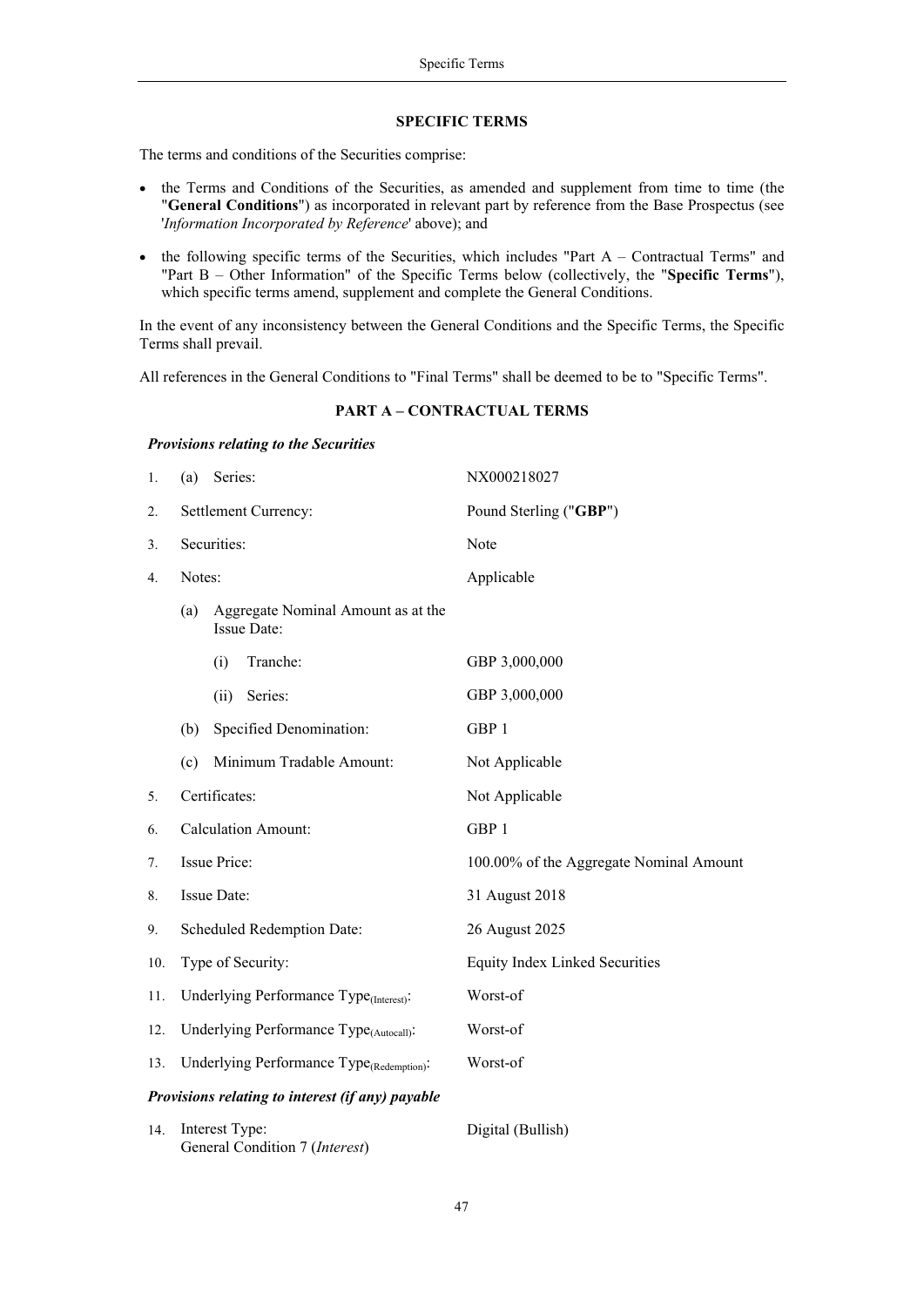(a) Interest Payment Dates: Each of the dates set out in Table 1 below in the column entitled 'Interest Payment Date' subject to adjustment in accordance with the Business Day Convention

(b) Interest Valuation Dates: Each of the dates set out in Table 1 below in the column entitled 'Interest Valuation Date'

# **Table 1**

| <b>Observation Date</b> | <b>Interest Valuation Date</b> | <b>Intereest Payment Date</b> |
|-------------------------|--------------------------------|-------------------------------|
| 12 November 2018        | 12 November 2018               | 26 November 2018              |
| 11 February 2019        | 11 February 2019               | 25 February 2019              |
| 10 May 2019             | 10 May 2019                    | 24 May 2019                   |
| 12 August 2019          | 12 August 2019                 | 27 August 2019                |
| 11 November 2019        | 11 November 2019               | 25 November 2019              |
| 10 February 2020        | 10 February 2020               | 24 February 2020              |
| 11 May 2020             | 11 May 2020                    | 26 May 2020                   |
| 10 August 2020          | 10 August 2020                 | 24 August 2020                |
| 10 November 2020        | 10 November 2020               | 24 November 2020              |
| 10 February 2021        | 10 February 2021               | 24 February 2021              |
| 10 May 2021             | 10 May 2021                    | 24 May 2021                   |
| 10 August 2021          | 10 August 2021                 | 24 August 2021                |
| 10 November 2021        | 10 November 2021               | 24 November 2021              |
| 10 February 2022        | 10 February 2022               | 24 February 2022              |
| 10 May 2022             | 10 May 2023                    | 24 May 2023                   |
| 10 August 2022          | 10 August 2022                 | 24 August 2022                |
| 10 November 2022        | 10 November 2022               | 24 November 2022              |
| 10 February 2023        | 10 February 2023               | 24 February 2023              |
| 10 May 2023             | 10 May 2023                    | 24 May 2023                   |
| 10 August 2023          | 10 August 2023                 | 24 August 2023                |
| 10 November 2023        | 10 November 2023               | 24 November 2023              |
| 12 February 2024        | 12 February 2024               | 26 February 2024              |
| 10 May 2024             | 10 May 2024                    | 24 May 2024                   |
| 12 August 2024          | 12 August 2024                 | 27 August 2024                |
| 11 November 2024        | 11 November 2024               | 25 November 2024              |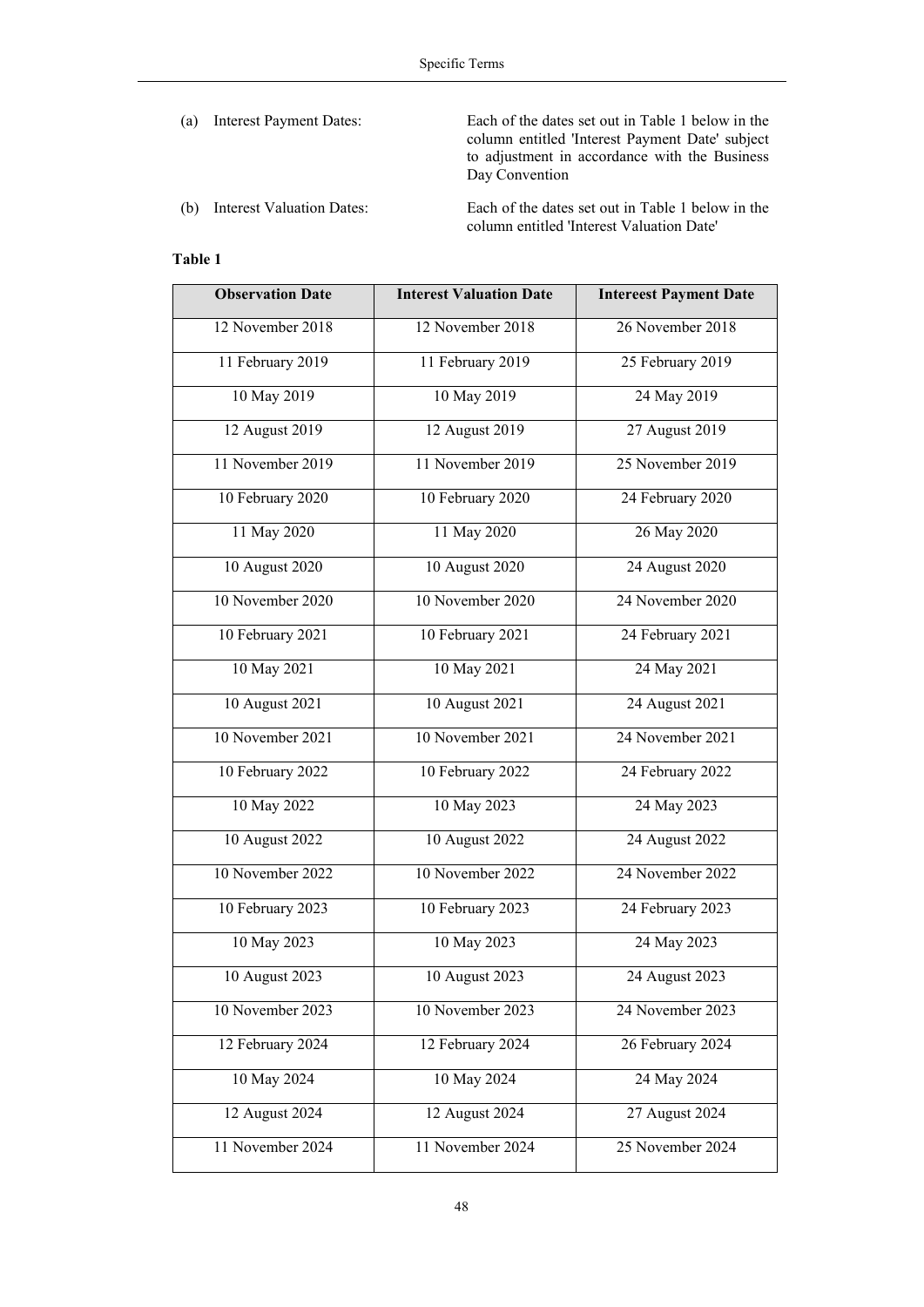| <b>Observation Date</b> | <b>Interest Valuation Date</b> | <b>Intereest Payment Date</b> |
|-------------------------|--------------------------------|-------------------------------|
| 10 February 2025        | 10 February 2025               | 24 February 2025              |
| 12 May 2025             | 12 May 2025                    | 27 May 2025                   |
| 11 August 2025          | 11 August 2025                 | 26 August 2025                |

| (c) | (i)                       | Fixed Interest Type:                 | Not Applicable                                                                          |
|-----|---------------------------|--------------------------------------|-----------------------------------------------------------------------------------------|
|     | (ii)                      | Fixed Interest Rate:                 | Not Applicable                                                                          |
| (d) | Rate:                     | Information relating to the Floating | Not Applicable                                                                          |
| (e) |                           | Interest Trigger Event Type:         | Daily                                                                                   |
| (f) |                           | Interest Barrier Percentage:         | 65 per cent.                                                                            |
| (g) | <b>Observation Dates:</b> |                                      | Each of the dates set out in Table 1 above in the<br>column entitled 'Observation Date' |
| (h) | Fixed Interest Rate:      |                                      | 1.5625 per cent.                                                                        |
| (i) | Global Floor:             |                                      | 0 per cent.                                                                             |
| (j) | <b>FX</b> Provisions:     |                                      | Not Applicable                                                                          |

# *Provisions relating to Automatic Redemption (Autocall)*

| 15. | General                                                                  | Automatic Redemption (Autocall):<br>Condition<br>8<br>(Automatic<br>Redemption (Autocall)) | Applicable                                                                                                          |
|-----|--------------------------------------------------------------------------|--------------------------------------------------------------------------------------------|---------------------------------------------------------------------------------------------------------------------|
|     | Autocall Observation Type:<br>(a)<br>Autocall Barrier Percentage:<br>(b) |                                                                                            | Discrete                                                                                                            |
|     |                                                                          |                                                                                            | 100 per cent.                                                                                                       |
|     | (c)                                                                      | <b>Autocall Redemption Percentage:</b>                                                     | 100 per cent.                                                                                                       |
|     | (d)                                                                      | <b>Autocall Valuation Date:</b>                                                            | Each date set out in Table 2 below in the<br>column entitled 'Autocall Valuation Date'                              |
|     | (e)                                                                      | <b>Autocall Redemption Date:</b>                                                           | Each date set out in Table 2 below in the<br>column entitled 'Autocall Redemption Date'                             |
|     | (f)                                                                      | <b>Autocall Valuation Price:</b>                                                           | For the avoidance of doubt, the Valuation Price<br>of the Underlying Asset on the Autocall<br><b>Valuation Date</b> |
|     |                                                                          | Averaging-out:<br>(i)                                                                      | Not Applicable                                                                                                      |
|     |                                                                          | Min Lookback-out:<br>(ii)                                                                  | Not Applicable                                                                                                      |
|     |                                                                          | (iii) Max Lookback-out:                                                                    | Not Applicable                                                                                                      |
|     | (g)                                                                      | <b>Autocall Reset Event:</b>                                                               | Not Applicable                                                                                                      |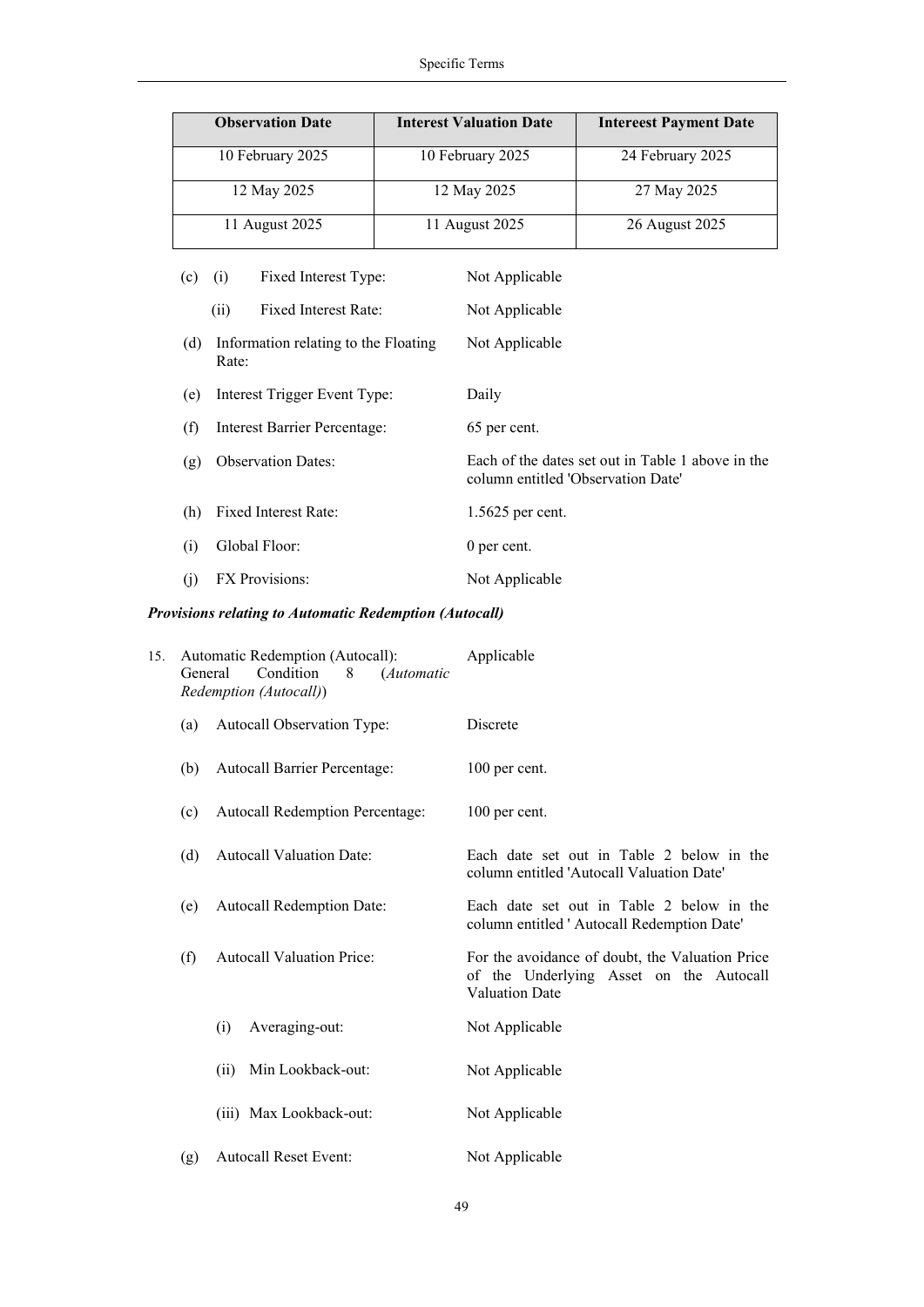| וחו<br>n |  |
|----------|--|
|----------|--|

| <b>Autocall Valuation Date</b> | <b>Autocall Redemption Date</b> |
|--------------------------------|---------------------------------|
| 10 August 2020                 | 24 August 2020                  |
| 10 November 2020               | 24 November 2020                |
| 10 February 2021               | 24 February 2021                |
| 10 May 2021                    | 24 May 2021                     |
| 10 August 2021                 | 24 August 2021                  |
| 10 November 2021               | 24 November 2021                |
| 10 February 2022               | 24 February 2022                |
| 10 May 2022                    | 24 May 2022                     |
| 10 August 2022                 | 24 August 2022                  |
| 10 November 2022               | 24 November 2022                |
| 10 February 2023               | 24 February 2023                |
| 10 May 2023                    | 24 May 2023                     |
| 10 August 2023                 | 24 August 2023                  |
| 10 November 2023               | 24 November 2023                |
| 12 February 2024               | 26 February 2024                |
| 10 May 2024                    | 24 May 2024                     |
| 12 August 2024                 | 27 August 2024                  |
| 11 November 2024               | 25 November 2024                |
| 10 February 2025               | 24 February 2025                |
| 12 May 2025                    | 27 May 2025                     |

16. Optional Early Redemption Event: General Condition 9 (*Optional Early Redemption Event*) Not Applicable

# *Provisions relating to Final Redemption*

| 17. | (a) | Final Redemption Type: General<br>Condition 10 (Final Redemption) | Capped         |
|-----|-----|-------------------------------------------------------------------|----------------|
|     | (b) | Settlement Method:                                                | Cash           |
|     | (c) | Switch Option:                                                    | Not Applicable |
|     | (d) | Strike Price Percentage:                                          | 100 per cent.  |
|     | (e) | Knock-in Barrier Type:                                            | European       |
|     | (f) | Knock-in Barrier Percentage:                                      | 65 per cent.   |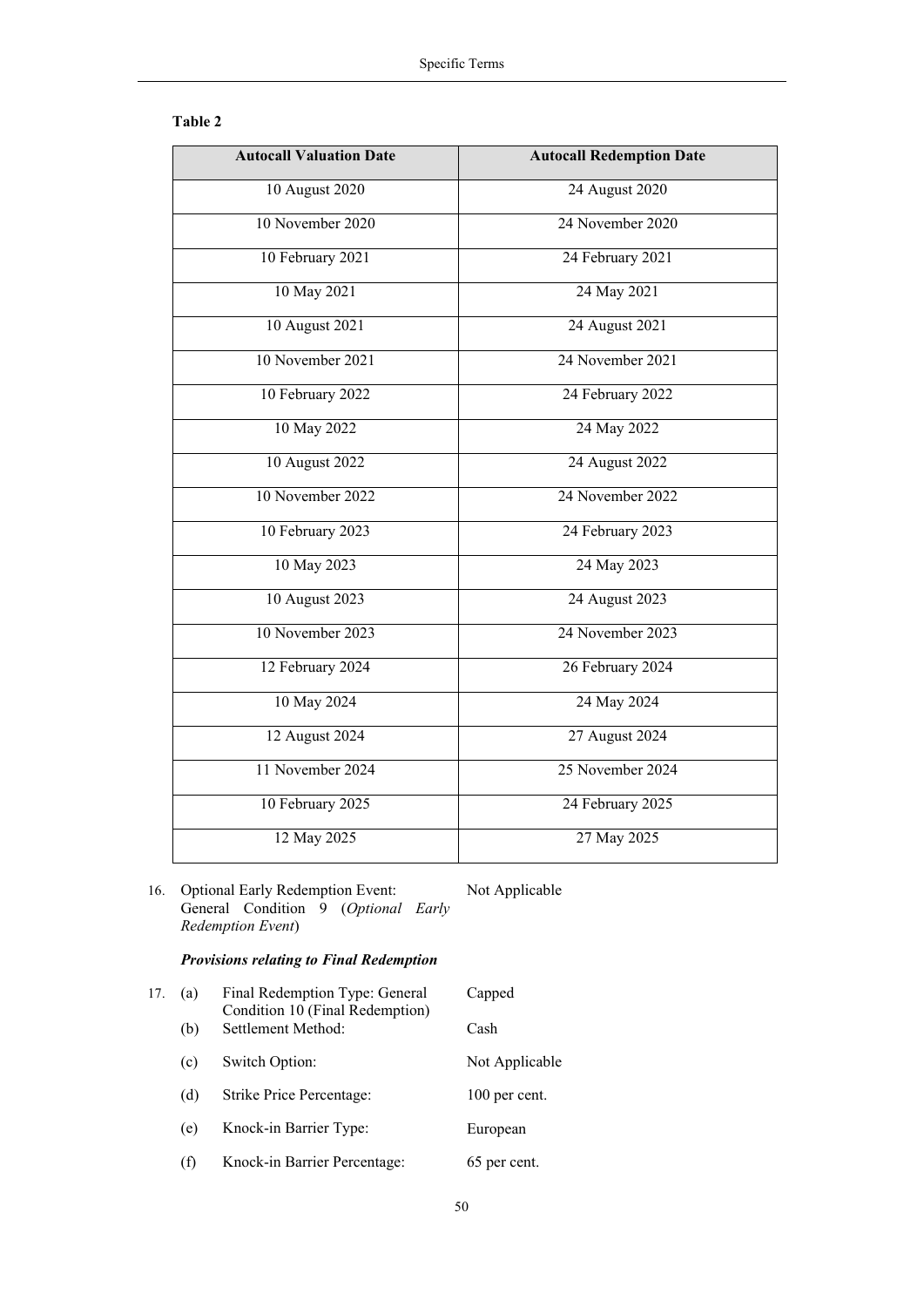# *Provisions relating to Nominal Call Event Redemption*

| 18. | Nominal Call Event Redemption General<br>Condition 11 (Nominal Call Event<br>Redemption) |        | Not Applicable                                                               |                                                |                                                                                                                        |  |
|-----|------------------------------------------------------------------------------------------|--------|------------------------------------------------------------------------------|------------------------------------------------|------------------------------------------------------------------------------------------------------------------------|--|
|     | (a)                                                                                      |        | Nominal Call Threshold Percentage:                                           |                                                | Not Appilcable                                                                                                         |  |
|     |                                                                                          |        | <b>Provisions relating to Instalment Notes</b>                               |                                                |                                                                                                                        |  |
| 19. |                                                                                          |        | <b>Instalment Notes: General Condition 13</b><br>(Redemption by Instalments) | Not Applicable                                 |                                                                                                                        |  |
|     |                                                                                          |        | Provisions relating to the Underlying Asset(s)                               |                                                |                                                                                                                        |  |
| 20. | <b>Underlying Assets:</b>                                                                |        |                                                                              |                                                | <b>Underlying Asset:</b>                                                                                               |  |
|     |                                                                                          |        |                                                                              | Each of:                                       |                                                                                                                        |  |
|     |                                                                                          |        |                                                                              | (i)                                            | FTSE <sup>®</sup> 100 Index; and                                                                                       |  |
|     |                                                                                          |        |                                                                              | (ii)                                           | S&P $500^{\circ}$ Index,                                                                                               |  |
|     |                                                                                          |        |                                                                              |                                                | (being the "Basket")                                                                                                   |  |
|     | <b>Initial Valuation Date:</b><br>(a)                                                    |        | 2018                                                                         | In respect of each Underlying Asset, 10 August |                                                                                                                        |  |
|     |                                                                                          |        |                                                                              |                                                | Initial Valuation Date - Individual Pricing                                                                            |  |
|     | (b)                                                                                      | Index: |                                                                              |                                                | Each Index set out in Table 3 below in the<br>column entitled 'Index'.                                                 |  |
|     |                                                                                          | (i)    | Exchanges:                                                                   |                                                | Each Exchange set out in Table 3 below in the<br>column entitled 'Exchange'                                            |  |
|     |                                                                                          | (ii)   | Related Exchanges:                                                           |                                                | All Exchanges                                                                                                          |  |
|     |                                                                                          | (iii)  | <b>Underlying Asset Currencies</b>                                           | Table                                          | Each Underlying Asset Currency set out in<br>column<br>below in<br>the<br>entitled<br>3<br>'Underlying Asset Currency' |  |
|     |                                                                                          | (iv)   | <b>Bloomberg Screens:</b>                                                    | Screen'                                        | Each Bloomberg Screen set out in Table 3<br>below in the column entitled 'Bloomberg                                    |  |
|     |                                                                                          | (v)    | Reuters Screens:                                                             |                                                | Each Reuters Screen set out in Table 3 below in<br>the column entitled 'Reuters Screen'                                |  |
|     |                                                                                          | (vi)   | Index Sponsors:                                                              |                                                | Each Index Sponsor set out in Table 3 below in<br>the column entitled 'Index Sponsor'                                  |  |
|     |                                                                                          | (vii)  | Weight:                                                                      |                                                | Not Applicable                                                                                                         |  |
|     |                                                                                          | (viii) | Pre-nominated Indices:                                                       |                                                | Not Applicable                                                                                                         |  |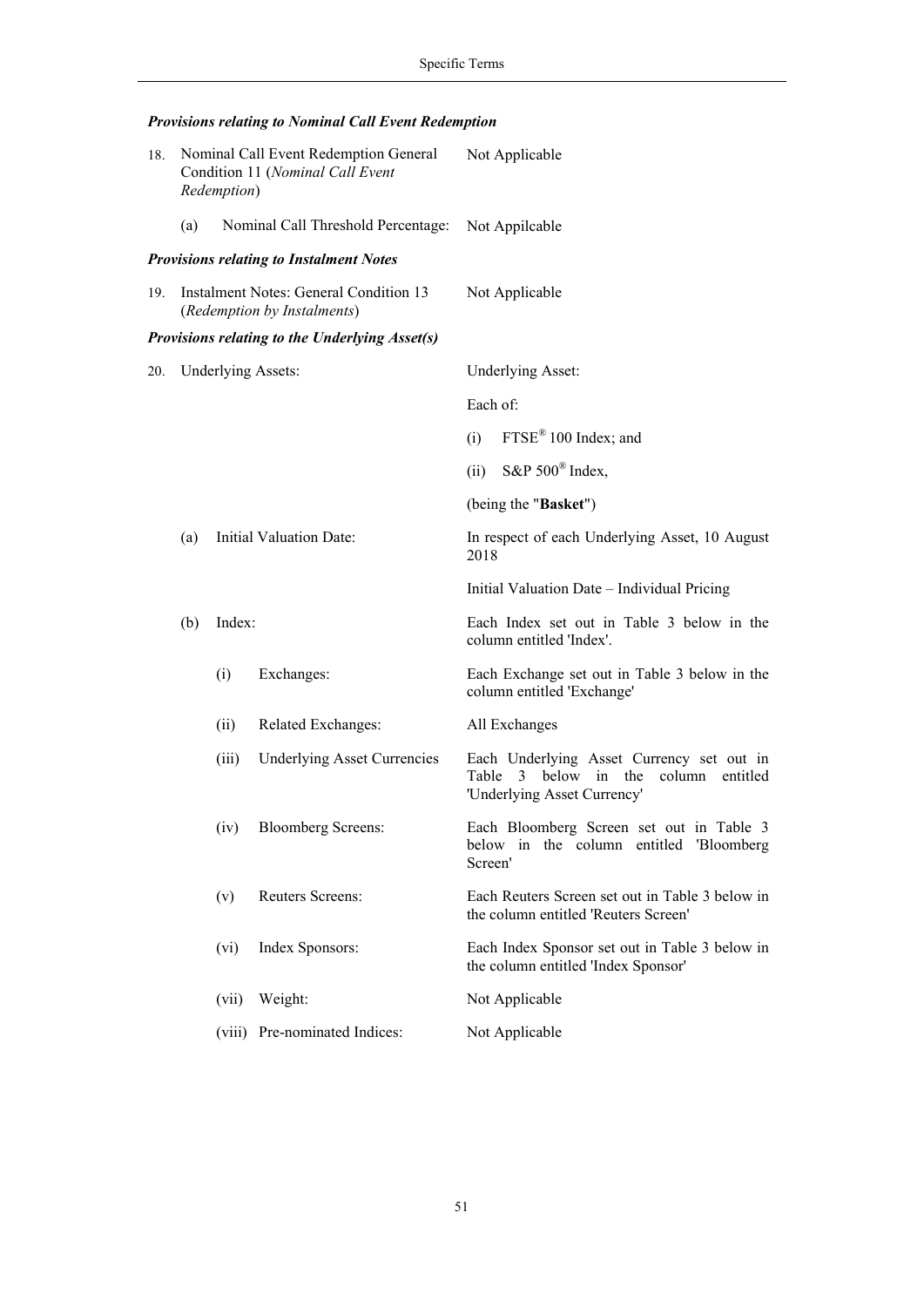| Index:                                 |                  | <b>Initial</b><br>Price <sub>(Interest)</sub> /Initial<br>$Price_{(Redemption)}$ :        |                                         | <b>Exchange:</b>                                                                       | Underlying<br>Asset<br>Currency: | <b>Bloomberg</b><br>Screen: | <b>Reuters</b><br>Screen<br>Page: | Index<br>Sponsor:                                                                                                   |
|----------------------------------------|------------------|-------------------------------------------------------------------------------------------|-----------------------------------------|----------------------------------------------------------------------------------------|----------------------------------|-----------------------------|-----------------------------------|---------------------------------------------------------------------------------------------------------------------|
| S&P $500^{\circ}$<br>Index             |                  | 2833.28                                                                                   |                                         | Each of the New<br>York Stock<br>Exchange and the<br><b>NASDAQ Stock</b><br>Market LLC | <b>USD</b>                       | SPX<br>$<$ Index $>$        | <b>SPX</b>                        | S&P Dow<br>Jones Indices<br><b>LLC</b>                                                                              |
| $\text{FTSE}^{\circledR}$<br>100 Index |                  | 7667.01                                                                                   |                                         | <b>London Stock</b><br>Exchange                                                        | <b>GBP</b>                       | UKX<br>$<$ Index $>$        | ${\rm FTSE}$                      | <b>FTSE</b><br>International<br>Limited                                                                             |
| 21.                                    | (a)              | Initial Price <sub>(Interest)</sub> :                                                     |                                         |                                                                                        | Price <sub>(Redemption)</sub> '  |                             |                                   | Each of the values set out in Table 3 above in<br>the column entitled 'Initial Price <sub>(Interest)</sub> /Initial |
|                                        |                  | (i)                                                                                       | Averaging-in:                           |                                                                                        | Not Applicable                   |                             |                                   |                                                                                                                     |
|                                        |                  | (ii)                                                                                      | Min Lookback-in:                        |                                                                                        | Not Applicable                   |                             |                                   |                                                                                                                     |
|                                        |                  | (iii)                                                                                     | Max Lookback-in:                        |                                                                                        | Not Applicable                   |                             |                                   |                                                                                                                     |
|                                        | (b)              |                                                                                           | Initial Price <sub>(Redemption)</sub> : |                                                                                        | $Price_{(Redemption)}'$          |                             |                                   | Each of the values set out in Table 3 above in<br>the column entitled 'Initial Price <sub>(Interest)</sub> /Initial |
|                                        |                  | (i)                                                                                       | Averaging-in:                           |                                                                                        | Not Applicable                   |                             |                                   |                                                                                                                     |
|                                        |                  | (ii)                                                                                      | Min Lookback-in:                        |                                                                                        | Not Applicable                   |                             |                                   |                                                                                                                     |
|                                        |                  | (iii)                                                                                     | Max Lookback-in:                        |                                                                                        | Not Applicable                   |                             |                                   |                                                                                                                     |
| 22.                                    | (a)              |                                                                                           | Final Valuation Price:                  |                                                                                        |                                  |                             |                                   |                                                                                                                     |
|                                        |                  | (i)                                                                                       | Averaging-in:                           |                                                                                        | Not Applicable                   |                             |                                   |                                                                                                                     |
|                                        |                  | (ii)                                                                                      | Min Lookback-in:                        |                                                                                        | Not Applicable                   |                             |                                   |                                                                                                                     |
|                                        |                  | (iii)                                                                                     | Max Lookback-in:                        |                                                                                        | Not Applicable                   |                             |                                   |                                                                                                                     |
|                                        | (b)              |                                                                                           | Final Valuation Date:                   |                                                                                        | 11 August 2025                   |                             |                                   |                                                                                                                     |
|                                        |                  |                                                                                           |                                         | Provisions relating to disruption events                                               |                                  |                             |                                   |                                                                                                                     |
| 23.                                    |                  | Consequences of a Disrupted Day (in<br>respect of an Averaging Date or Lookback<br>Date): |                                         |                                                                                        |                                  |                             |                                   |                                                                                                                     |
|                                        |                  | Disrupted Days))                                                                          |                                         | General Condition 16 (Consequences of                                                  |                                  |                             |                                   |                                                                                                                     |
|                                        | Omission:<br>(a) |                                                                                           | Not Applicable                          |                                                                                        |                                  |                             |                                   |                                                                                                                     |
|                                        | (b)              |                                                                                           | Postponement:                           |                                                                                        | Not Applicable                   |                             |                                   |                                                                                                                     |
|                                        | (c)              |                                                                                           | Modified Postponement:                  |                                                                                        | Not Applicable                   |                             |                                   |                                                                                                                     |
| 24.                                    |                  | <b>Additional Disruption Events:</b>                                                      |                                         |                                                                                        |                                  |                             |                                   |                                                                                                                     |

# **Table 3**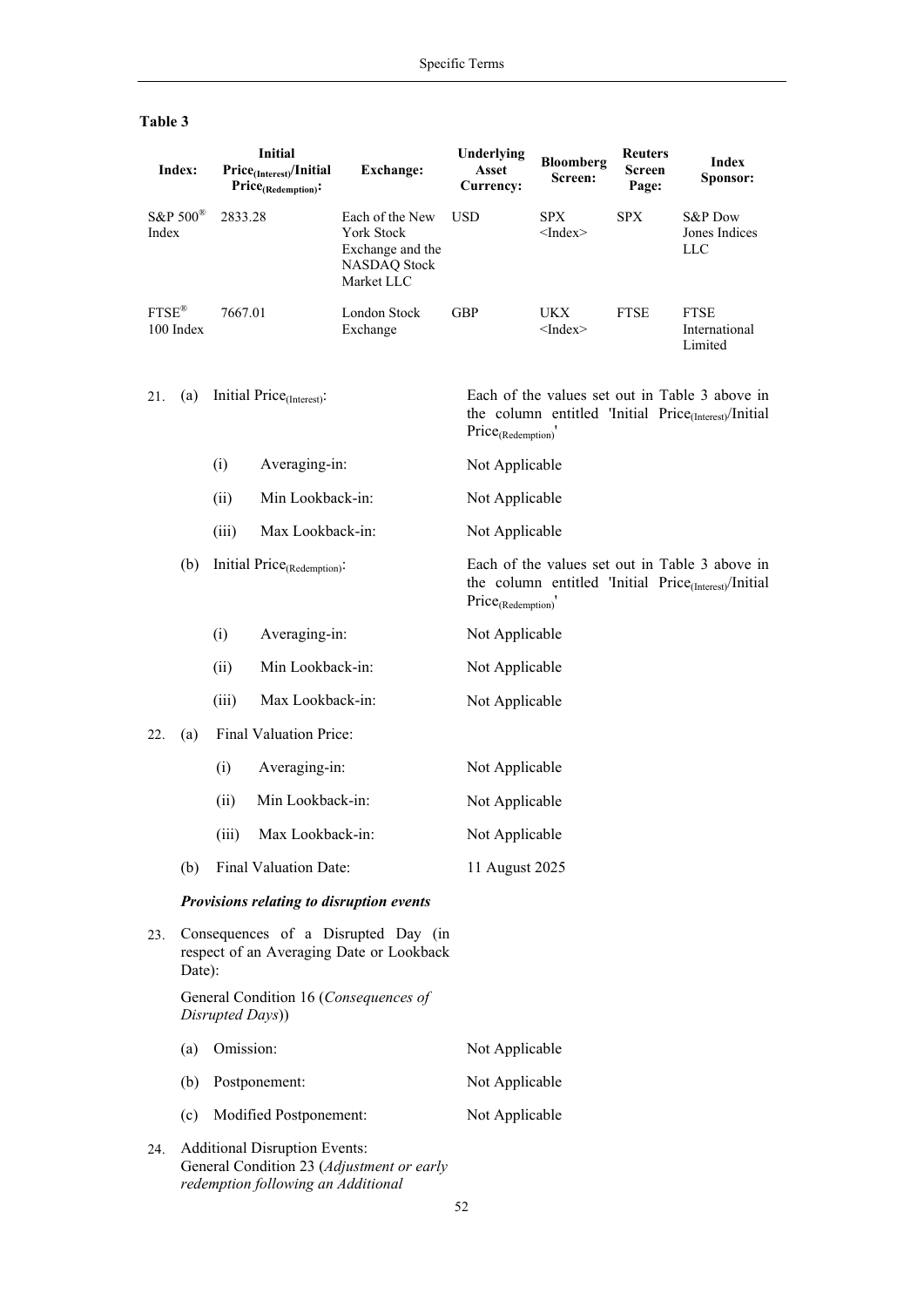*Disruption Event*)

|     | (a) | Change in Law:                                                                              | Applicable as per General Condition 44.1<br>(Definitions)           |
|-----|-----|---------------------------------------------------------------------------------------------|---------------------------------------------------------------------|
|     | (b) | Currency Disruption Event:                                                                  | Applicable as per General Condition 44.1<br>(Definitions)           |
|     | (c) | Hedging Disruption:                                                                         | Applicable as per General Condition 44.1<br>(Definitions)           |
|     | (d) | Issuer Tax Event:                                                                           | Applicable as per General Condition 44.1<br>(Definitions)           |
|     | (e) | <b>Extraordinary Market Disruption:</b>                                                     | Applicable as per General Condition 44.1<br>(Definitions)           |
|     | (f) | Increased Cost of Hedging:                                                                  | Applicable as per General Condition 44.1<br>(Definitions)           |
|     | (g) | Affected<br>Jurisdiction<br>Hedging<br>Disruption:                                          | Not Applicable as per General Condition 44.1<br>(Definitions)       |
|     | (h) | Affected Jurisdiction Increased Cost<br>of Hedging:                                         | Not Applicable as per General Condition 44.1<br>(Definitions)       |
|     | (i) | Increased Cost of Stock Borrow:                                                             | Not Applicable as per General Condition 44.1<br>(Definitions)       |
|     | (i) | Loss of Stock Borrow:                                                                       | Not Applicable as per General Condition 44.1<br>(Definitions)       |
|     | (k) | Foreign Ownership Event:                                                                    | Not Applicable as per General Condition 44.1<br>(Definitions)       |
|     | (1) | Fund Disruption Event:                                                                      | Not Applicable as per General Condition 44.1<br>(Definitions)       |
| 25. |     | Early Cash Settlement Amount:                                                               | Market Value                                                        |
| 26. |     | Early Redemption Notice Period Number:                                                      | Condition 44.1<br>specified<br>General<br>in<br>As<br>(Definitions) |
| 27. |     | Substitution of Shares:                                                                     | Not Applicable                                                      |
| 28. |     | <b>Entitlement Substitution:</b>                                                            | Not Applicable                                                      |
| 29. |     | FX Disruption Event:                                                                        | Not Applicable                                                      |
| 30. |     | Disruption Fallbacks:<br>General Condition 18 (Consequences of<br>FX Disruption Events(FX)) | Not Applicable                                                      |
| 31. |     | <b>Unwind Costs:</b>                                                                        | Not Applicable                                                      |
| 32. |     | Settlement Expenses:                                                                        | Not Applicable                                                      |
| 33. |     | Local Jurisdiction Taxes and Expenses:                                                      | Not Applicable                                                      |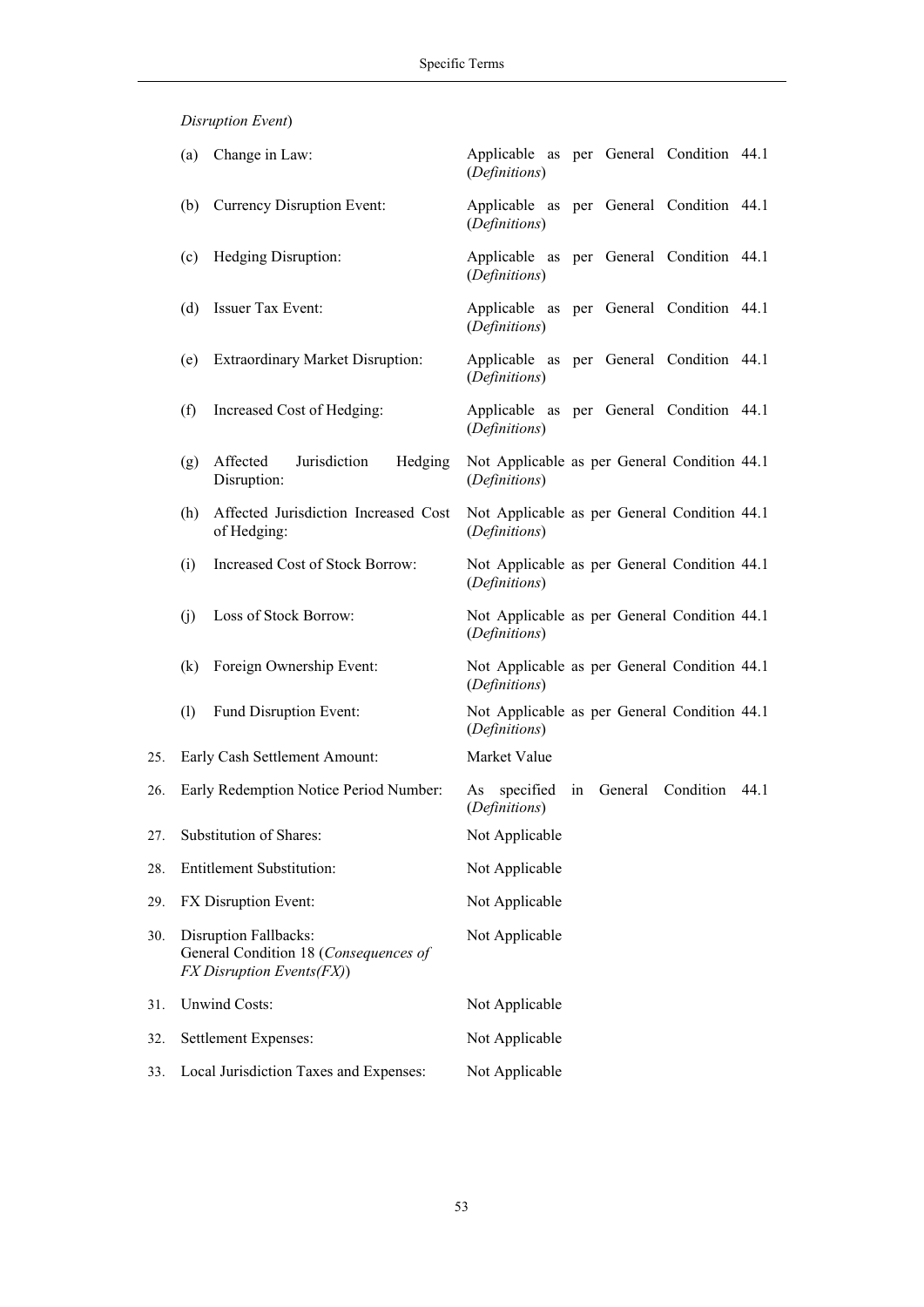*General provisions* 

|     | 34. Form of Securities:                                                                         | held in<br>uncertificated<br>CREST<br>Securities<br>registered form                                                                                                                                                                             |  |  |  |
|-----|-------------------------------------------------------------------------------------------------|-------------------------------------------------------------------------------------------------------------------------------------------------------------------------------------------------------------------------------------------------|--|--|--|
|     |                                                                                                 | NGN Form: Not Applicable                                                                                                                                                                                                                        |  |  |  |
|     |                                                                                                 | Held under the NSS: Not Applicable                                                                                                                                                                                                              |  |  |  |
|     |                                                                                                 | CGN Form: Not Applicable                                                                                                                                                                                                                        |  |  |  |
|     |                                                                                                 | CDIs: Not Applicable                                                                                                                                                                                                                            |  |  |  |
| 35. | Trade Date:                                                                                     | 10 August 2018                                                                                                                                                                                                                                  |  |  |  |
| 36. | 871(m) Securities:                                                                              | The Issuer has determined that the Securities<br>(without regard to any other transactions)<br>should not be subject to US withholding tax<br>under Section 871(m) of the US Internal<br>Revenue Code and regulations promulgated<br>thereunder |  |  |  |
| 37. | Prohibition of Sales to EEA Retail<br>Investors:                                                | Applicable                                                                                                                                                                                                                                      |  |  |  |
| 38. | Additional Business Centre(s):                                                                  | New York City                                                                                                                                                                                                                                   |  |  |  |
| 39. | <b>Business Day Convention:</b>                                                                 | Following                                                                                                                                                                                                                                       |  |  |  |
| 40. | Determination Agent:                                                                            | Barclays Bank PLC                                                                                                                                                                                                                               |  |  |  |
| 41. | Registrar:                                                                                      | Not Applicable                                                                                                                                                                                                                                  |  |  |  |
| 42. | <b>CREST</b> Agent:                                                                             | Computershare Investor Services PLC                                                                                                                                                                                                             |  |  |  |
| 43. | Transfer Agent:                                                                                 | Not Applicable                                                                                                                                                                                                                                  |  |  |  |
| 44. | Names and addresses of Managers<br>(a)<br>and underwriting commitments:                         | Barclays Bank PLC, 1 Churchill Place, London<br>E14 5HP, United Kingdom                                                                                                                                                                         |  |  |  |
|     | Date of underwriting agreement:<br>(b)                                                          | Not Applicable                                                                                                                                                                                                                                  |  |  |  |
|     | (c) Names and addresses of secondary<br>trading intermediaries and main terms<br>of commitment: | Not Applicable                                                                                                                                                                                                                                  |  |  |  |
| 45. | Registration Agent:                                                                             | Not Applicable                                                                                                                                                                                                                                  |  |  |  |
| 46. | Masse Category:                                                                                 | No Masse                                                                                                                                                                                                                                        |  |  |  |
| 47. | Governing Law:                                                                                  | English law                                                                                                                                                                                                                                     |  |  |  |
| 48. | Relevant Benchmarks:                                                                            | See above.                                                                                                                                                                                                                                      |  |  |  |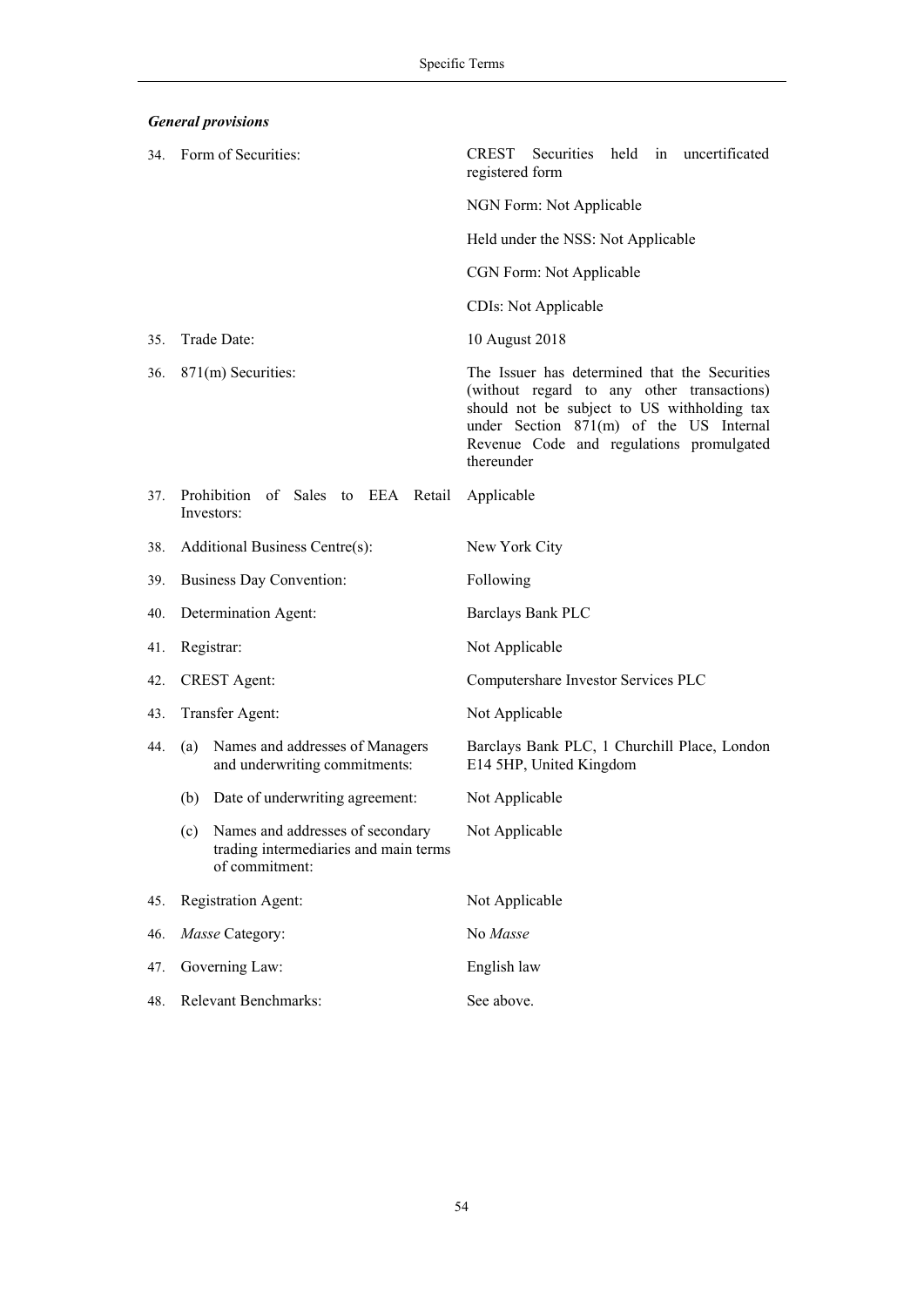#### **PART B - OTHER INFORMATION**

#### 1. **LISTING AND ADMISSION TO TRADING**

|                  | (a)            | Listing and Admission to Trading:                              | Application has been made by the Issuer (or on its<br>behalf) for the Securities to be listed on the<br>official list and admitted to trading on the<br>regulated market of the London Stock Exchange |
|------------------|----------------|----------------------------------------------------------------|-------------------------------------------------------------------------------------------------------------------------------------------------------------------------------------------------------|
|                  | (b)            | Estimate of total expenses related to<br>admission to trading: | GBP 350                                                                                                                                                                                               |
|                  | (c)            | Renouncement Notice Cut-off Time:                              | Not Applicable                                                                                                                                                                                        |
| $\overline{2}$ . | <b>RATINGS</b> |                                                                |                                                                                                                                                                                                       |
|                  | Ratings:       |                                                                | The Securities have not been individually rated.                                                                                                                                                      |

#### 3. **INTERESTS OF NATURAL AND LEGAL PERSONS INVOLVED IN THE ISSUE**

Not Applicable

# 4. **REASONS FOR THE ISSUE, ESTIMATED NET PROCEEDS AND TOTAL EXPENSES**

| (a) | Reasons for the offer:    | General funding |
|-----|---------------------------|-----------------|
| (b) | Use of proceeds           | Not Applicable  |
| (c) | Estimated net proceeds:   | Not Applicable  |
| (d) | Estimated total expenses: | Not Applicable  |

#### 5. **YIELD**

Not Applicable

## 6. **PERFORMANCE OF UNDERLYING ASSETS, AND OTHER INFORMATION CONCERNING THE UNDERLYING ASSETS**

Information on the past and future performance of the Underlying Assets can be found on the relevant Bloomberg Screen and Reuters Screen.

In respect of FTSE<sup>®</sup> 100 Index, UKX <Index> and www.ftserussell.com.

In respect of S&P  $500^{\circ}$  Index, SPX <Index> and us.spindices.com.

Index Disclaimers:

## **FTSE® 100 Index**

The Securities are not in any way sponsored, endorsed, sold or promoted by FTSE International Limited ("**FTSE**") or by the London Stock Exchange Plc (the "**Exchange**") or by The Financial Times Limited (''**FT**'') and neither FTSE nor Exchange nor FT makes any warranty or representation whatsoever, expressly or impliedly, either as to the results to be obtained from the use of the FTSE 100 Index ("**the Index**") and/or the figure at which the said Index stands at any particular time on any particular day or otherwise. The Index is compiled and calculated by FTSE. However, neither FTSE nor Exchange nor FT shall be liable (whether in negligence or otherwise) to any person for any error in the Index and neither FTSE or Exchange or FT shall be under any obligation to advise any person of any error therein.

## **S&P 500® Index**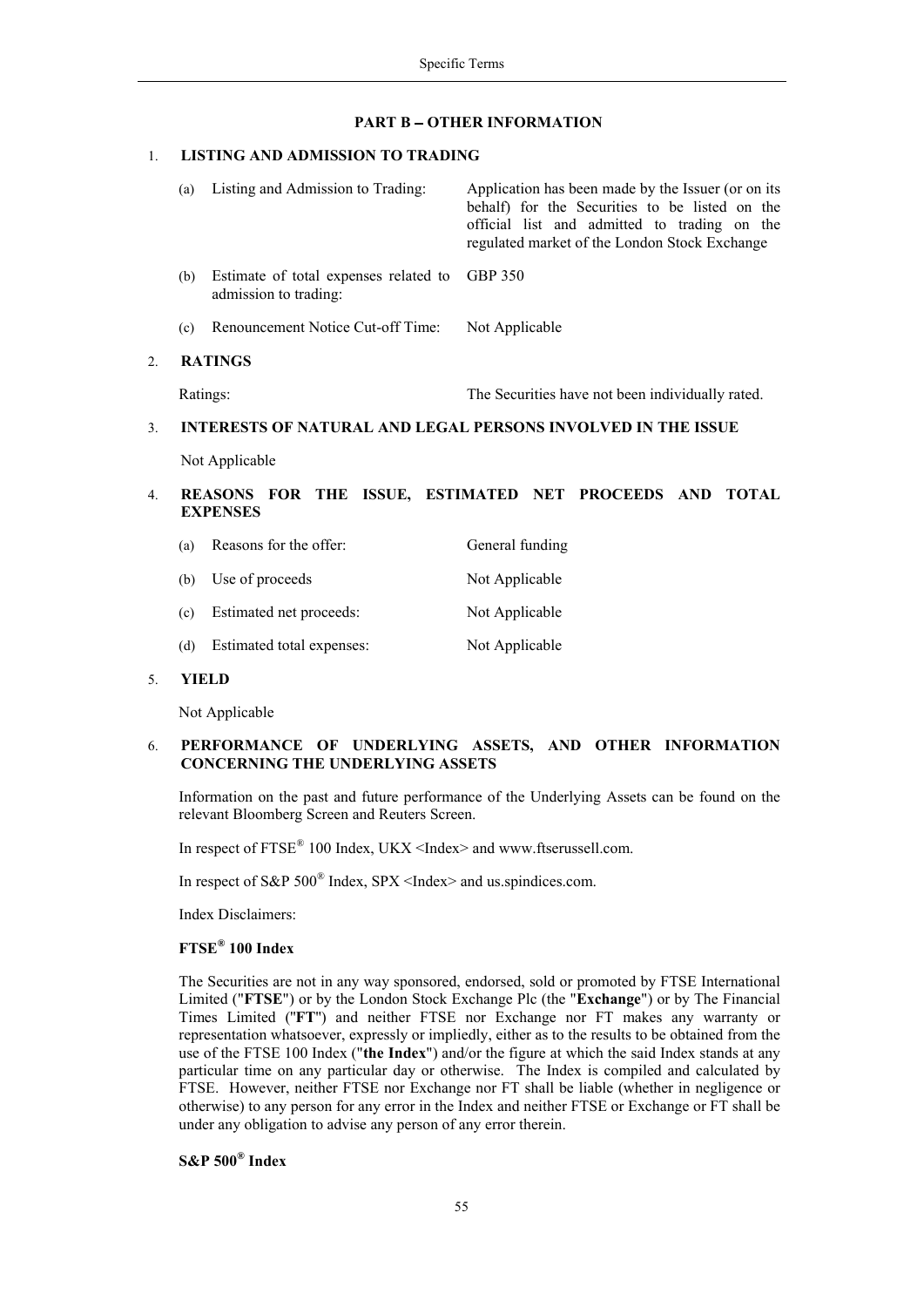The Securities are not sponsored, endorsed, sold or promoted by Standard & Poor's Financial Services LLC ("**S&P**") or its third party licensors. Neither S&P nor its third party licensors makes any representation or warranty, express or implied, to the owners of the Securities or any member of the public regarding the advisability of investing in securities generally or in the Securities particularly or the ability of the S&P 500 INDEX (the "**Index**") to track general stock market performance. S&P's and its third party licensor's only relationship to Barclays Bank PLC is the licensing of certain trademarks and trade names of S&P and the third party licensors and of the Index which is determined, composed and calculated by S&P or its third party licensors without regard to Barclays Bank PLC or the Securities. S&P and its third party licensors have no obligation to take the needs of Barclays Bank PLC or the owners of the Securities into consideration in determining, composing or calculating the Index. Neither S&P nor its third party licensors is responsible for and has not participated in the determination of the prices and amount of the Securities or the timing of the issuance or sale of the Securities or in the determination or calculation of the equation by which the Securities are to be converted into cash. S&P has no obligation or liability in connection with the administration, marketing or trading of the Securities.

NEITHER S&P, ITS AFFILIATES NOR THEIR THIRD PARTY LICENSORS GUARANTEE THE ADEQUACY, ACCURACY, TIMELINESS OR COMPLETENESS OF THE INDEX OR ANY DATA INCLUDED THEREIN OR ANY COMMUNICATIONS, INCLUDING BUT NOT LIMITED TO, ORAL OR WRITTEN COMMUNICATIONS (INCLUDING ELECTRONIC COMMUNICATIONS) WITH RESPECT THERETO. S&P, ITS AFFILIATES AND THEIR THIRD PARTY LICENSORS SHALL NOT BE SUBJECT TO ANY DAMAGES OR LIABILITY FOR ANY ERRORS, OMISSIONS OR DELAYS THEREIN. S&P MAKES NO EXPRESS OR IMPLIED WARRANTIES, AND EXPRESSLY DISCLAIMS ALL WARRANTIES OF MERCHANTABILITY OR FITNESS FOR A PARTICULAR PURPOSE OR USE WITH RESPECT TO THE MARKS, THE INDEX OR ANY DATA INCLUDED THEREIN. WITHOUT LIMITING ANY OF THE FOREGOING, IN NO EVENT WHATSOEVER SHALL S&P, ITS AFFILIATES OR THEIR THIRD PARTY LICENSORS BE LIABLE FOR ANY INDIRECT, SPECIAL, INCIDENTAL, PUNITIVE OR CONSEQUENTIAL DAMAGES, INCLUDING BUT NOT LIMITED TO, LOSS OF PROFITS, TRADING LOSSES, LOST TIME OR GOODWILL, EVEN IF THEY HAVE BEEN ADVISED OF THE POSSIBILITY OF SUCH DAMAGES, WHETHER IN CONTRACT, TORT, STRICT LIABILITY OR OTHERWISE.

Standard & Poor's<sup>®</sup> and S&P<sup>®</sup> are trademarks of Standard & Poor's Financial Services LLC, and have been licensed for use by Barclays Bank PLC.

## 7. **OPERATIONAL INFORMATION**

| (a) | ISIN:                                                                           | GB00B8SVW156                                                                                                                                                                                                                                                    |
|-----|---------------------------------------------------------------------------------|-----------------------------------------------------------------------------------------------------------------------------------------------------------------------------------------------------------------------------------------------------------------|
| (b) | Common Code:                                                                    | Not Applicable                                                                                                                                                                                                                                                  |
| (c) | SEDOL:                                                                          | B8SVW15                                                                                                                                                                                                                                                         |
|     | (d) Relevant Clearing System(s):                                                | <b>CREST</b>                                                                                                                                                                                                                                                    |
|     |                                                                                 | The Securities are CREST Securities                                                                                                                                                                                                                             |
| (e) | Delivery:                                                                       | Delivery against payment                                                                                                                                                                                                                                        |
| (f) | Name and address of additional Not Applicable<br>Paying Agent(s):               |                                                                                                                                                                                                                                                                 |
| (g) | Intended to be held in a manner<br>which would allow Eurosystem<br>eligibility: | No. Whilst the designation is specified as "no" at<br>the date of this Specific Terms, should the<br>Eurosystem eligibility criteria be amended in the<br>future such that the Notes are capable of meeting<br>them the Notes may then be deposited with one of |

the International Central Securities Depositaries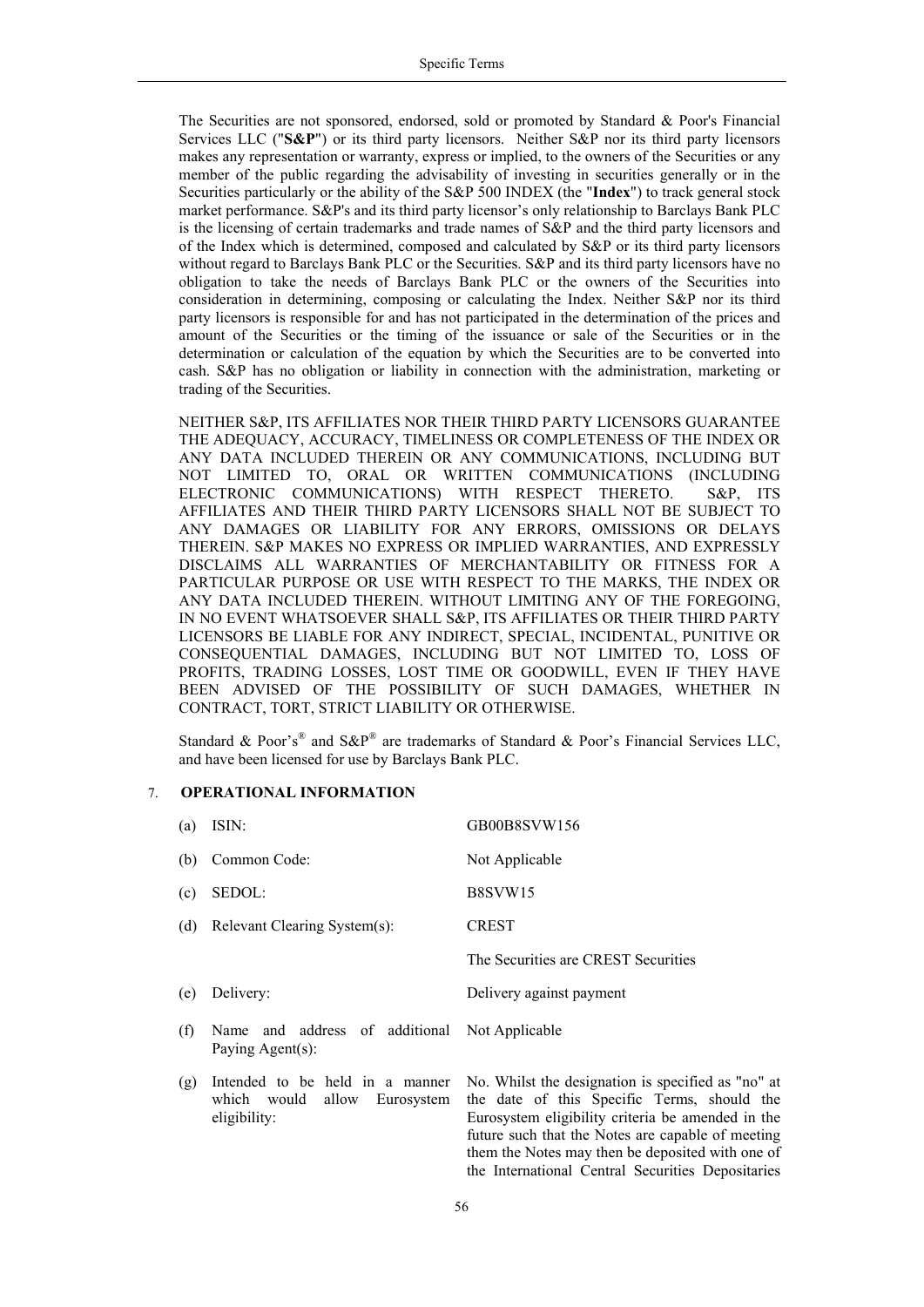("**ICSDs**") as common safekeeper. Note that this does not necessarily mean that the Notes will then be recognised as eligible collateral for Eurosystem monetary policy and intra day credit operations by the Eurosystem at any time during their life. Such recognition will depend upon the ECB being satisfied that Eurosystem eligibility criteria have been met.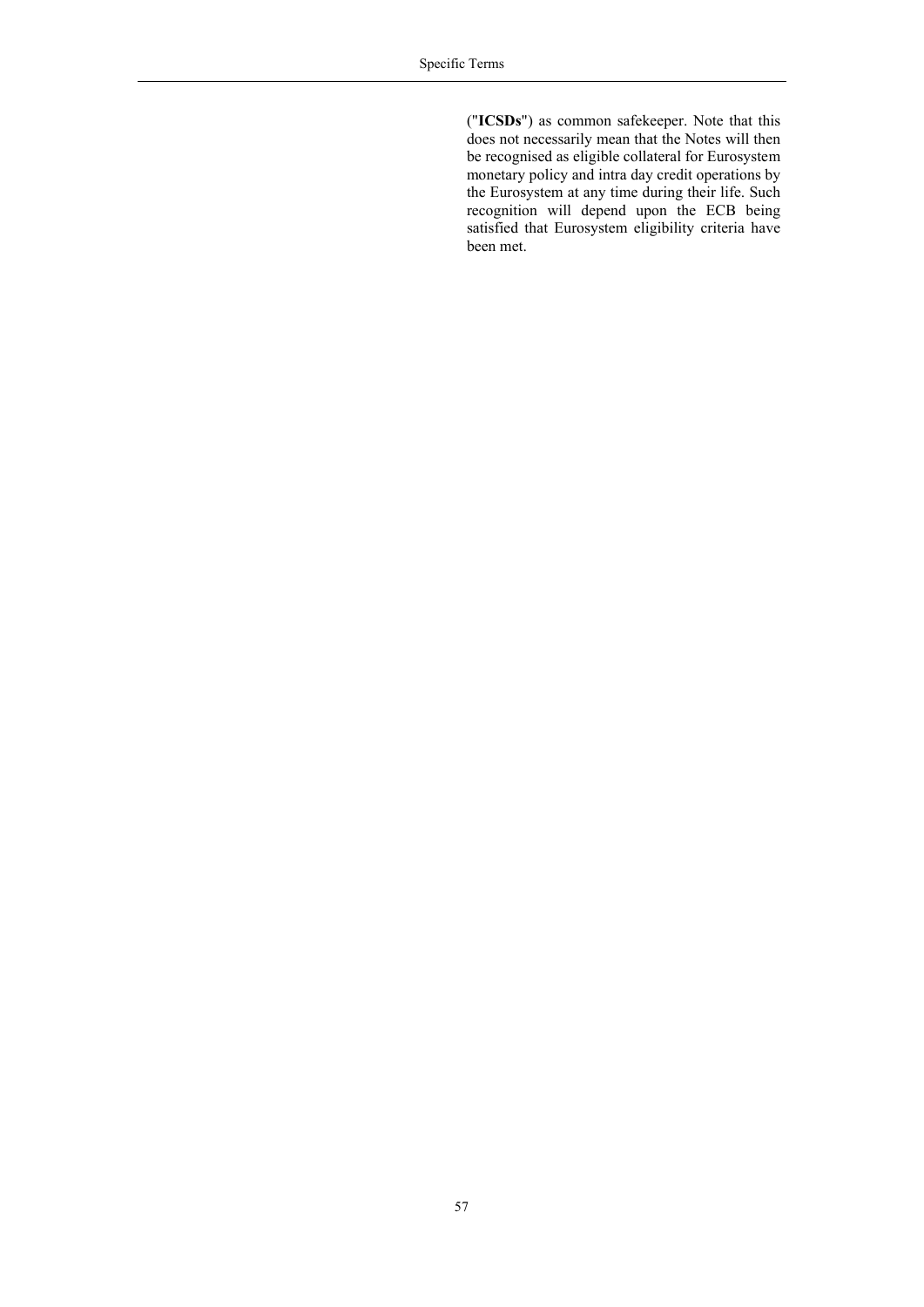#### <span id="page-57-0"></span>**IMPORTANT LEGAL INFORMATION**

#### **Ratings**

l

The credit ratings included or referred to in this Prospectus or any document incorporated by reference are, for the purposes of Regulation (EC) No 1060/2009 on credit rating agencies (the "**CRA Regulation**"), issued by Fitch Ratings Limited ("**Fitch**"), Moody's Investors Service Ltd. ("**Moody's**") and S&P Global Ratings Europe Limited ("**Standard and Poor's**"), each of which is established in the European Union and has been registered under the CRA Regulation.

As at the date of this Prospectus, the short term unsecured obligations of Barclays Bank PLC are rated A-1 by Standard & Poor<sup>'s</sup><sup>1</sup>, P-1 by Moody's<sup>2</sup> and F1 by Fitch<sup>3</sup> and the long-term obligations of the Issuer are rated A by Standard & Poor's<sup>4</sup>, A2 by Moody's<sup>5</sup> and A by Fitch<sup>6</sup>.

#### **Hyper-links to websites**

For the avoidance of doubt, the content of any website to which a hyper-link is provided shall not form part of this Prospectus.

**Notes on Issuer ratings**: The information in these footnotes has been extracted from information made available by each rating agency referred to below. The Issuer confirms that such information has been accurately reproduced and that, so far as it is aware, and is able to ascertain from information published by such rating agencies, no facts have been omitted which would render the reproduced information inaccurate or misleading.

<sup>&</sup>lt;sup>1</sup> A short-term obligation rated 'A-1' is rated in the highest category by Standard and Poor's. The obligor's capacity to meet its financial commitment on the obligation is strong. Within this category, certain obligations are designated with a plus sign (+). This indicates that the obligor's capacity to meet its financial commitment on these obligations is extremely strong.

<sup>&</sup>lt;sup>2</sup> 'P-1' Issuers (or supporting institutions) rated Prime-1 have a superior ability to repay short-term debt obligations.

<sup>&</sup>lt;sup>3</sup> An 'F1' rating indicates the highest short-term credit quality and the strongest intrinsic capacity for timely payment of financial commitments; may have an added '+' to denote any exceptionally strong credit feature.

<sup>4</sup> An obligation rated 'A' is somewhat more susceptible to the adverse effects of changes in circumstances and economic conditions than obligations in higher-rated categories. However, the obligor's capacity to meet its financial commitment on the obligation is still strong. The ratings from 'AA' to 'CCC' may be modified by the addition of a plus (+) or minus (-) sign to show relative standing within the major rating categories.

<sup>&</sup>lt;sup>5</sup> Obligations rated 'A' are considered upper-medium grade and are subject to low credit risk. Note: Moody's appends numerical modifiers 1, 2, and 3 to each generic rating classification from 'Aa' through 'Caa'. The modifier 1 indicates that the obligation ranks in the higher end of its generic rating category; the modifier 2 indicates a mid-range ranking; and the modifier 3 indicates a ranking in the lower end of that generic rating category.

<sup>&</sup>lt;sup>6</sup> An 'A' rating indicates high credit quality and denotes expectations of low default risk. The capacity for payment of financial commitments is considered strong. This capacity may, nevertheless, be more vulnerable to adverse business or economic conditions than is the case for higher ratings.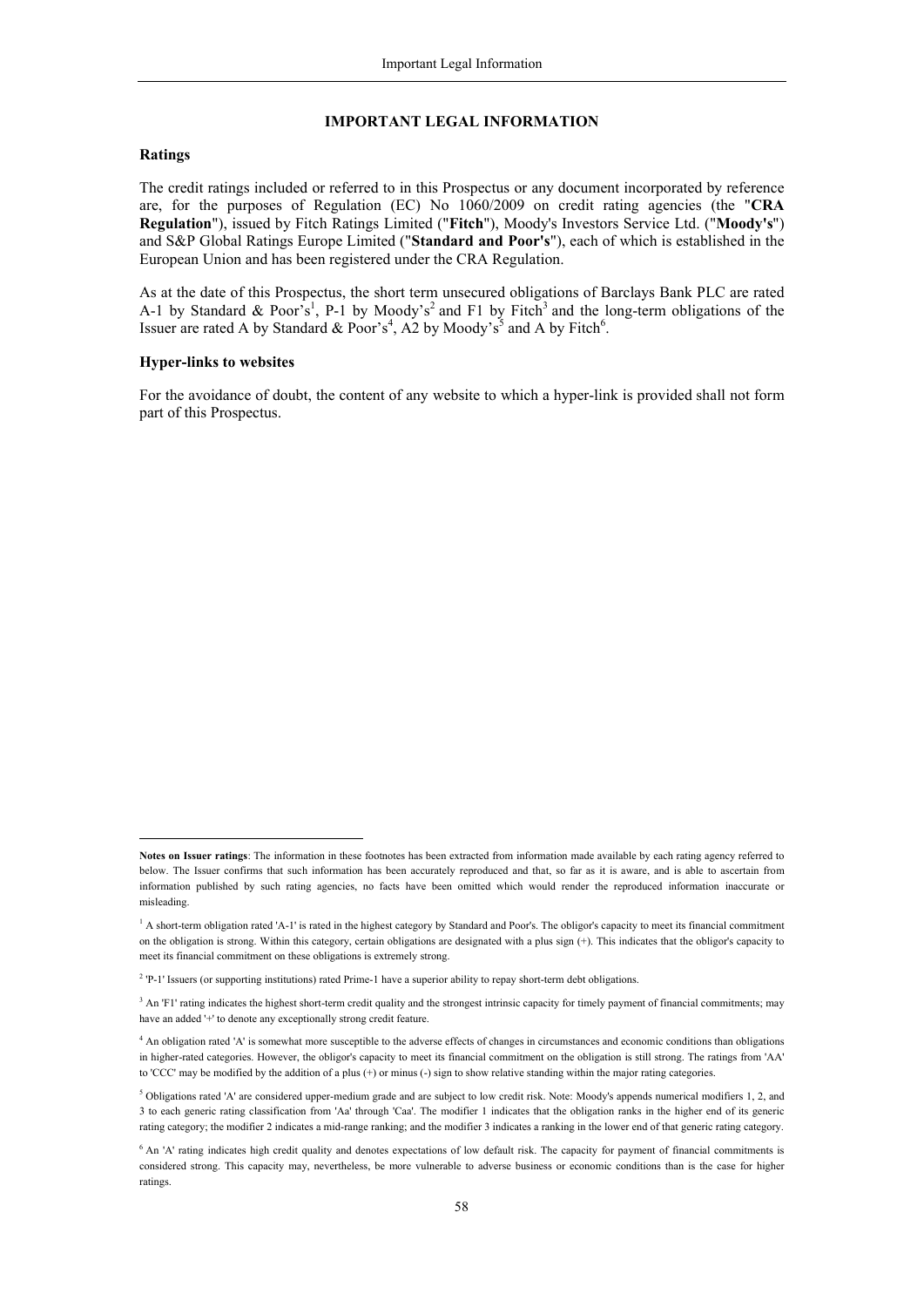#### <span id="page-58-0"></span>**GENERAL INFORMATION**

#### **Significant Change Statement**

There has been no significant change in the financial or trading position of the Bank Group since 30 June 2018.

## **Material Adverse Change Statement**

There has been no material adverse change in the prospects of the Issuer since 31 December 2017.

## **Legal proceedings**

Save as disclosed under Note 17 (*Legal, competition and regulatory matters*) to the condensed consolidated interim financial statements of the Issuer on pages 40 to 50 of the 2018 Interim Results Announcement, there are no governmental, legal or arbitration proceedings (including any such proceedings which are pending or threatened of which the Issuer is aware), which may have or have had during the 12 months preceding the date of this Prospectus, a significant effect on the financial position or profitability of the Issuer and/or the Bank Group.

## **Authorisation and Consents**

The establishment of the Programme and the issue of the Securities pursuant to the Programme have been duly authorised by resolutions of an authorised committee of the Board of Directors of the Issuer on 5 June 2018.

The Issuer has obtained all necessary consents, approvals and authorisations in connection with establishing and updating the Programme and will obtain all such consents, approvals and authorisations in connection with the issue and performance of the Securities.

## **Use of proceeds**

The Issuer intends to apply the net proceeds from the sale of the Securities either for hedging purposes or for general corporate purposes.

## **Relevant Clearing Systems**

The Securities are accepted for clearance through CREST. The International Securities Identification Number (the "**ISIN**") is set out in the Specific Terms. Transactions will be effected for settlement in accordance with the Relevant Rules.

## **Documents Available**

For as long as this Prospectus remains in effect or any Securities remain outstanding, copies of the following documents will, when available, be made available during usual business hours on a weekday (Saturdays, Sundays and public holidays excepted) for inspection and, in the case of (b), (c), (h) and (i) below, shall be available for collection free of charge at the registered office of the Issuer and at: <https://www.home.barclays.com/barclays-investor-relations/results-and-reports/results.html> and <https://www.home.barclays/prospectuses-and-documentation/structured-securities/prospectuses.html> (as applicable) and at the specified office of the Issue and Paying Agent. The Specific Terms shall also be available at the specified office of the CREST Agent.

- (a) the constitutional documents of the Issuer;
- (b) the documents set out in the '*Information Incorporated by Reference*' section of this Prospectus;
- (c) the documents included or referred to in the Registration Document;
- (d) all future annual reports and semi-annual and quarterly financial statements of the Issuer;
- (e) the Master Subscription Agreement;
- (f) the Master Agency Agreement;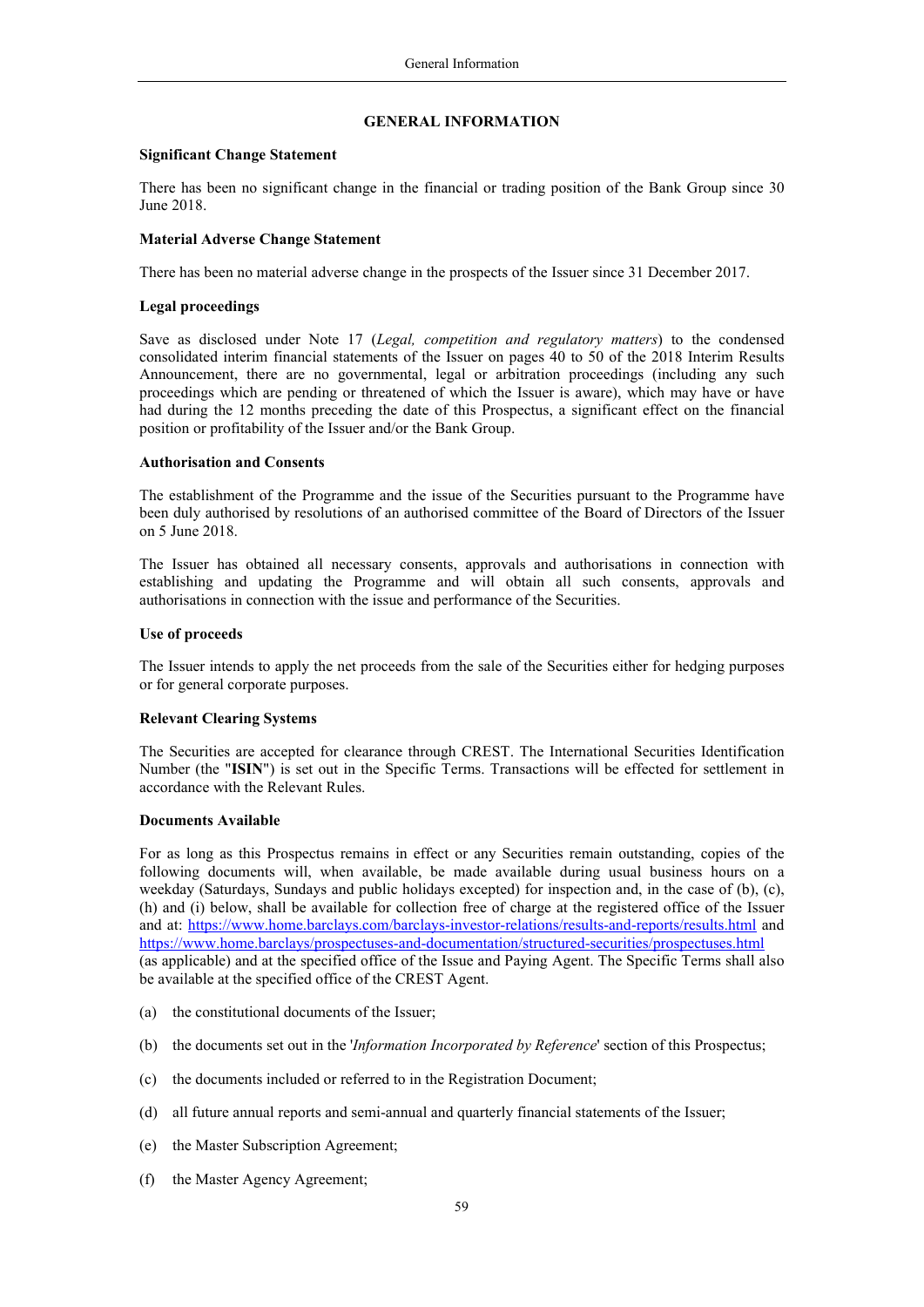- (g) the Deed of Covenant; and
- (h) the current Base Prospectus in respect of the Programme and any future supplements thereto.

#### **Post-issuance Information**

The Issuer does not intend to provide any post-issuance information in relation to the Securities or the performance of the Underlying Assets, except if required by any applicable laws and regulations.

#### **Issue Price**

The Securities have been issued by the Issuer at the Issue Price specified in the Specific Terms.